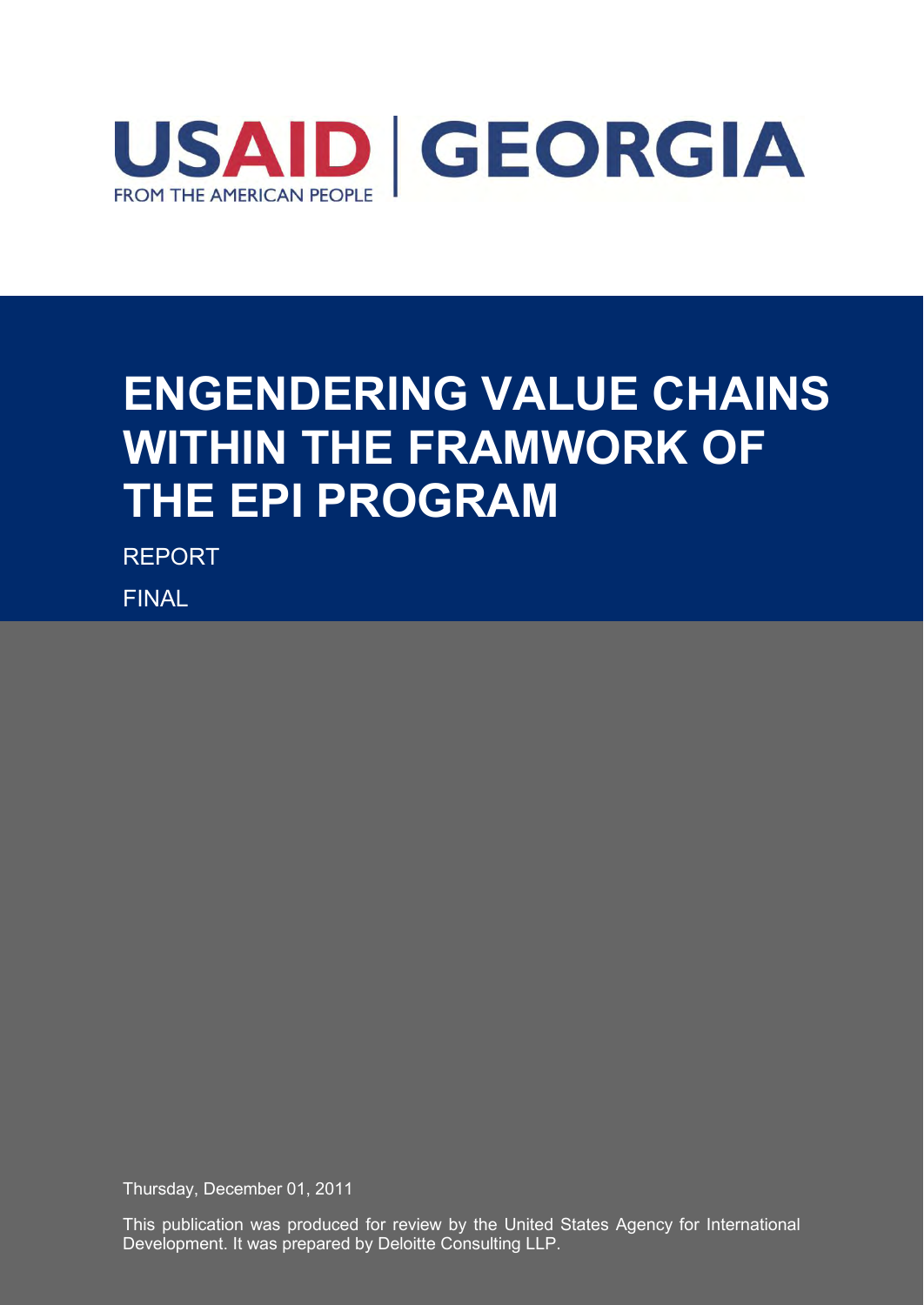# **ENGENDERING VALUE CHAINS WITHIN THE FRAMWORK OF THE EPI PROGRAM**

REPORT FINAL

USAID ECONOMIC PROSPERITY INITIATIVE (EPI) CONTRACT NUMBER: AID-114-C-10-00004 DELOITTE CONSULTING LLP USAID/CAUCASUS THURSDAY, DECEMBER 01, 2011

DISCLAIMER:

The author"s views expressed in this publication do not necessarily reflect the views of the United States Agency for International Development or the United States Government.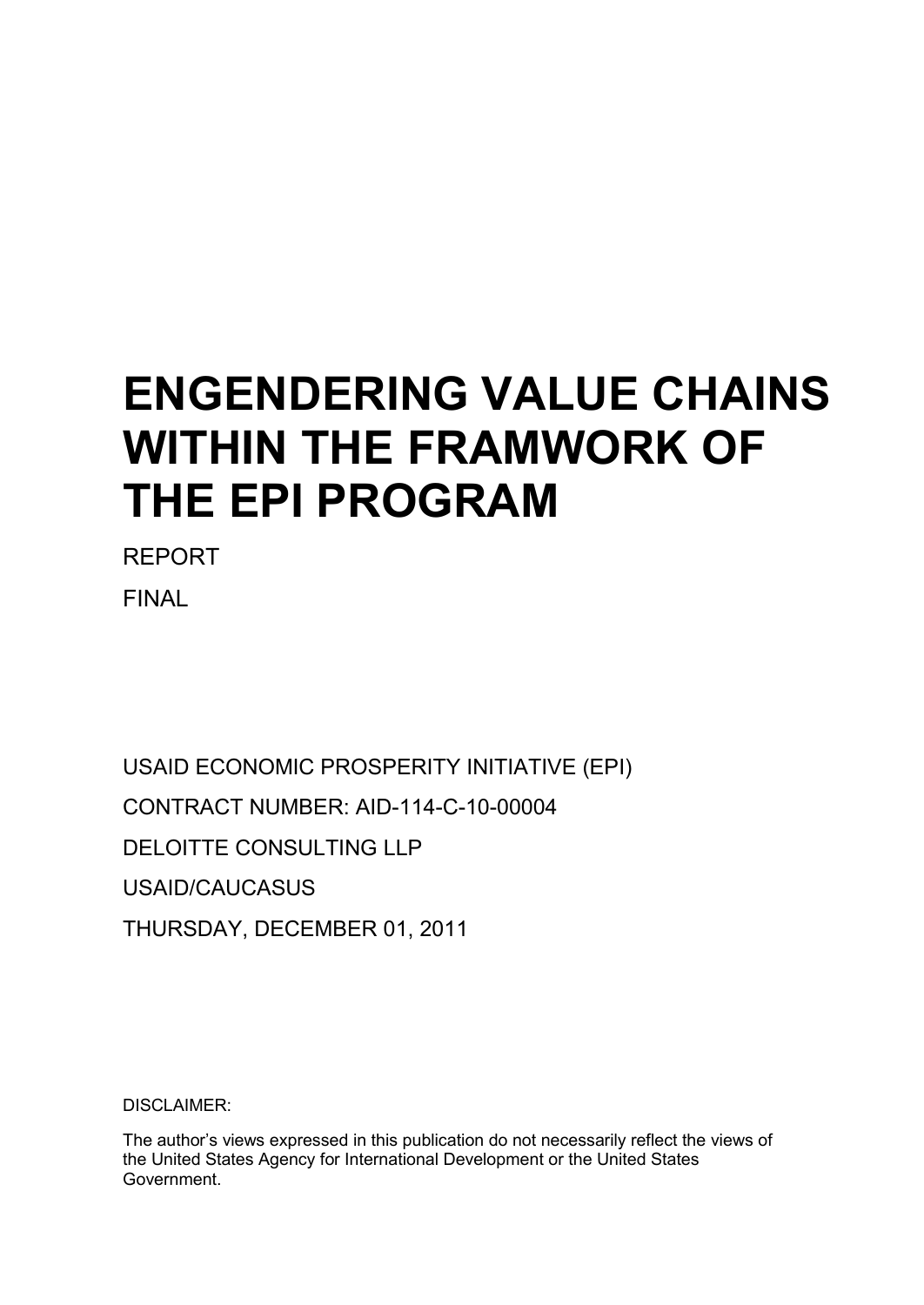Special thanks to the people provided unrelenting support throughout the assignment:

EPI Team:

Natia Vephkhvadze, Irina Salukvadze, Zurab Chekurashvili, Bidzina Korakhashvili, Tamar Razmadze, Yasaman Samiian, Teona Jangveladze, Bachuki Kobakhidze, Maka Tevdoradze, Erekle Natadze

All representatives of donor agencies, INDGOs, government agencies and NGOs, and especially:

Vakhtang Mshvidobadze, Oxfam GB in Georgia and Terry O`Sullivan, GRM International - SMDSP Project in Georgia for provision of information on their gender mainstreaming practices and Vakhtang Mshvidobadze, and regional offices of CSI and CHCA for organizing focus group meetings in Adjara, Samegrelo, and Imereti Regions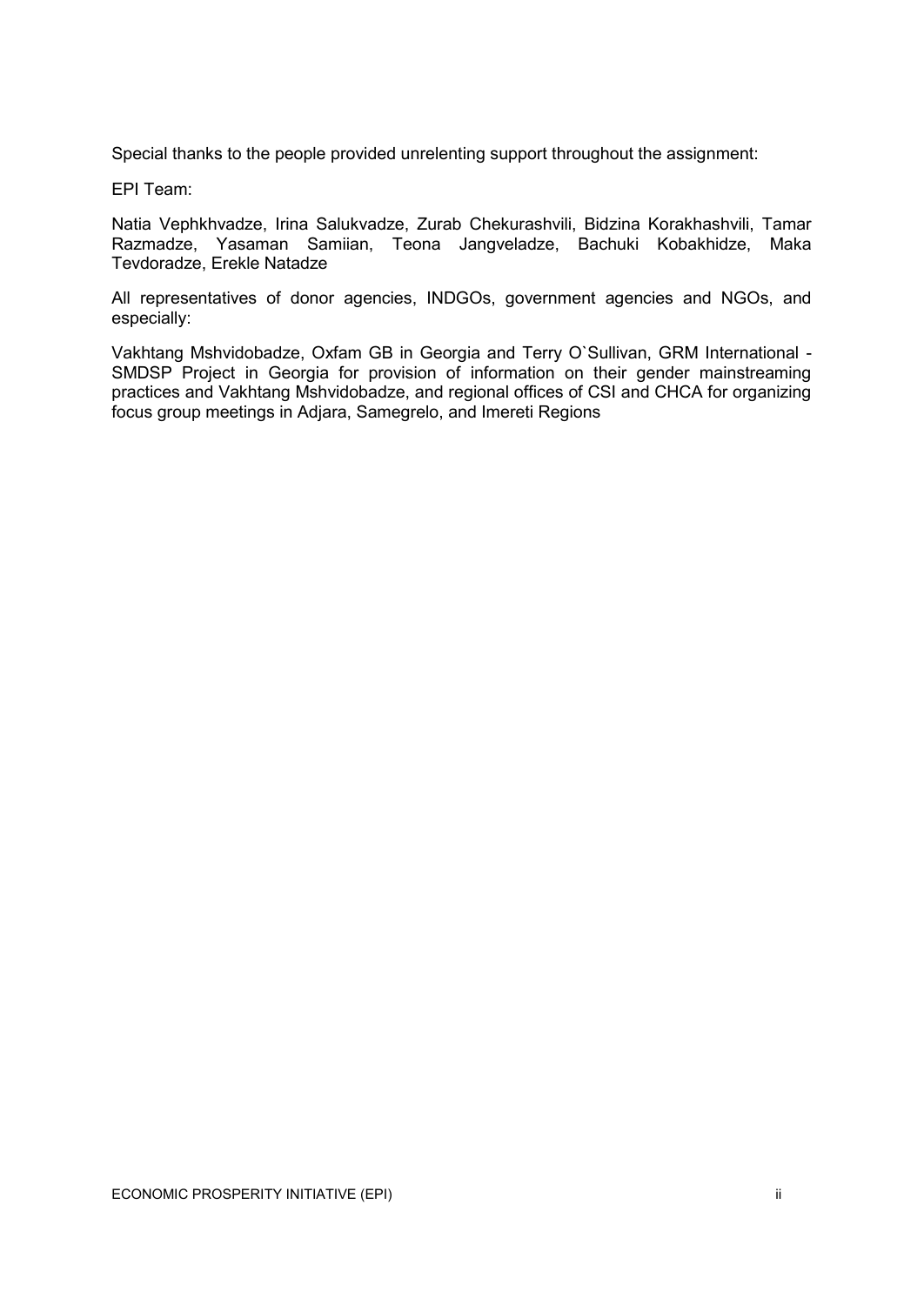

Author(s): Shorena Dzotsenidze

Reviewed By:

Natia Vepkhvadze, Activity Manager

Irine Salukvadze, Component Lead

Name of Component: Crosscutting

Practice Area: Gender Integration

Key Words: Gender, engendering, gender sensitive, gender roles, value chain, economic integration, NGO, women, capacity mapping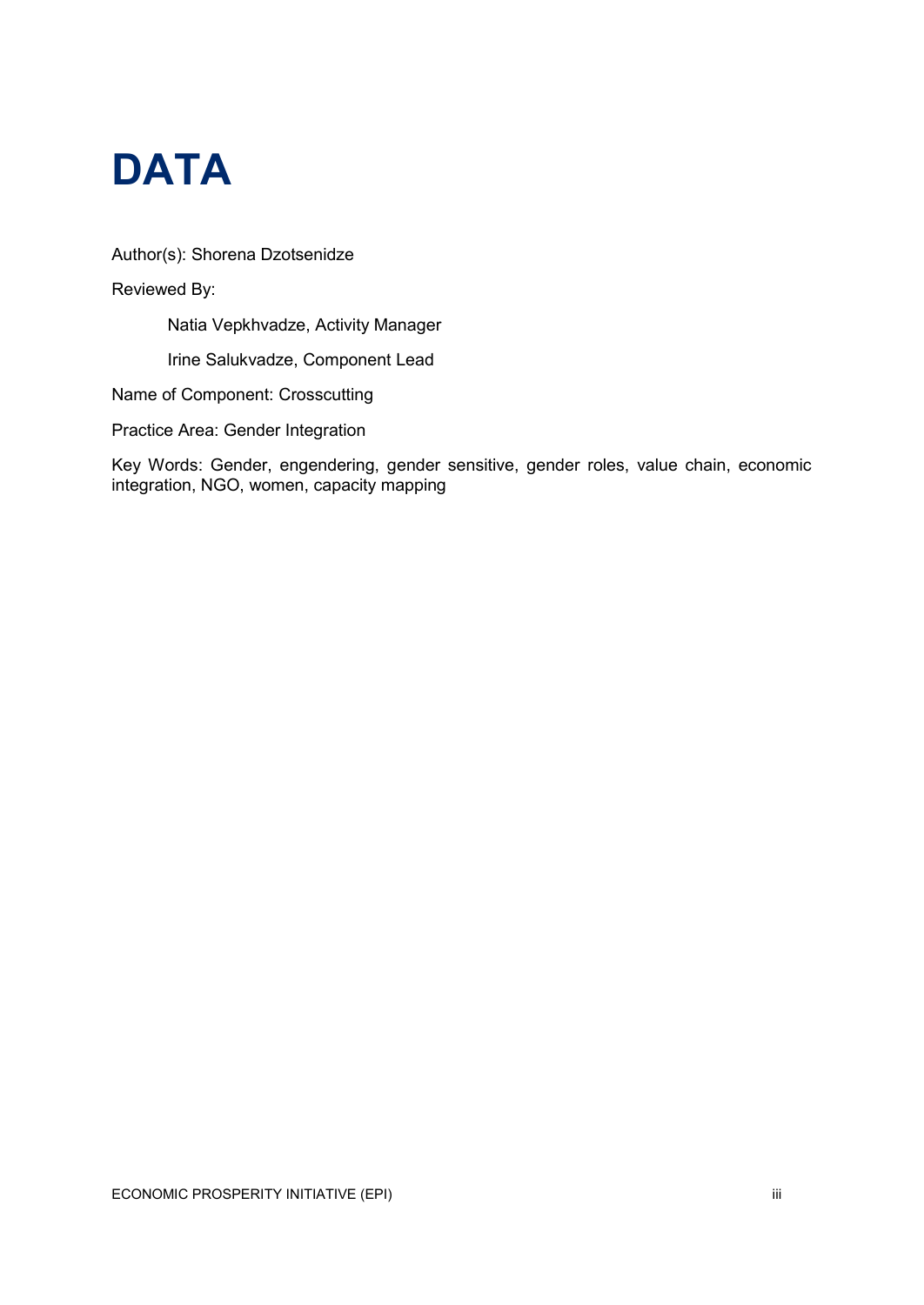# **ABSTRACT**

The Republic of Georgia benefits from strategic location, beautiful physical features and historical treasures, and talented, energetic people. In recent years, a democratically elected, forward-looking government has created an empowering, laissez-faire business environment, complementing these natural endowments with an atmosphere in which business can flourish. Recognizing that this combination of assets and opportunity is rare in the world, the U.S. government wishes to strengthen, deepen, and institutionalize these developments to ensure continued peace, stability, and democratic political and economic growth.

In April-May 2011, the Economic Prosperity Initiative (EPI) program undertook several activities in order to engender its value chain initiatives: capacity mapping of those pro women Georgian organizations that work on economic development, gathering secondary data on the current employment statistics of women across EPI"s priority sectors, and conducting a small scale gender sensitive value chain analysis exercise across one of EPI"s priority sectors.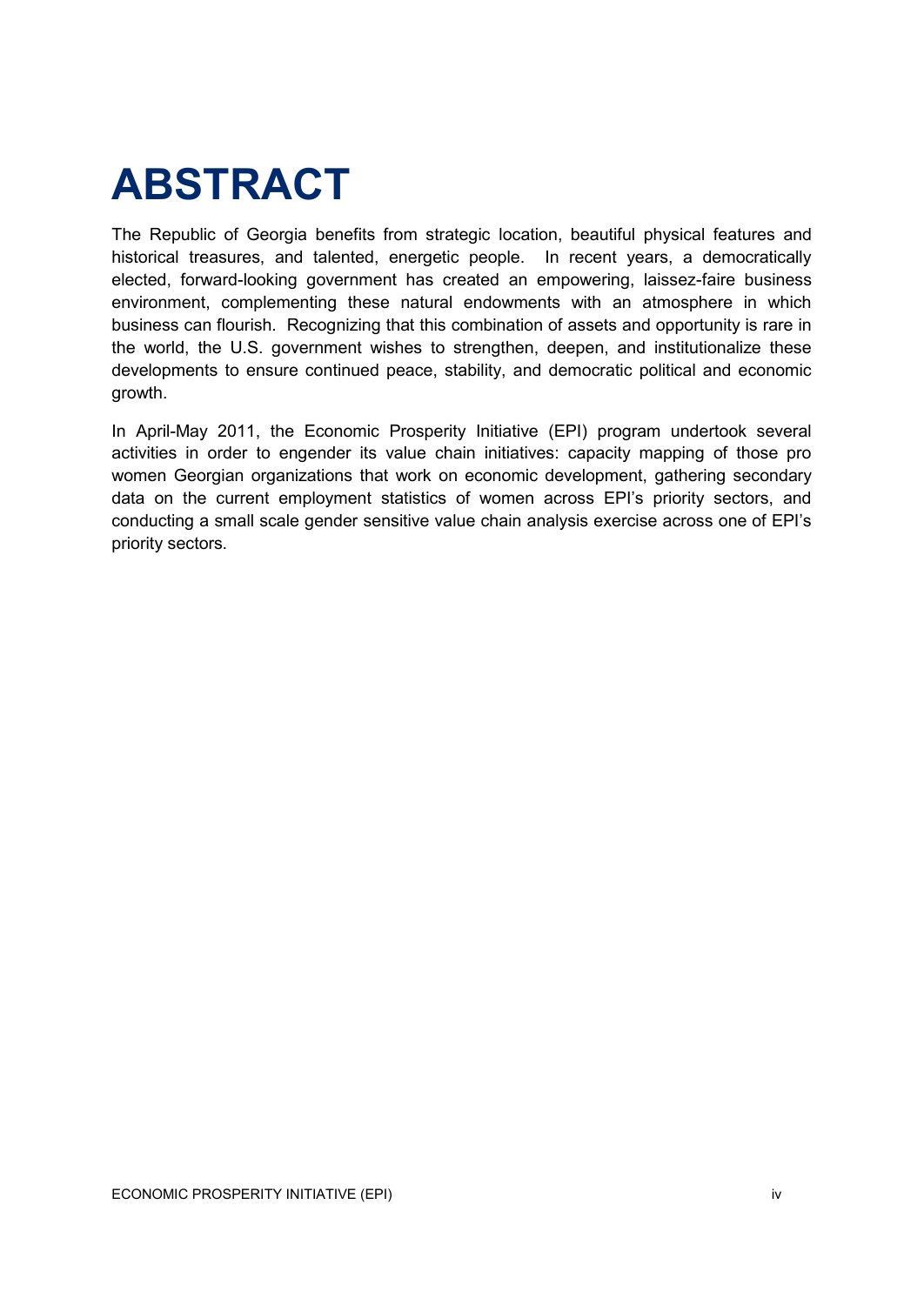# **ABBREVIATIONS**

| <b>ADB</b>    | Asian Development Bank                                                     |  |  |  |  |  |
|---------------|----------------------------------------------------------------------------|--|--|--|--|--|
| AE            | <b>Adult Education</b>                                                     |  |  |  |  |  |
| AEAG          | Adult Education Association of Georgia                                     |  |  |  |  |  |
| <b>APDWIT</b> | Association of People with Disabilities, Women, and<br>IDPs in Tsalenjikha |  |  |  |  |  |
| <b>AVNG</b>   | Antiviolence Network of Georgia                                            |  |  |  |  |  |
| <b>AYEG</b>   | Association of Young Economists of Georgia                                 |  |  |  |  |  |
| <b>BCNG</b>   | <b>Business Consulting Network Georgia</b>                                 |  |  |  |  |  |
| <b>BDSP</b>   | <b>Business Development Service Provider</b>                               |  |  |  |  |  |
| <b>CHCA</b>   | Charity Humanitarian Centre "Abkhazeti"                                    |  |  |  |  |  |
| <b>CENN</b>   | <b>Caucasus Environmental NGO Network</b>                                  |  |  |  |  |  |
| <b>CSI</b>    | <b>Civil Society Institute</b>                                             |  |  |  |  |  |
| <b>CSS</b>    | <b>Center for Social Sciences</b>                                          |  |  |  |  |  |
| <b>DEA</b>    | Association of Disabled Women and Mothers of Disabled<br>Children - DEA    |  |  |  |  |  |
| <b>EDEC</b>   | <b>Education Development and Employment Centre</b>                         |  |  |  |  |  |
| <b>EPI</b>    | <b>Economic Prosperity Initiative Program</b>                              |  |  |  |  |  |
| <b>FAO</b>    | Food and Agriculture Organization of the United Nations                    |  |  |  |  |  |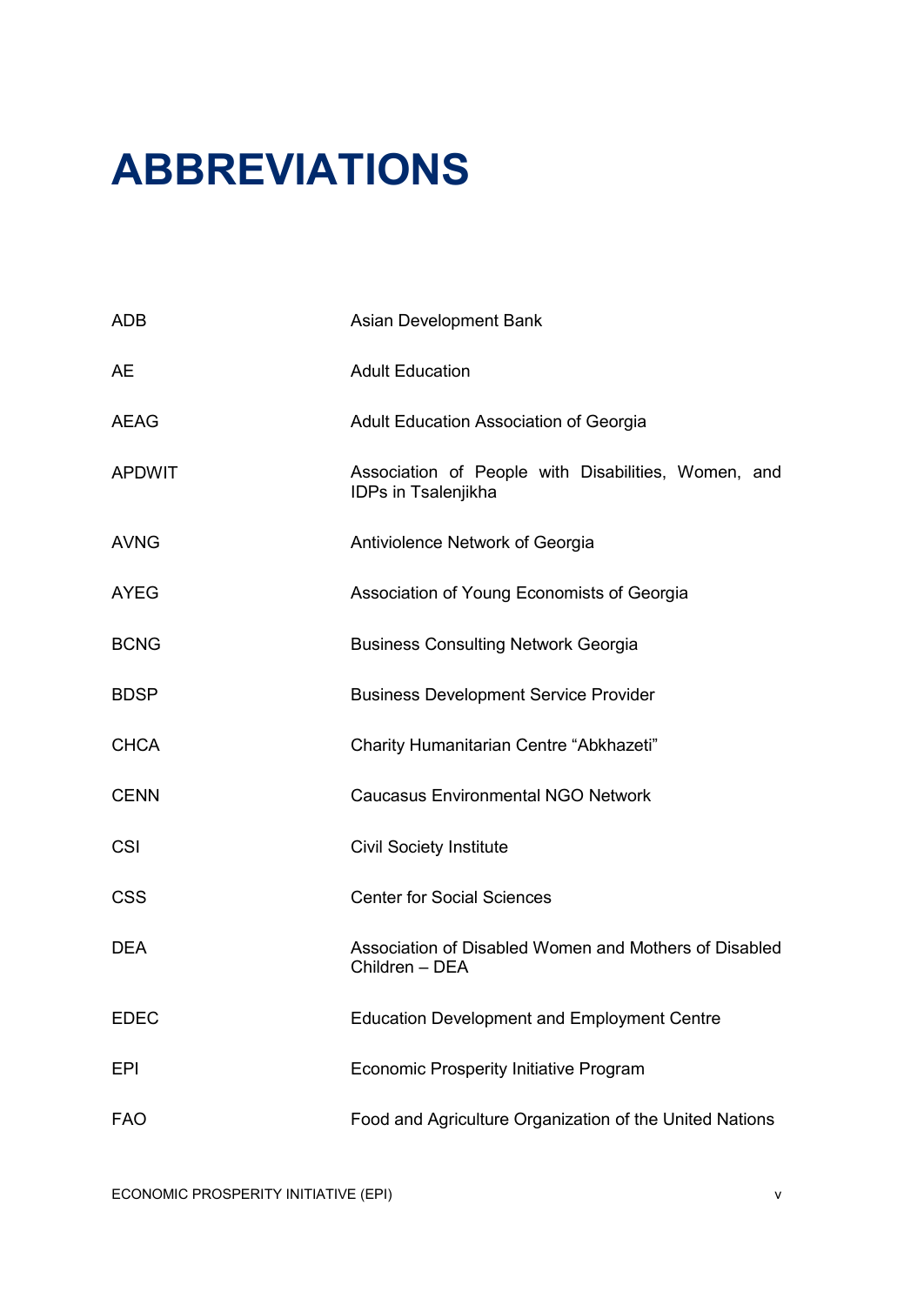| <b>GAWB</b>  | Georgian Association "Women in Business'                                                                                                    |  |  |  |  |
|--------------|---------------------------------------------------------------------------------------------------------------------------------------------|--|--|--|--|
| GeoStat      | National Statistics Office of Georgia                                                                                                       |  |  |  |  |
| GIZ          | Gesellschaft<br>für<br>Deutsche<br>Internationale<br>Zusammenarbeit (formerly known as GTZ - Gesellschaft<br>für Technische Zusammenarbeit) |  |  |  |  |
| <b>ICCN</b>  | International Center on Conflict and Negotiation                                                                                            |  |  |  |  |
| <b>IDP</b>   | <b>Internally Displaced Person</b>                                                                                                          |  |  |  |  |
| <b>IDNGO</b> | International<br>Development<br>Nongovernmental<br>Organization                                                                             |  |  |  |  |
| <b>INGO</b>  | International Nongovernmental Organization                                                                                                  |  |  |  |  |
| <b>IOM</b>   | International Office for Migration                                                                                                          |  |  |  |  |
| <b>LDA</b>   | <b>Local Democracy Agency</b>                                                                                                               |  |  |  |  |
| LLL          | Lifelong Learning                                                                                                                           |  |  |  |  |
| M4P          | Making Market Work for Poor                                                                                                                 |  |  |  |  |
| MFI          | Microfinance Institution                                                                                                                    |  |  |  |  |
| <b>NALAG</b> | National Association for Local Authorities of Georgia                                                                                       |  |  |  |  |
| <b>NEO</b>   | New Economic Opportunities Project                                                                                                          |  |  |  |  |
| <b>NGO</b>   | Nongovernmental Organization                                                                                                                |  |  |  |  |
| <b>RDFG</b>  | Rural Development for Future Georgia                                                                                                        |  |  |  |  |
| <b>SDC</b>   | Swiss Agency for Development and Cooperation                                                                                                |  |  |  |  |
| <b>SIDA</b>  | Swedish International Development Agency                                                                                                    |  |  |  |  |
| <b>SLA</b>   | Sustainable Livehoods Approach                                                                                                              |  |  |  |  |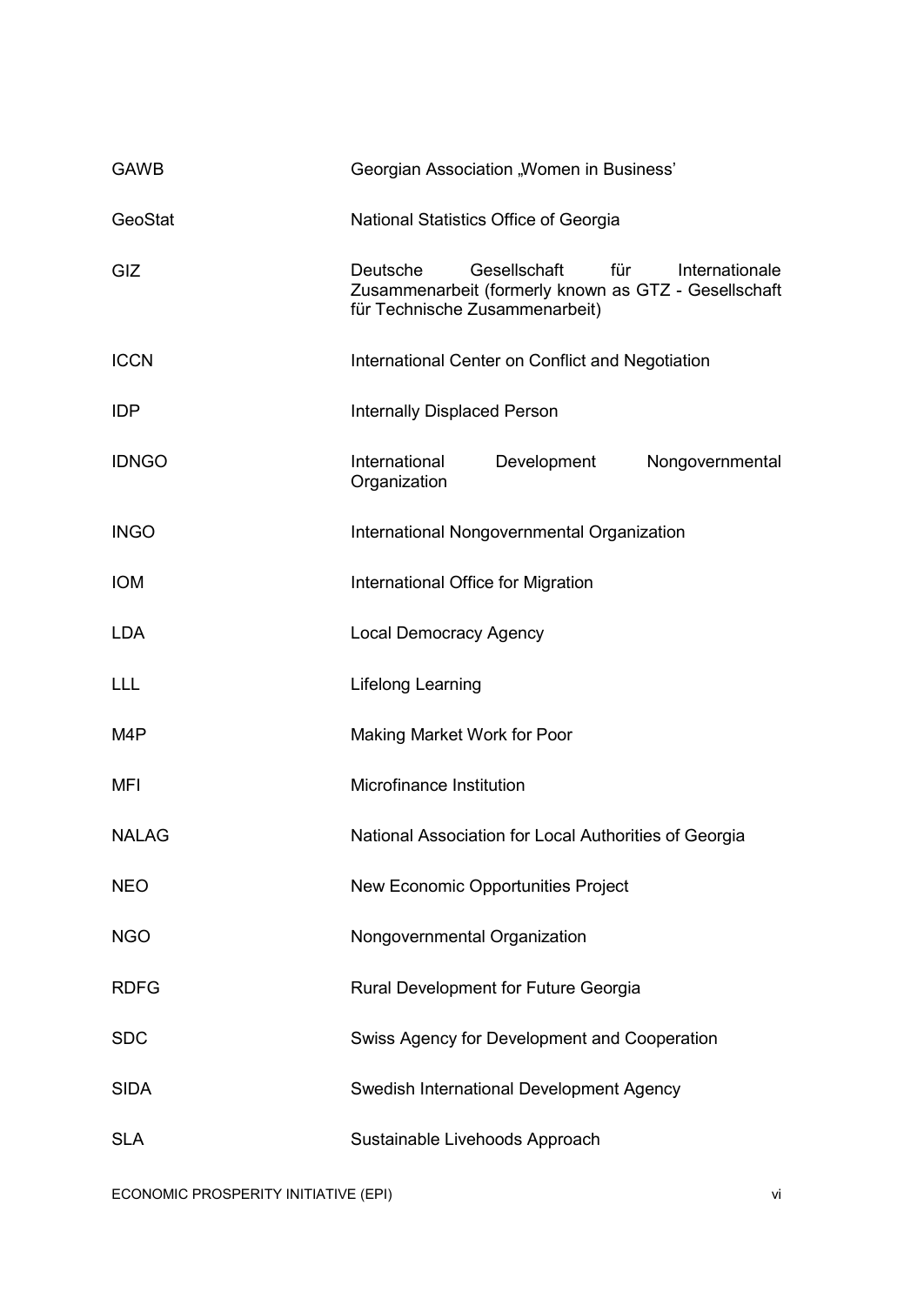| <b>SMDSP</b> | Support to the Milk and Dairy Sector in Georgia Project        |  |  |  |  |
|--------------|----------------------------------------------------------------|--|--|--|--|
| <b>TOT</b>   | Training-of-Trainers                                           |  |  |  |  |
| <b>UAWG</b>  | Union of Azerbaijani Women of Georgia                          |  |  |  |  |
| <b>UNDP</b>  | United Nations Development Program                             |  |  |  |  |
| <b>UNHCR</b> | Office of the United Nations High Commissioner for<br>Refugees |  |  |  |  |
| <b>UNFPA</b> | United Nations Population Fund                                 |  |  |  |  |
| <b>USAID</b> | U.S. Agency for International Development                      |  |  |  |  |
| <b>WFG</b>   | Women's Fund in Georgia                                        |  |  |  |  |
| <b>WPRC</b>  | Women's Political Resource Center                              |  |  |  |  |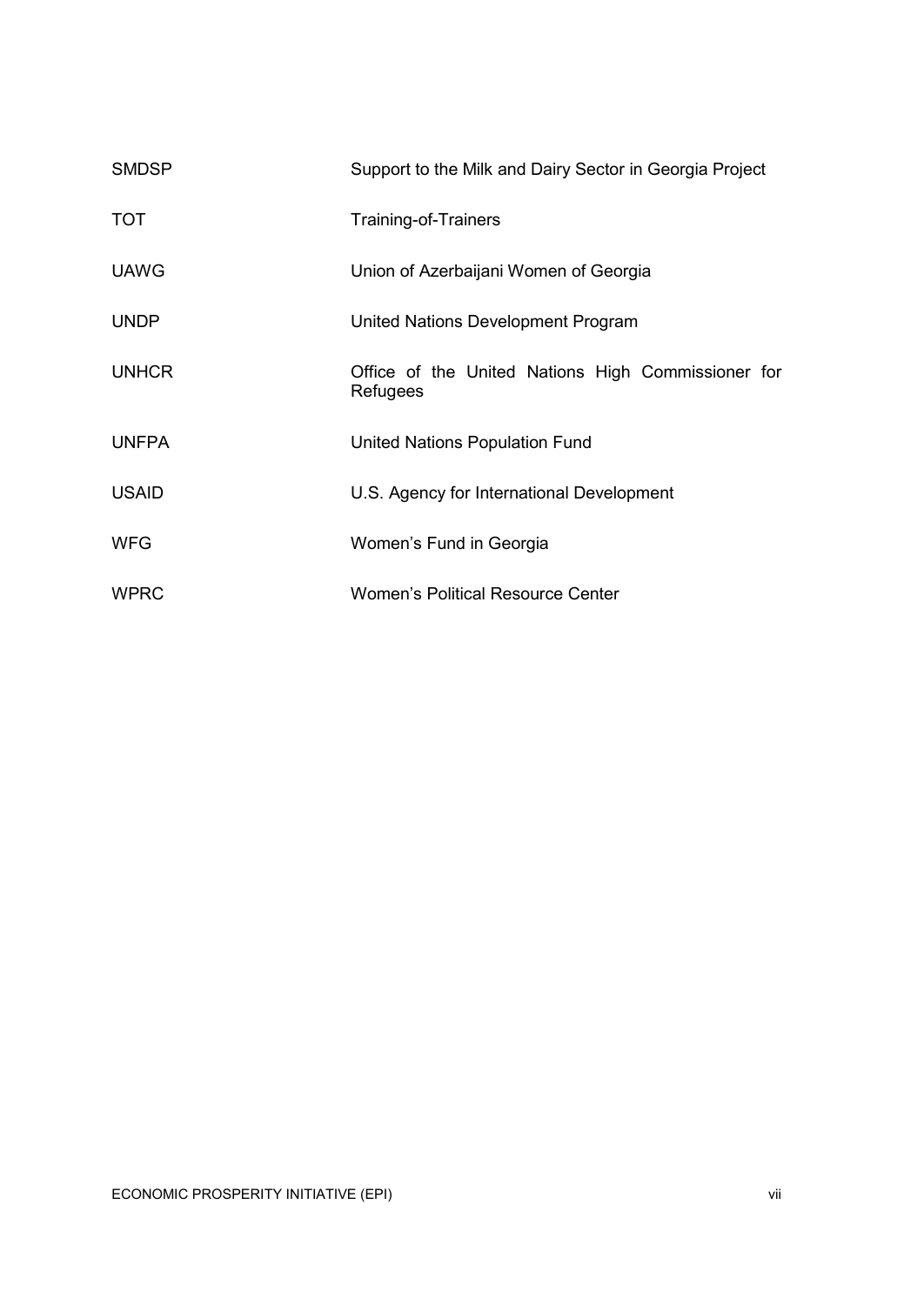# **CONTENTS**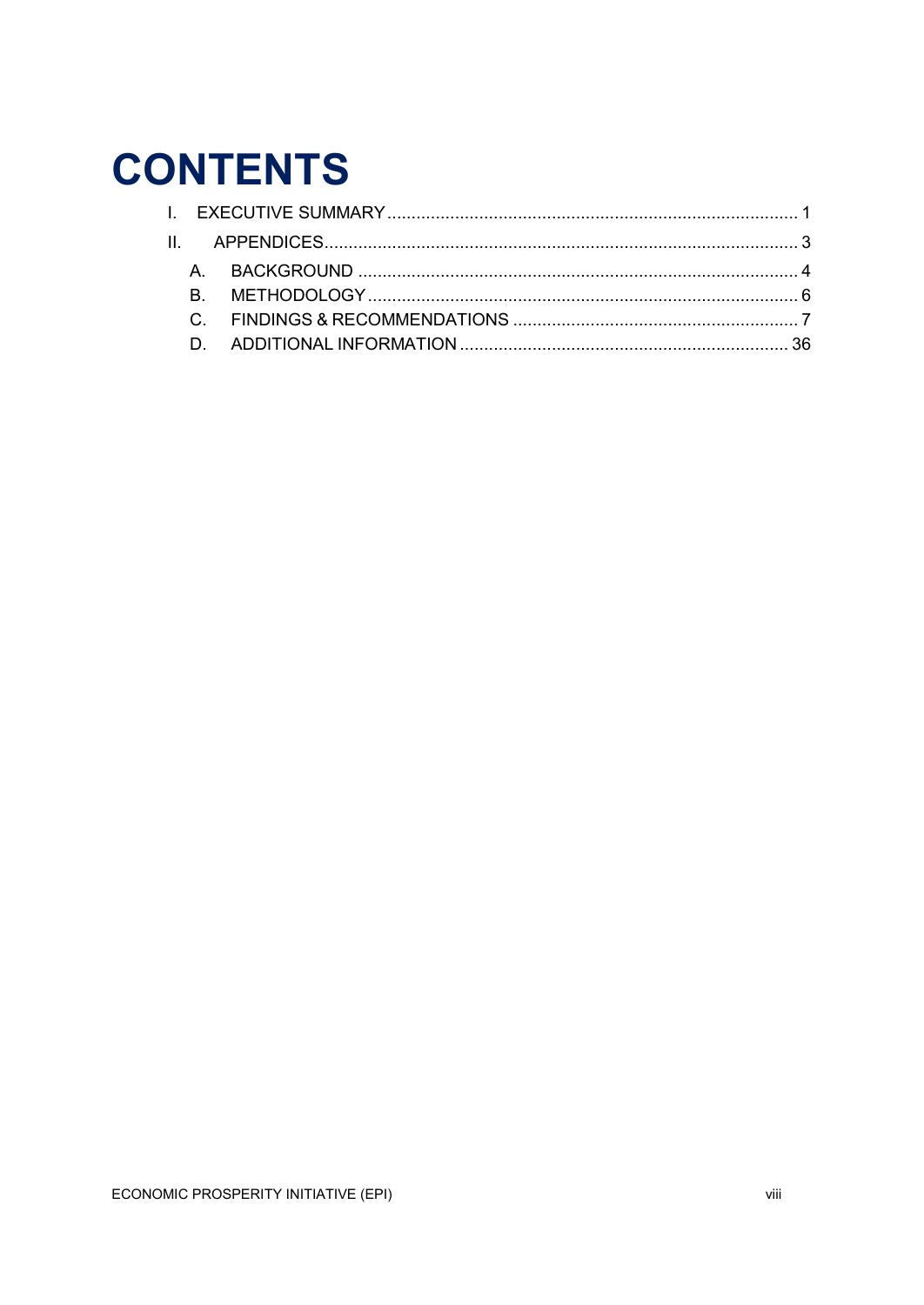# <span id="page-9-0"></span>**I. EXECUTIVE SUMMARY**

USAID designed and procured the Economic Prosperity Initiative (EPI) – a four-year USD 40.4 million program – to build upon Georgia"s substantial progress in creating a business environment that provides opportunity for competitive investment and economic growth. EPI"s broad goal is as follows:

*"EPI will improve enterprise, industry, and country-level competitiveness by identifying and targeting key external and internal factors to enhance the growth rates and productivity of enterprises in the economy, thereby enhancing the economic wellbeing of workers in the economy."* 

EPI contract section "Component PMC – Project Management Component" is to ensure maximum impact in each of the project components in gender and youth integration, information and knowledge sharing, e-governance initiatives, university and public-private dialogue, and access to finance.

In Spring 2011, in order to facilitate women's equal access to active participation and decision making in ongoing economic development processes in Georgia, USAID EPI program designed two initiatives under auspices of its Project Management Component (PMC): Capacity Mapping – Women, and Women Integration Strategy and Gap Analysis. The main rationale behind these two initiatives was to accelerate and deepen the integration of women into the activities of EPI"s agriculture and nonagriculture sector components.

In April 2011, PMC initiated a 10-day assignment to map Georgian organizations focusing on economic integration of women in order to assess the capacity of those organizations and analyze whether they have sufficient capacity to:

- i. Fit into overall strategy of EPI in regard to women integration in EPI priority sectors/value chains (agriculture and non-agriculture);
- ii. Support EPI in addressing women equitable issues;
- iii. Transform new technologies and ensure that women have better access to new technologies along EPI value chains;
- iv. Implement training programs that will meet women's business needs and improve their skills and knowledge and encourage their involvement in non-traditional economic spheres;
- v. Have competence to improve women's capacity to take part in decision-making process, have better access to business opportunities and financial resources;

In May 2011, PMC decided to complement the ongoing capacity mapping with two additional initiatives. One initiative was focused on gathering secondary data on the current employment statistics of women across EPI's priority sectors. The second initiative was focused on conducting a small scale gender sensitive value chain analysis exercise across one of EPI"s priority sectors.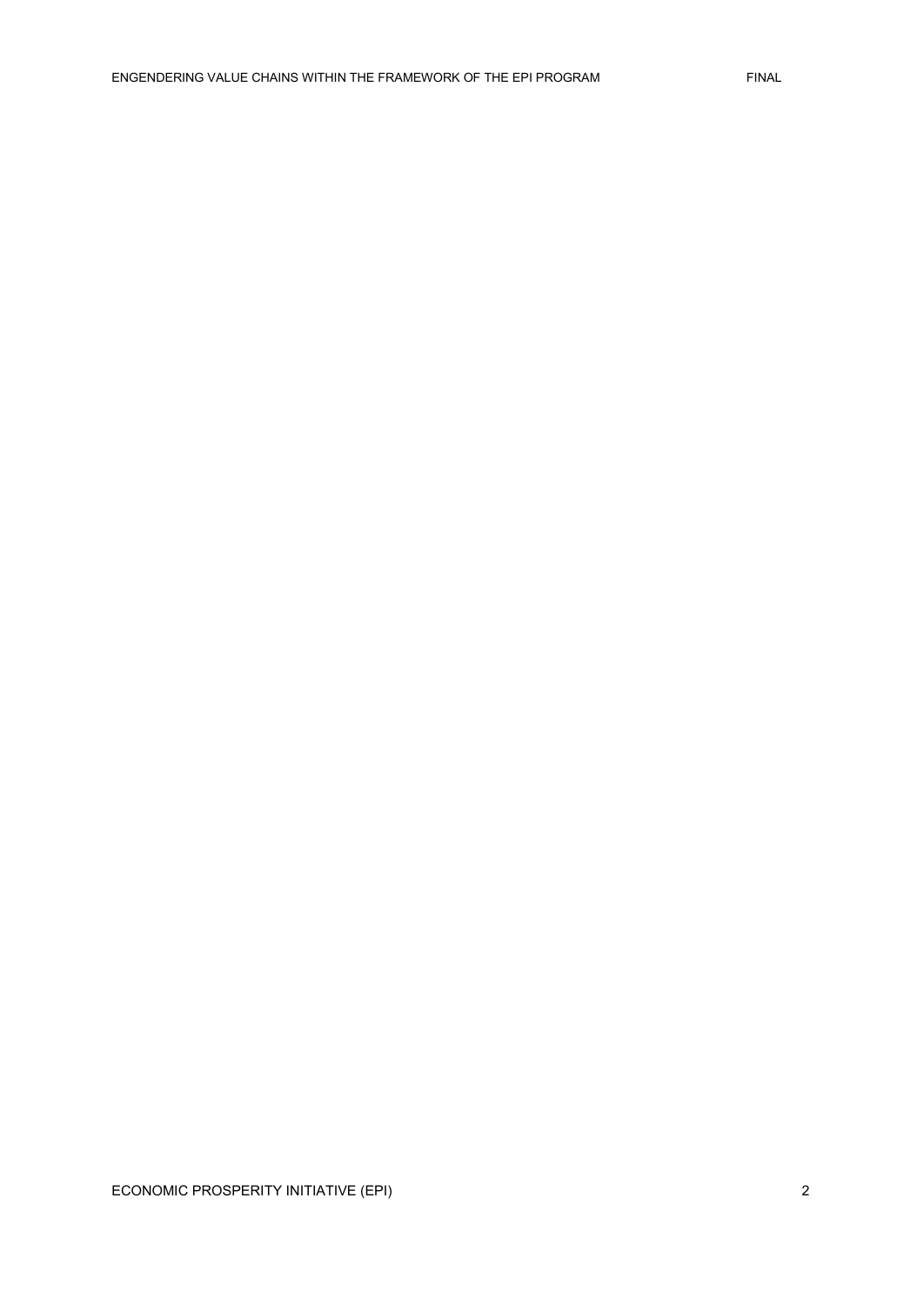## <span id="page-11-0"></span>**II.APPENDICES**

- **A. BACKGROUND**
- **B. METHODOLOGY**
- **C. FINDINGS & RECOMMENDATIONS**
- **D. ADDITIONAL INFORMATION**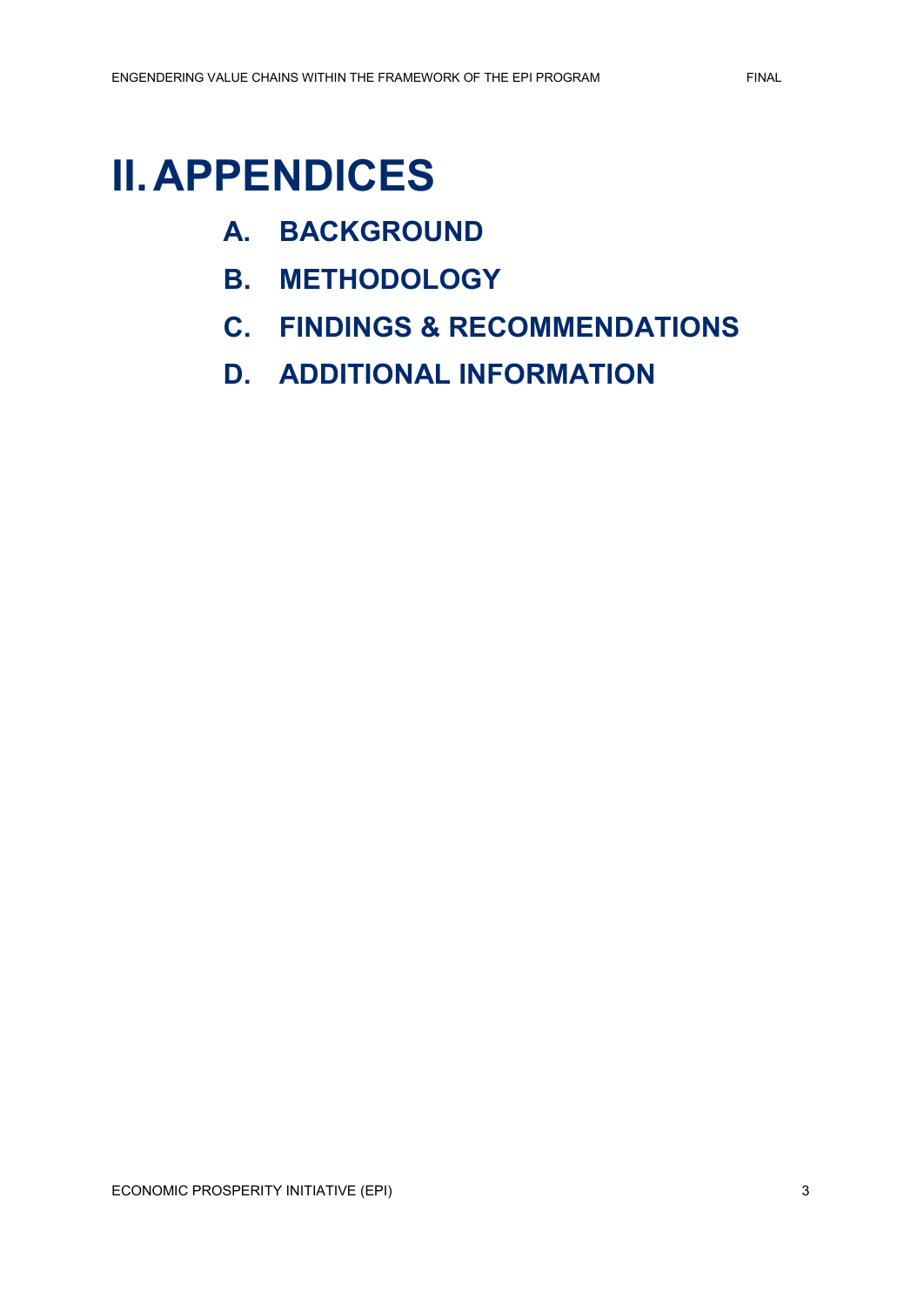# <span id="page-12-0"></span>**A. BACKGROUND**

It was gathered data about several currently ongoing value chain development-related projects in Georgia. Some of them are based on SLA approach and others on M4P approach, and all projects on which the data was found are focused on agriculture. In Georgia agriculture is mostly based on smallholder farming (peasant-based agriculture) which produce more than 90% of total production with one household owning up to 1.22 hectares on average (Source: A*griculture Sector Bulletin Winter 2011* published by FAO in cooperation with the Ministry of Agriculture of Georgia).

Within the present undertaking there was an opportunity to meet only several representatives of value chain development-related projects carried out in Georgia. Apart USAID"s EPI Program and NEO Project, there are several SLA projects run by IDNGOs, there are three M4P based projects supported by the Swiss Agency for Development and Cooperation (SDC) and implemented by Mercy Corps in Samtskhe-Javaketi and Kvemo Kartli Regions, and CARE in Racha-Lechkhumi. One more M4P project to be implemented in Kakheti Region is to be launched by SDC in the nearest future. OXFAM GB in Georgia has been implemented SLA-based projects in Western Georgia and is planning to engage in M4P type of projects. GIZ as well has an experience of running projects focused on value chain development. After August 2008 war, UNHCR Georgia implemented several value chain development interventions, however, step-by-step UNHCR"s economic development programming is transferring under the framework of Economic Development Unit of UNDP.

As for the practice of engendering value chain interventions or in general economic development programming in Georgia, although there are some examples when gender roles and needs are taken into consideration, it could be said gender mainstreaming was mainly done through complying with donors' requirement to ensure women's equal participation which usually transfers into women beneficiaries making at least 40% of total number of beneficiaries.

OXFAM GB in Georgia and GRM International – SMDSP Project in Georgia provided some details on how gender is considered within their projects:

1. GRM International within the framework of SIDA funding and contracted to the Ministry of Agriculture of Georgia implemented the Swedish *Support to the Milk and Dairy Sector in Georgia Project* (SMDSP 2005 - 2011) mainstreamed gender in its activities via supporting women"s inclusion in membership of dairy farmers' associations established by GRM International and facilitating their further election as board members of these associations. As of December 2010, in 20 associations and two cooperatives established in three regions – Kvemo Kartli, Kakheti, and Shida Kartli, there are 56 women board members out of 122. As Terry O`Sullivan, a Team Leader for GRM International - SMDSP Project in Georgia mentions, since this initiative was introduced, men board members become accustomed to women counterpart"s active participation in everyday management of cooperatives and admit that women board members are especially good in financial matters.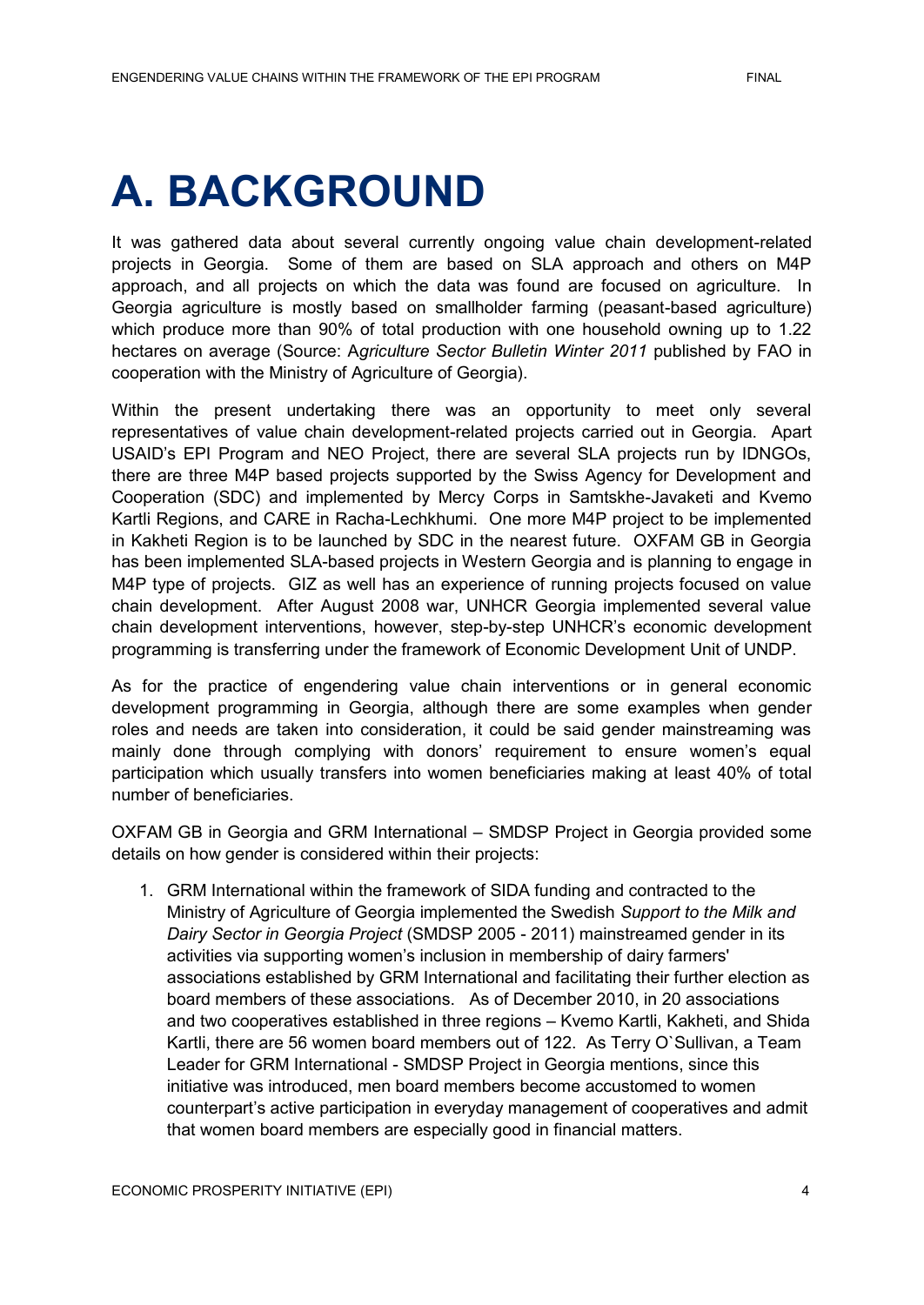2. OXFAM GB in Georgia"s case illustrates its pro gender approach concerning the poor women of village Tsaishi, Samegrelo Region. One of the criteria for the selection of beneficiaries was their proactive behavior. These women were empowered to launch greenhouse projects. Prior to this initiative, women beneficiaries did not see themselves in greenhouse business as according to Vakhtang Mshvidobadze, Oxfam GB in Georgia" Livelihood Programme Officer, it was considered to be men"s role and required considerable investment. OXFAM GB in Georgia taught these women how to manage greenhouse business with fewer expenses (it shall be taken into consideration villages" location – Tsaishi has natural thermal waters and it contributes to developing greenhouse businesses in this village as farmers spend less on heating).

The project affected the life of these women in an unexpected way as well. One of the women beneficiaries had domestic violence issue due to drinking behavior of her husband. OXFAM GB in Georgia"s Project contributed to settling family life of this woman – her husband suddenly became interested in helping her and over the project implementation period changed his behavior.

In general, it could be said that there is a certain tendency that after the collapse of the Soviet Union and fail of the secured job system in Georgia some men started drinking and gambling. Besides the above-mentioned, these men stopped from contributing to the family life and smallholder farming business. Focus group discussion and interviews demonstrated that whether concerning household business or household itself, men are usually sharing responsibilities that require good physical stamina, e.g., collecting firewood. Usually, these men are of certain age – around 35-40 and it seems this behavioral transformation is due to changes they witness – their families are struggling for survival, women are gradually becoming breadwinners and all these while these men being at economically active age cannot secure jobs. There is a certain degree of irony – without any other options, women are becoming breadwinners in order to feed their families and secure basic needs of their children and other family members and some women alongside with the usual dual work performed by women are forced to take additional tasks which are usually done by men. This assumption is based on the interviews that were held with local NGOs, however, further research is to be done to support this trend.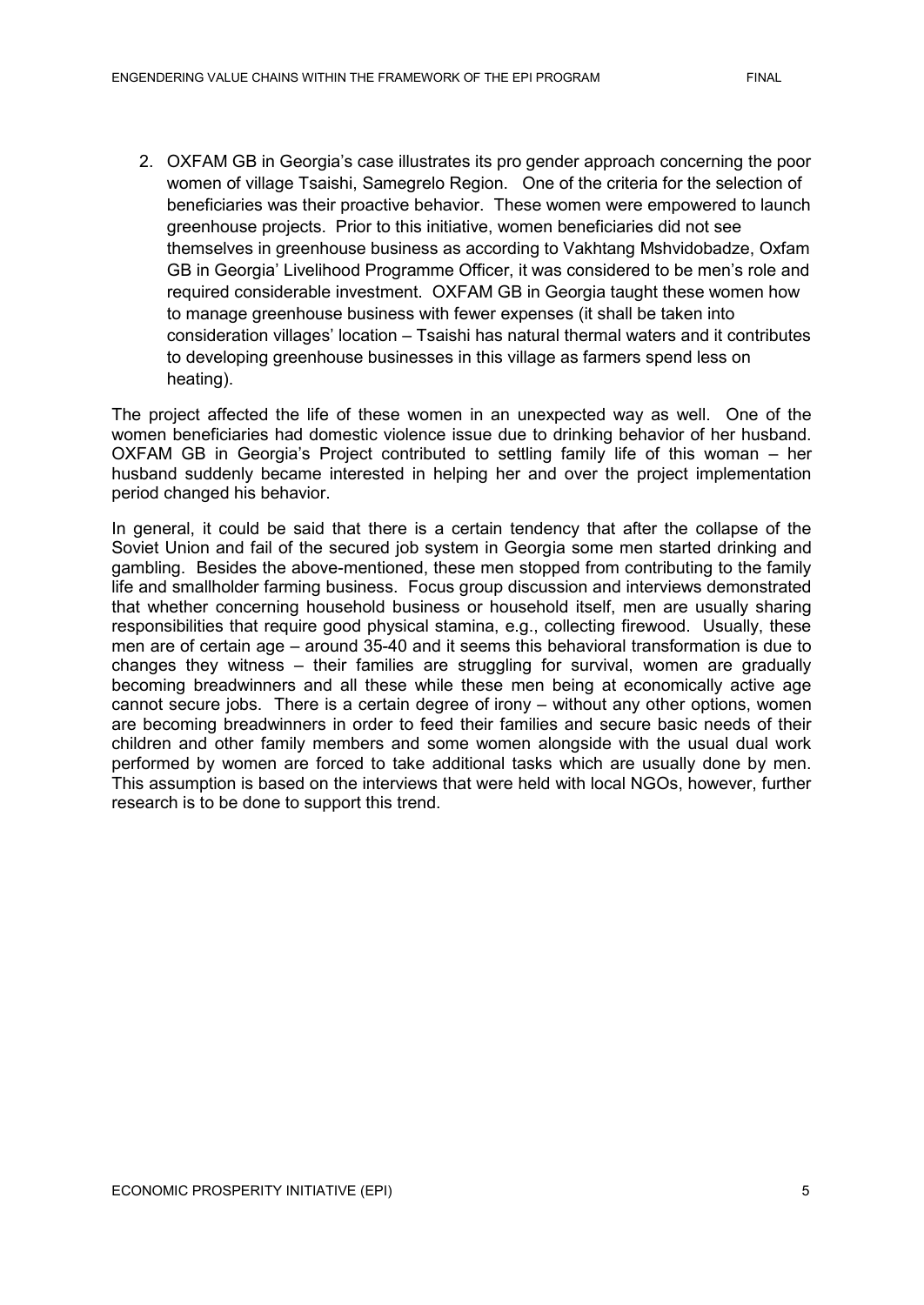# <span id="page-14-0"></span>**B. METHODOLOGY**

The assessment is based on a primary data collection from organizations fitting the required profile: women organizations working on economic issues and/or Georgian organizations focusing on economic integration of women and working at the local, regional, and national levels. The identification of these organizations was done on the one hand, through meetings representatives of donor agencies, INGOs and even women NGOs active in the area of engendering value chains and / or women"s inclusion in economic activities and / or general gender issues and on the other hand via collecting the available secondary data such as printed and digital publications of NGO databases or other accessible resources.

The in-depth interview guide was developed to ensure primary data collection (please refer to Annex A).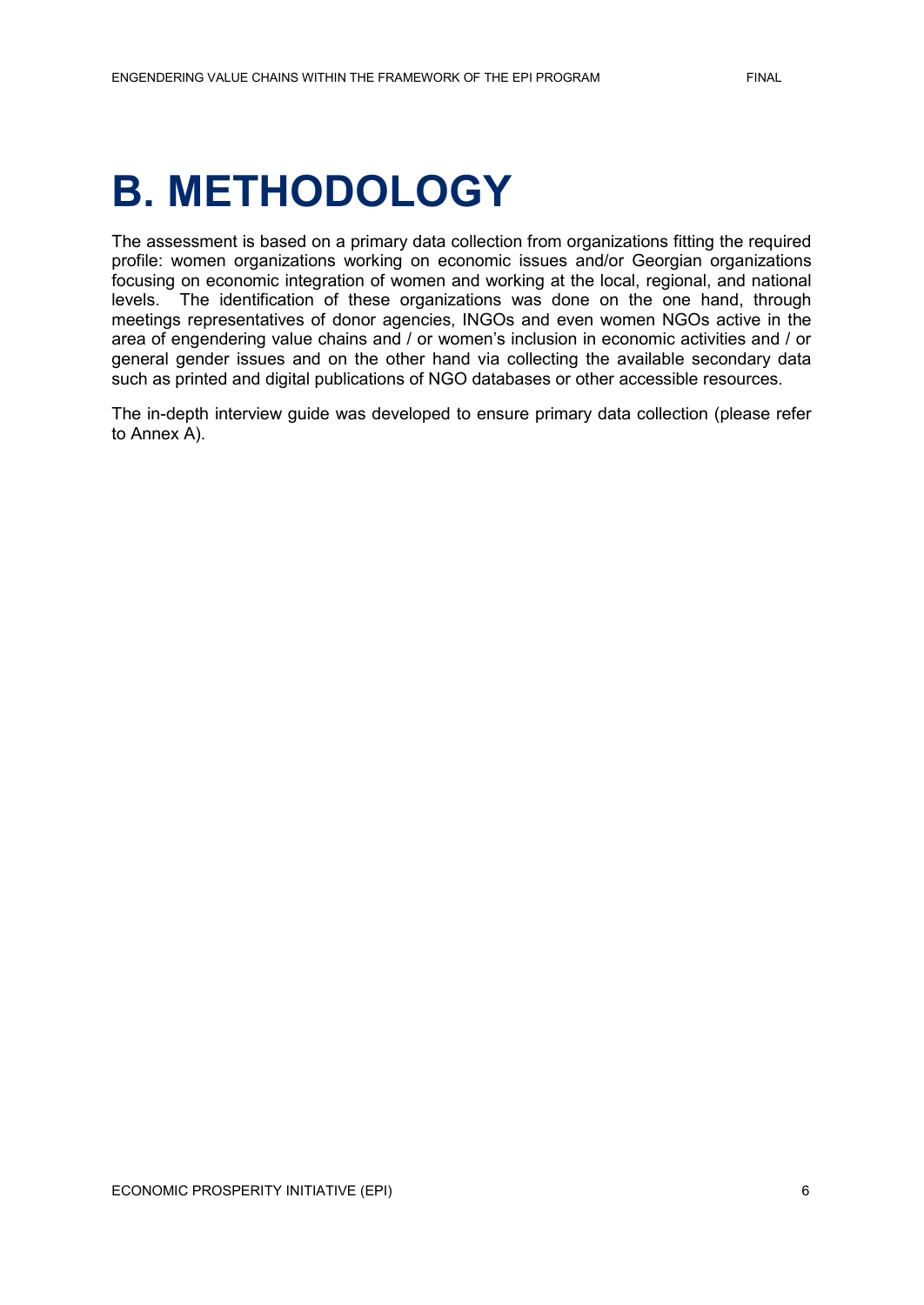# <span id="page-15-0"></span>**C. FINDINGS & RECOMMENDATIONS**

## **MAPPING GEORGIAN ORGANIZATIONS FOCUSING ON ECONOMIC INTEGRATION OF WOMEN**

#### METHODOLOGY

The assessment is based on a primary data collection from organizations fitting the required profile: women organizations working on economic issues and/or Georgian organizations focusing on economic integration of women and working at the local, regional, and national levels. The identification of these organizations was done on the one hand, through meetings representatives of donor agencies, INGOs and even women NGOs active in the area of engendering value chains and / or women"s inclusion in economic activities and / or general gender issues and on the other hand via collecting the available secondary data such as printed and digital publications of NGO databases or other accessible resources.

The in-depth interview guide was developed to ensure primary data collection (please refer to Annex A).

#### SURVEY RESULTS

In parallel to the identification process, the in-depth interviewing of the identified organizations has been ongoing. As the in-depth interview guide questions required provision of a lot of details, such as the organizational details, organization"s experience in the area of economic integration of women and youth, and organizational capacity (human resources, operational capacity, and financial sustainability), each interviewed organization was provided with an e-copy of the guide and was asked to return it with the required information. Field visits were undertaken to meet local or regional organizations. Considering that the mapping required the additional visits, the assignment was extended by 12 more days, hence additional tasks such as gathering information on the current number of women employed across the value chain sectors selected by EPI and conducting a gender- sensitive value chain analysis exercise across one of the selected sectors were added. Therefore, EPI"s capacity mapping - women initiative was discussed with several organizations via phone.

In total, 11 representatives of donor agencies and INGOs were met, 49 persons from 42 institutions (please refer to Annex B) were contacted either via phone or personally and there were received feedbacks with data from 30 organizations (it shall be mentioned that the Fund of Women Entrepreneurs based in Kutaisi, Imereti Region, Western Georgia, a spinoff of the economic program of the Cultural-Humanitarian Fund "Sukhumi", which currently co-owns an office building together with the latter organization did not provide separate detailed data and sent only overview of projects as they preferred to act as partners and be represented by the Cultural-Humanitarian Fund "Sukhumi').

Considering that for gender-sensitive value chain analysis time-use surveys provide valuable information, it was decided to identify Georgian organizations with the potential of conducting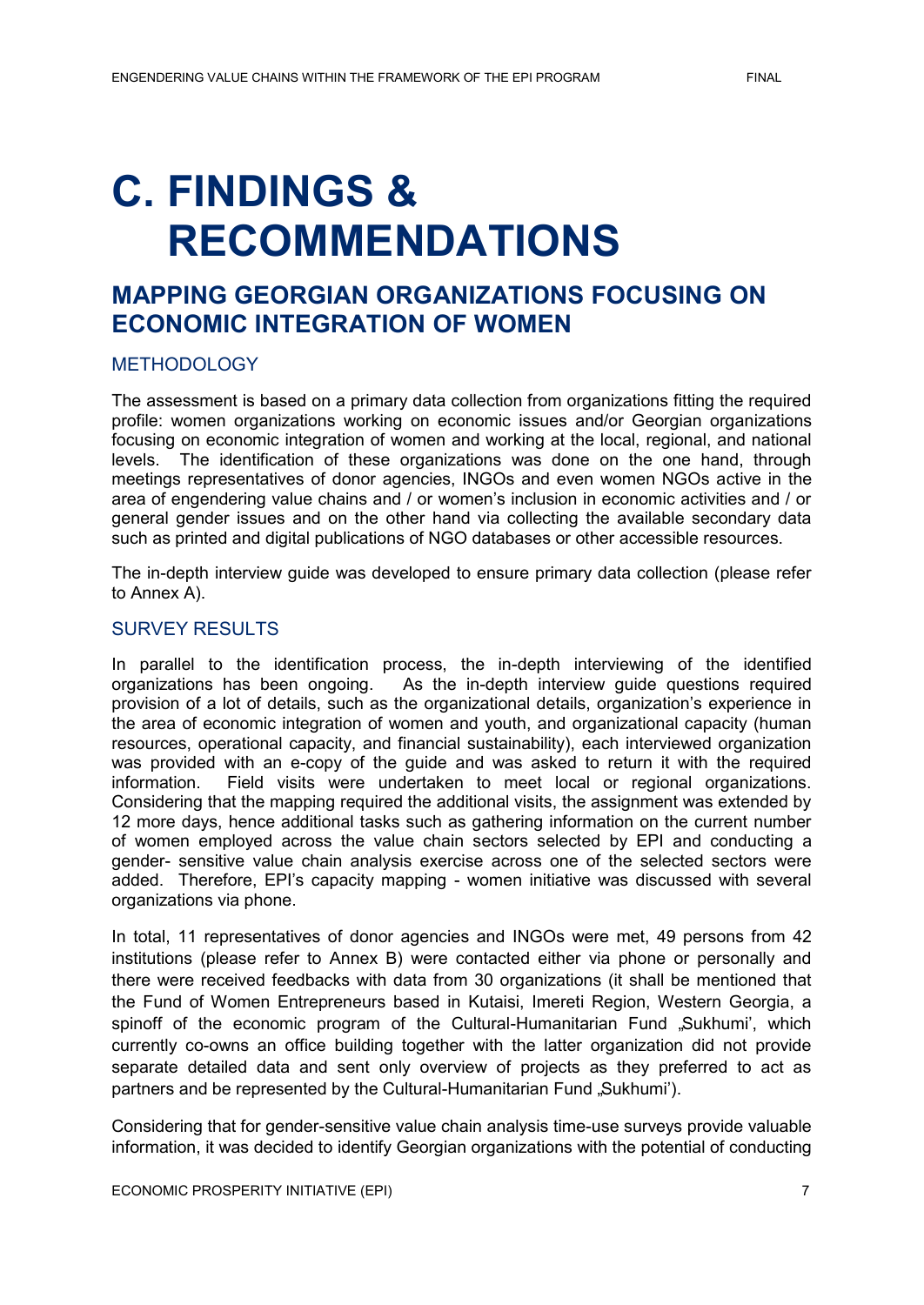such surveys across Georgia. National Statistics Office of Georgia – GeoStat and Center for Social Sciences (CSS) were approached, although neither has filled out the questionnaire. Nevetherless, National Statistics Office of Georgia – GeoStat has the developed methodology for time-use surveys. It does not match fully EPI's needs, but upon the need the methodology could be adapted.

As for the profiles of organizations participated in the capacity mapping, several organizations out of 30 organizations were not considered to be eligible due to various reasons and the main one was that the lack of an expertise in economic empowerment of women:

Anti-Violence Network of Georgia – Khashuri Branch (Anti-Violence Network of Georgia – Khashuri Branch is not a separate structure of Anti-Violence Network of Georgia – AVNG, but a separate legal entity and a member organization of AVNG) is going to concentrate on economic issues within next three years, but at the present it does not have any experience on the subject and therefore was not considered as well. During the meeting with Nato Shavlakadze, the Head of AVNG, it turned out that several local members of AVNG were engaged in the implementation of a couple of economic related projects. For example, AVNG had provided training in feltmaking along with special equipment for convict women. Afterwards AVNG assisted them in selling felt clothes and accessories at different fairs and charitable events.

*NB! It shall be mentioned that feltmaking became a very popular initiative among women NGOs in Georgia. Generally, no preliminary market study is done on finding whether feltmaking business will be profitable for beneficiaries and how beneficiaries will find their clientele after the end of a project. As usual, women NGOs organize different events during which beneficiaries attempt to sell their felt products and research is needed to identify whether their efforts are successful. Taso Foundation shared that if its grantees are interested in feltmaking, it tries to connect them with the Georgian Textile Group (GTG) that is experienced in marketing felt products as well.* 

The Initiative Group 'Rural Women' representing the initiative group of women of Chorvila village, Sachkhere Municipality, Imereti Region, Western Georgia at present is not established yet and up to now has an experience of implementing only one project of less than six months duration and does not have enough neither human resources, nor operational or financial capacity to be engaged in value chain- related activities and therefore was not considered. Hence, this entity is interested in economic issues and could be integrated in EPI's value chain initiatives through its grantor organization  $-$  Taso Foundation, which is among those few women NGOs that work on integrating women along the value chain (although without the provision of an actual access to the market – as mentioned earlier women NGOs mainly organize small scale fairs and charitable events).

Women"s Political Resource Center (WPRC) has participated in two projects with an economic component and did promoted component activities and assisted some women artists in selling their crafts, but as was clarified with WPRC their role in the project was not directly related to economic issues (WPRC aims to focus on women"s economic empowerment in the nearest future) and therefore WPRC presently does not have any experience in economic programming.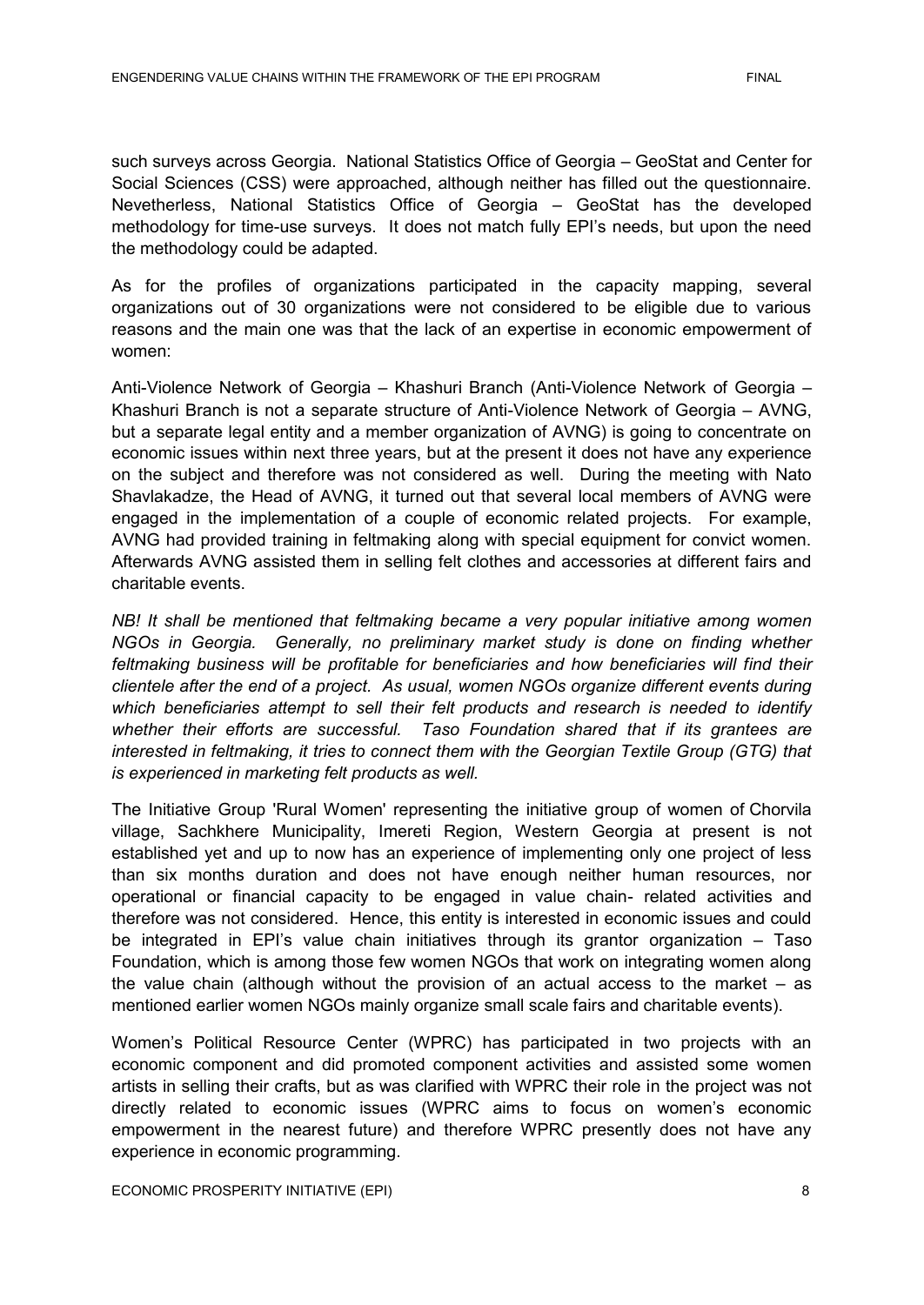Women NGO "Education and Prosperity' is an NGO focused primarily on economic education, however, this NGO did not implement any activity since 2008 what makes it impossible to consider for the current mapping, even though it might have good human resources (in case if throughout the life of the EPI Program this NGO will commence its operation, it is possible to consider it for the review).

Initially, Caucasus Environmental NGO Network (CENN) was considered as a potential Georgian NGO focusing on inclusion of women in economic initiatives due to the fact that one of the components of their project "Strengthening and Engagement of Rural Women in Natural Resources Management in the South Caucasus countries" included a component on "empowerment of rural women as producers and consumers". However, as CENN was asked to clarify this further in details, it turned out that it helps rural women to establish community based organizations and train them on how to apply for a grant. At present CENN does not provide any kind of training in business skills, but the Project Team is motivated to include this in the project.

International Center on Conflict and Negotiation (ICCN) could be regarded as a special case considering its gender department was engaged in CARE"s and Mercy Corps" value chainrelated projects. Although during the meeting with CARE it was clarified that ICCN"s role in its project was not related to economic development. During the meeting with ICCN it was clarified its roles in Mercy Corps" two projects. Integrated Poverty Reduction Program in Vulnerable Rural Communities in Samtskhe-Javakheti was implemented by Mercy Corps within 2006-2009 and ICCN"s role was related to community development and especially on inclusion of women in community development process. Mercy Corps' new project that is based on M4P approach and to be implemented in Kvemo Kartli Region was launched in March 2011. Currently ICCN leads the research during the inception phase. As for the question whether ICCN will be engaged directly in Mercy Corps" economic interventions as an implementing partner, ICCN could not provide a definitive answer commenting that its role will be clarified after the inception phase. Considering that currently the gender department does not possess an experience in economic empowerment of women, it cannot act as a partner for engendering value chain interventions by EPI. However, it might be a good idea to consider partnership opportunities with the gender department of ICCN at the later stage.

#### Focus on Economic Integration of Women

The remained 24 organizations were classified as A) women NGOs – working on economic issues among various other issues; and B) NGOs with a broader scope and either primarly or among others working on economic issues. The further analysis was done based on the criteria specified in the in-depth interview guide.

- A. Georgian Women NGOs Working on Economic Issues
- 1. Association of Disabled Women and Mothers of Disabled Children DEA
- 2. Association of Intellectual Women 'Kartlis Deda'
- 3. Association of Persons with Disability in Tsalenjikha
- 4. Cultural-Humanitarian Fund Sukhumi/Fund of Women Entrepreneurs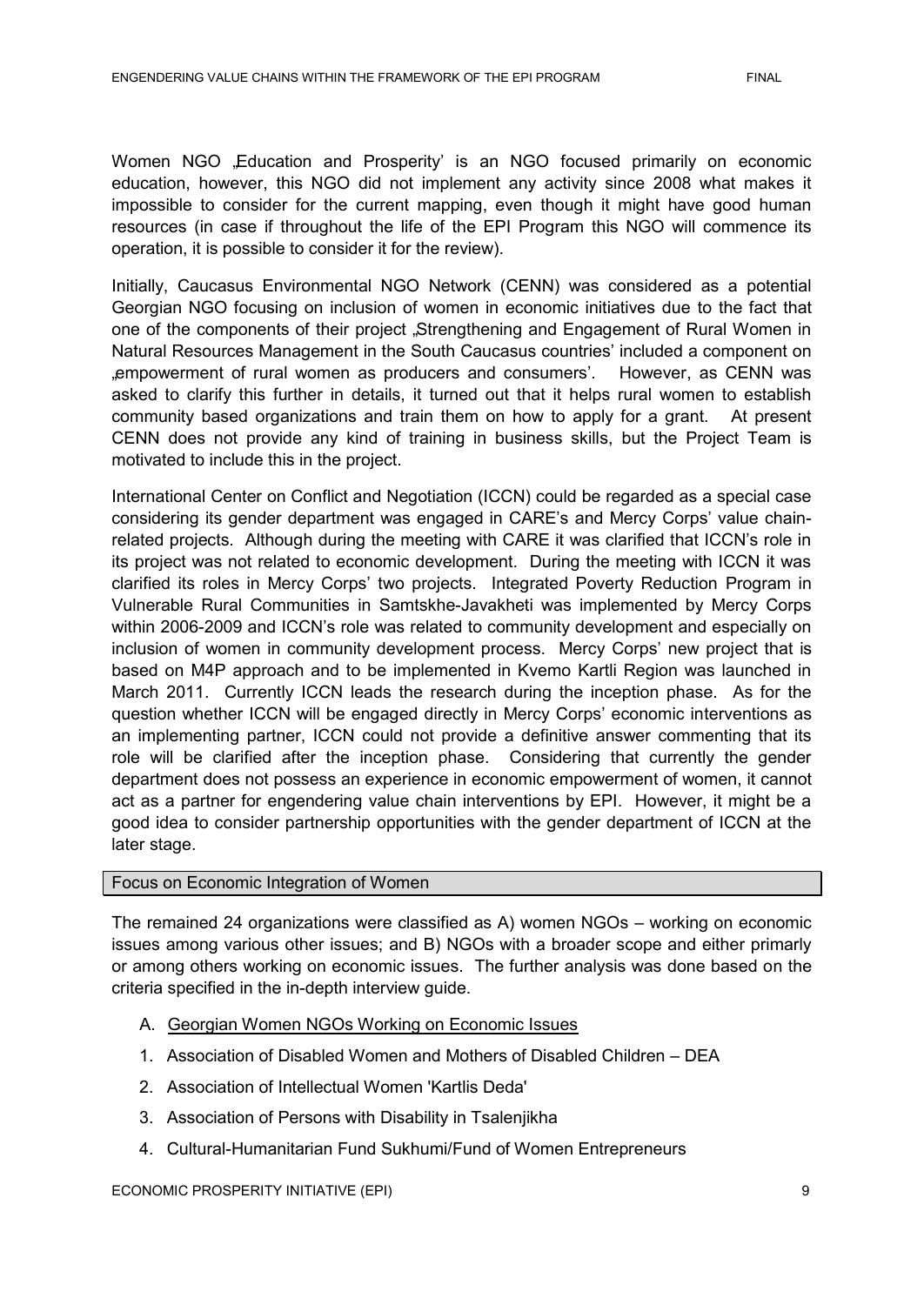- 5. Gaenati
- 6. **IDP Women Association "Consent**"
- 7. Paros
- 8. Taso Foundation
- 9. Union of Azerbaijani Women of Georgia (UAWG)
- 10. Women in Business (GAWB)
- 11. Women"s Fund in Georgia (WFG)
- 12. Women's Initiatives Supporting Group (WISG)

Out of 12 women NGOs there are only Taso Foundation and Women"s Fund in Georgia having some understanding of value chain development process and none has knowledge on the methodology or practices in the area of engendering value chains. Women NGOs focus on economic issues mostly through provision of different types of training, VET and consulting services, information and publishing activities, and advocacy and lobbying. Value chain development programs are expensive ones and usually are implemented via INGOs in cooperation with Georgian NGOs or private institutions which take the specific roles and provide professional services (provision of business development services (BDS), small scale extension services, microlending, etc.). As data shows usually Women NGOs either are not included in such partnerships or are providing small scale community mobilization, governance or gender related training. Women NGOs mostly provide BDS but of a smaller scale compared to professional business development service providers (BDSPs), help to develop business plans and get either grants or credits, but as usually they do not assist with market linkages. Typically they help sell beneficiaries products or services at charitable events organized under the auspices of an implemented project or other organizations or donors. It shall be noted that an access to microlending is more limited if within a project a NGO does not cooperate with a MFI or banking institution or does not provide loans. There are only a couple of women organizations in Georgia that provide loans under the framework of microloan projects or programs.

Seven women NGOs out of remained 12 organizations represent local organizations (three NGOs in Samegrelo: Association of Disabled Women and Mothers of Disabled Children – DEA, Gaenati, and Association of Persons with Disability in Tsalenjikha, Shida Kartli: Association of Intellectual Women 'Kartlis Deda', Imereti: Cultural-Humanitarian Fund Sukhumi/Fund of Women Entrepreneurs, Samtskhe-Javakheti: Paros, and Kvemo Kartli: Union of Azerbaijani Women of Georgia). Local women NGOs mostly have local presence and carry out activities within a couple of municipalities or a region they are established. However, *Cultural-Humanitarian Fund Sukhumi* besides operating in Imereti region has an experience of implementing projects in Achara, Guria, and Samegrelo part of Samegrelo-Zemo Svaneti region. National organizations operate throughout Georgia, although it shall be mentioned that in general, the current capacity of surveyed nationalwide women NGOs is not enough to cover all regions of Georgia. If they cover a couple of regions at one given period, this means that the scale of a project or projects is rather small as currently they do not have enough capacity to operate in several regions in a large scale project. Several organizations work with special groups of beneficiaries, such as IDPs, people with special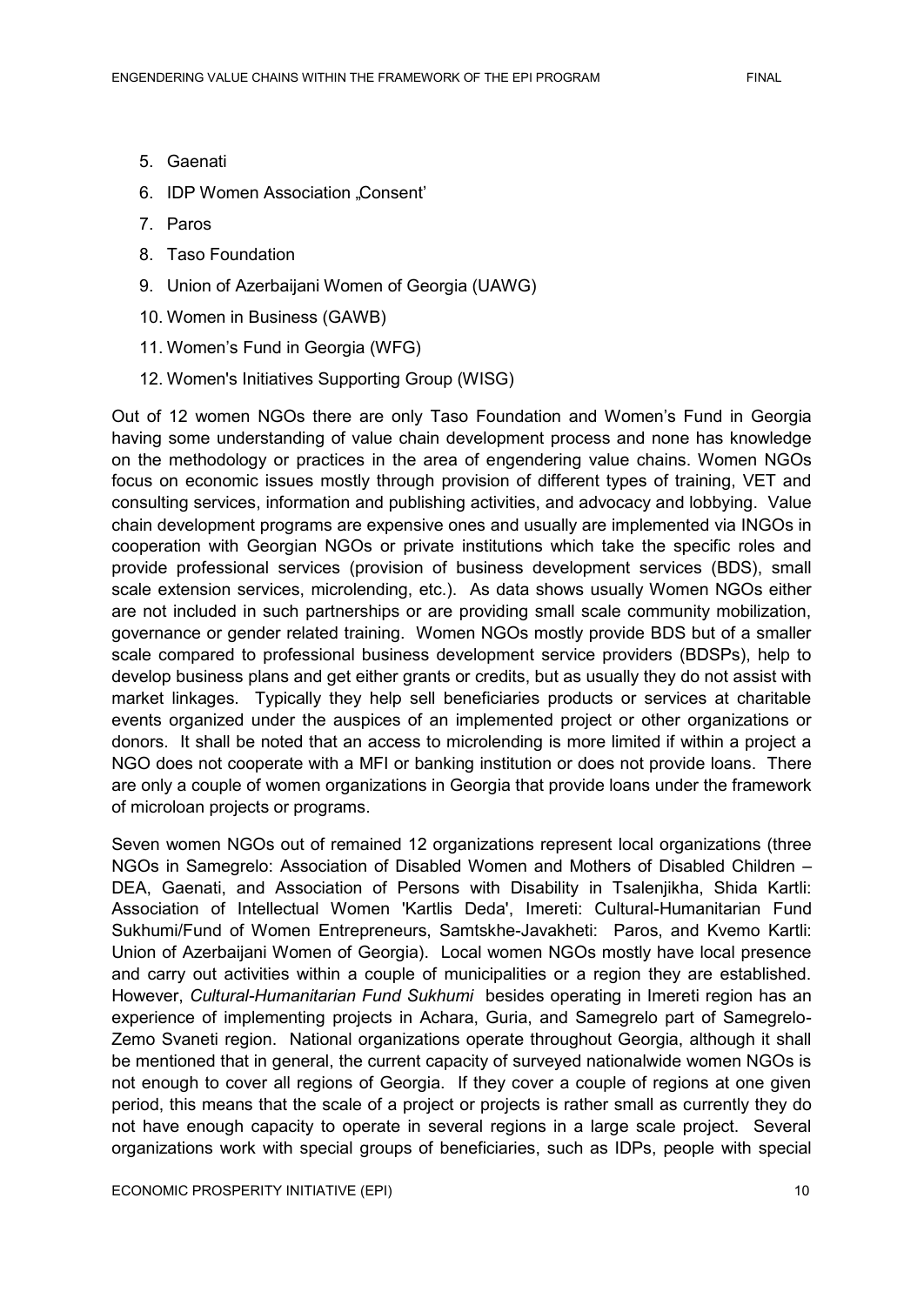needs, prisoners, probationers, ethnic and religious minorities, eco migrants, the poor, and other vulnerable women or men.

In Georgia, the sustainability of NGOs in general and especially women NGOs is an issue. If there are no long-term partnerships between a donor and an NGO, as in case of Association of Disabled Women and Mothers of Disabled Children – DEA which cooperates with Oxfam for many years, an institution might stay without funding for some period and either undertakes initiatives on a voluntarily basis or sustains its activities till a new grant is received. In this case ownership of an office space might be a crucial. Hence, donors usually do not provide support for a purchase of an office space and almost do not provide institutional capacity building. Therefore an NGO might be in a position of losing an office premises and along with that human resources on which training certain financial resources were spent and that was confirmed by many surveyed NGOs. Out of 12 women NGOs an office space is owned by five organizations: Cultural-Humanitarian Fund Sukhumi/Fund of Women Entrepreneurs, Paros, Women in Business, IDP Women Association Consent, and Taso Foundation. UAWG has a survival' strategy for the period of being between the projects – it negotiated with the office space owner that they do provide him a free legal consulting instead of paying a rent.

Vehicles are owned by eight NGOs: Association of Persons with Disability in Tsalenjikha, Cultural-Humanitarian Fund Sukhumi, Gaenati, Taso Foundation, Union of Azerbaijani Women of Georgia, Women in Business, Women"s Fund in Georgia, and IDP Women Association Consent. It shall bde noted, that all of them own one car except Cultural-Humanitarian Fund Sukhumi and Gaenati. Cultural-Humanitarian Fund "Sukhumi" owns five vehicles and Gaenati – two cars.

As for the operational capacity in overall, if comparing a total number of technical equipment and a number of branches, Cultural-Humanitarian Fund "Sukhumi" (22 desktop PCs, 6 laptops, 2 video cameras, and 11 digital cameras; 5 women"s support centers in Imereti, Guria, and Samegrelo) and IDP Women Association Consent (20 desktop PCs and 3 laptops; 2 regional offices – one in Imereti and another which is owned in Shida Kartli) are leading. Association of Persons with Disability in Tsalenjikha and Association of Disabled Women and Mothers of Disabled Children – DEA do not have any branches, but have impressive number of technical equipment: Association of Persons with Disability in Tsalenjikha – 25 desktop PCs of up to 3 years usage, 3 laptops of 1 year, and DEA – 17 desktop PCs, and 4 laptops. The rest data as of desktop PCs range from 4 to 13 and as of laptops from 0 to 5. Taso Foundations does not have branches, but it coordinates a network of associated organizations which are their past or current grantees in Kakheti, Guria, Imereti, Shida Kartli, and Samegrelo part of Samegrelo-Zemo Svaneti Region.

As for assessing organizational capacity in relation to human resources, the data is distributed as follows:

| <b>Human Resources</b> |          |  |                                         |  |        |  |
|------------------------|----------|--|-----------------------------------------|--|--------|--|
| <b>NGOs</b>            | Staff, # |  | Expert, #   Volunteer, #   Paid Intern, |  | Unpaid |  |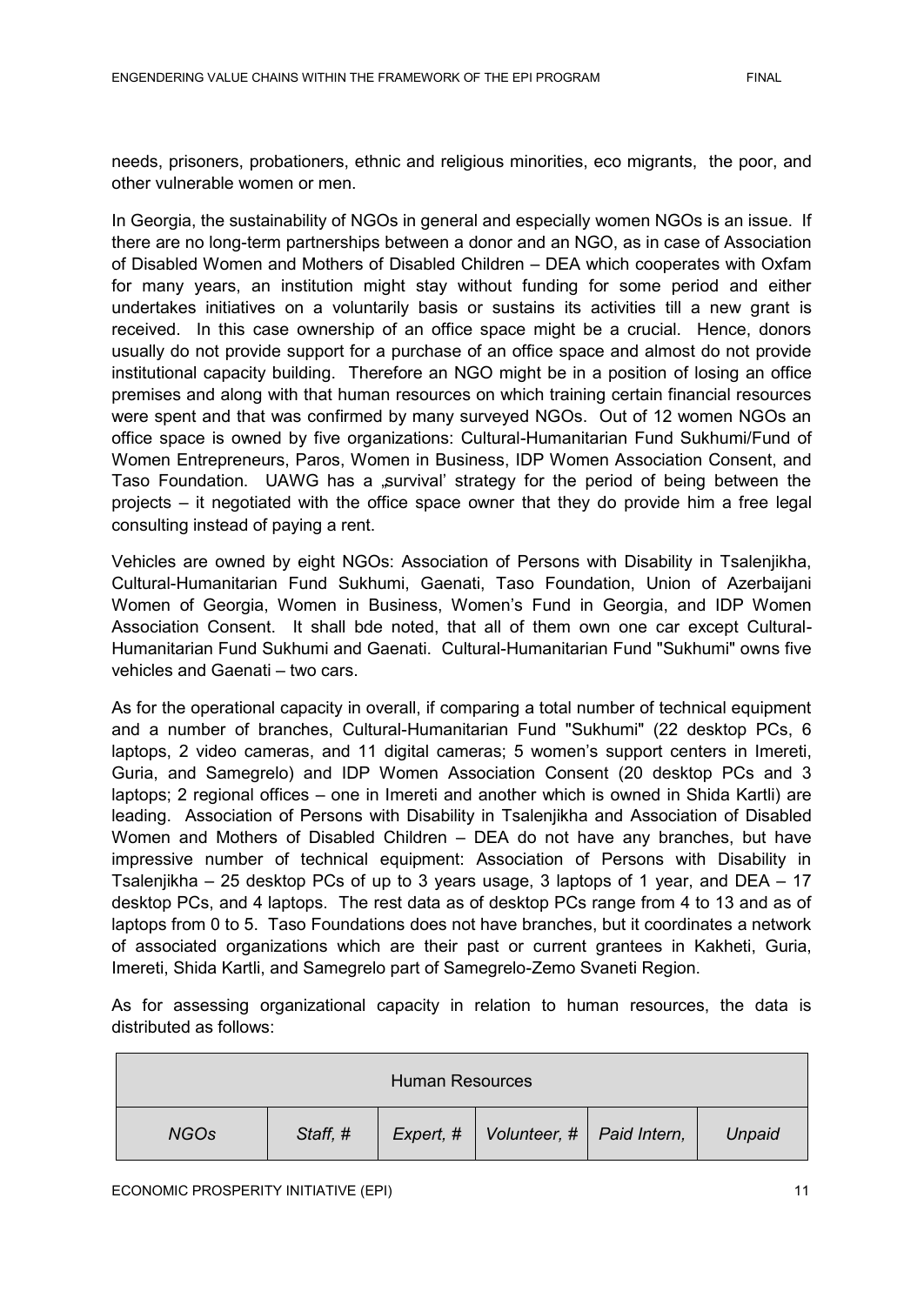|                 |     |                         |                         |              |                |                         | $\#$           |                     |                | Intern       |  |
|-----------------|-----|-------------------------|-------------------------|--------------|----------------|-------------------------|----------------|---------------------|----------------|--------------|--|
|                 | F/T | P/T                     | F/T                     | P/T          | F/T            | P/T                     | F/T            | P/T                 | F/T            | P/T          |  |
| CHF "Sukhumi"   | 29  | 12                      | 6                       | 6            | 16             | 140                     | $\mathbf 0$    | $\pmb{0}$           | $\mathbf 0$    | $\pmb{0}$    |  |
| Gaenati         | 17  | 6                       | $\pmb{0}$               | $\mathbf 0$  | $\mathfrak{S}$ | $\pmb{0}$               | $\mathbf 0$    | $\pmb{0}$           | 10             | $\pmb{0}$    |  |
| "Consent'       | 11  | 41                      | 0                       | $\mathbf 0$  | 5              | 18                      | 0              | $\mathbf 0$         | $\mathbf 0$    | $\pmb{0}$    |  |
| <b>DEA</b>      | 10  | 3                       | $\overline{\mathbf{4}}$ | $\mathbf 0$  | 22             | $\pmb{0}$               | $\mathbf 0$    | $\pmb{0}$           | $\pmb{0}$      | $\pmb{0}$    |  |
| Paros           | 8   | $\overline{7}$          | $\pmb{0}$               | $\pmb{0}$    | 10             | $\pmb{0}$               | 6              | $\overline{7}$      | $\pmb{0}$      | $\pmb{0}$    |  |
| APD Tsalenjikha | 8   | $\overline{4}$          | $\mathbf 0$             | $\mathbf 0$  | $\mathbf 0$    | $\mathbf 0$             | $\mathbf 0$    | $\mathbf 0$         | $\mathbf 0$    | $\pmb{0}$    |  |
| <b>WFG</b>      | 6   | $\overline{2}$          | $\mathbf{1}$            | $\mathbf{1}$ | $\mathbf 0$    | 3                       | $\overline{0}$ | $\mathbf 0$         | $\mathbf 0$    | 0            |  |
| 'Kartlis Deda'  | 5   | 6                       | 5                       | 6            | $\overline{2}$ | 10                      | 3              | 3                   | $\overline{2}$ | 3            |  |
| <b>Taso</b>     | 5   | $\overline{7}$          | $\mathbf 0$             | 3            | $\mathbf 0$    | $\mathbf 1$             | $\mathbf 0$    | $\mathsf{O}\xspace$ | $\mathbf 0$    | $\pmb{0}$    |  |
| <b>GAWB</b>     | 5   | $\overline{\mathbf{4}}$ | 3                       | 5            | $\,6\,$        | 14                      | $\overline{2}$ | 3                   | $\mathbf{1}$   | $\mathbf{1}$ |  |
| <b>UAWG</b>     | 3   | 4                       | $\mathbf 0$             | 5            | 3              | 6                       | $\mathbf 0$    | $\pmb{0}$           | $\mathbf 0$    | $\pmb{0}$    |  |
| <b>WISG</b>     | 3   | $\mathbf{1}$            | $\pmb{0}$               | 3            | $\pmb{0}$      | $\overline{\mathbf{4}}$ | $\mathbf 0$    | $\pmb{0}$           | $\pmb{0}$      | $\pmb{0}$    |  |

It shall be noted that Gaenati employs expats as volunteers and interns, 2 out of 22 volunteers of DEA are expats as well.

As for the fundraising strategy, two organizations have long-tern partnership with donors – "Sukhumi' and "DEA'. Two organizations are offering a couple of fee-based training courses (Gaenati and Association of Persons with Disability in Tsalenjikha), and WFG and UAWG are thinking about developing income generating activities.

In general, it shall be stated that the majority of women NGOs surveyed till the meetings did not have knowledge on value chain development concept and among those which have there are none that are acquainted with gender sensitive value chain concept and methodology. Hence, 12 women organizations that took part in this capacity mapping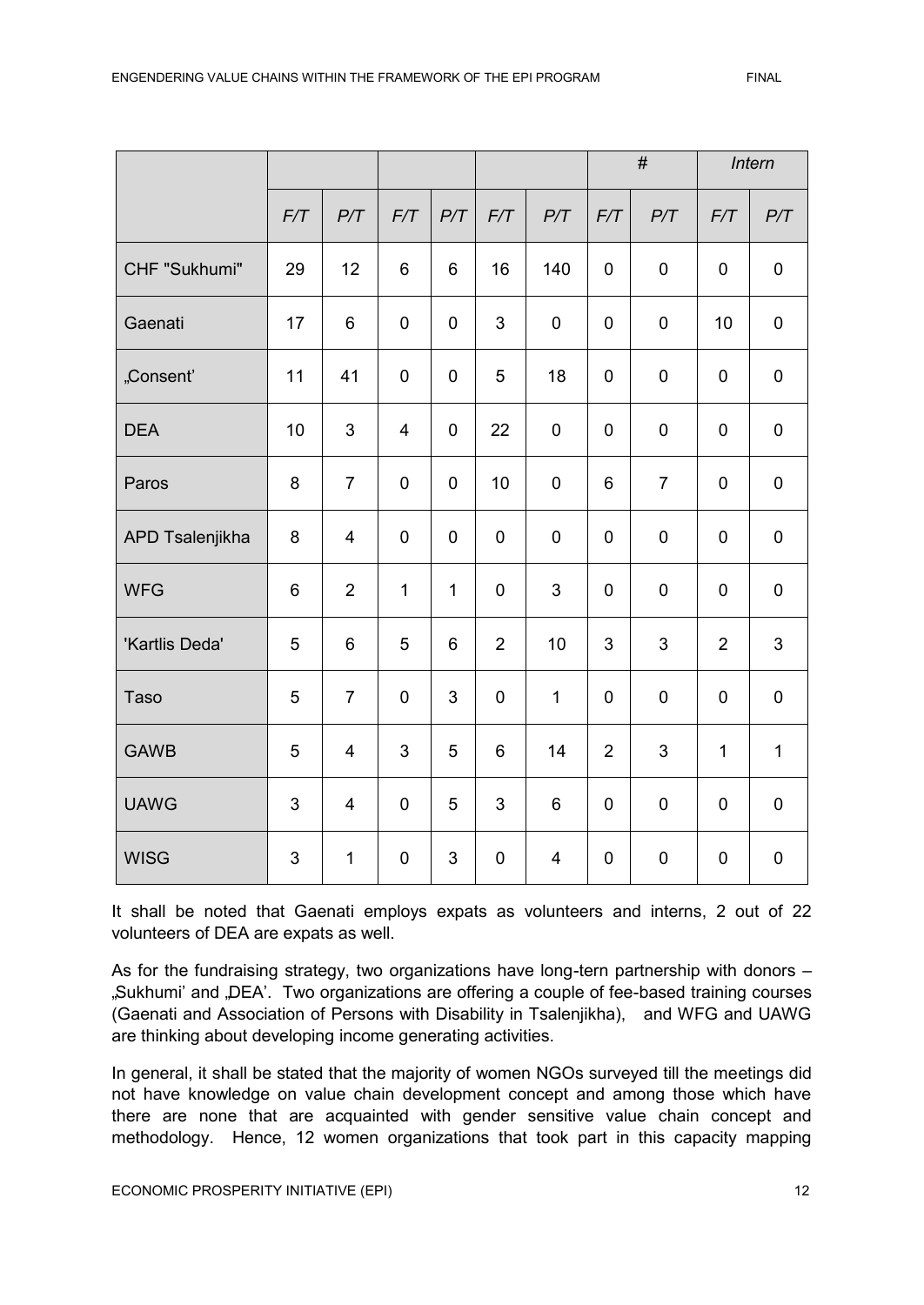process have an experience of implementing economic-related projects. Some of them have longer track of executing such projects.

Considering the data obtained through the filled out questionnaires, 12 women NGOs could be divided into small scale and medium scale NGOs.

- B. Georgian NGOs Working on Value Chains and/or Economic Initiatives Potentially Focused on Inclusion of Women in their Interventions
- 1. AEAG
- 2. Atinati
- 3. AYEG
- 4. CHCA Abkhazeti
- 5. Civil Society Institute (CSI)
- 6. Community Based Organization "Nukriani "
- 7. Education, Development and Employment Center (EDEC)
- 8. Elkana
- 9. ERANI
- 10. LDA Georgia
- 11. National Association for Local Authorities of Georgia (NALAG)
- 12. Rural Development for Future Georgia (RDFG)

All 12 Georgian NGOs listed above have an experience in implementing economic development type projects. Elkana and CSI are NGOs which worked on value chain development and that included market linkages component (it shall be noted that on questions related to participation in any VCD-related interventions CSI"s reply was negative, although from the questionnaire we can learn that through Oxfam it was engaged in a project "Increasing income through access to markets for vulnerable farmers in Samegrelo and Adjara regions of Western Georgia economic integration of women"). LDA has an experience of organizing business matchmaking event between Dutch and local SMEs in Kutaisi in May 2011 and from now on is offering local enterprises partner search services in the Netherlands. RDFG, Erani, Elkana, and CSI have an experience of provision of extension services (though the scale varies from one organization to another). Several organizations have an experience of provision of vocational training courses and some interest-free loans or grants. Erani has a unique experience for non-women Georgian NGO of conducting gender analysis in Samegrelo in 2006. NALAG is involved in CARE"s Project "Rural Development in the Region Racha-Lechkhumi (RDRL)" that is based on M4P approach. However, similarly to ICCN, NALAG partners with CARE within RDRL on governance issues. Hence, NALAG has an experience in provision of training courses in small business development, socioeconomic development planning, and basics of public finance and local budgetary procedures within the scope of other projects. NALAG's uniqueness lies in its organizational members that represent local self-governmental institutions from all regions of Georgia. Inclusion of such institutions might contribute to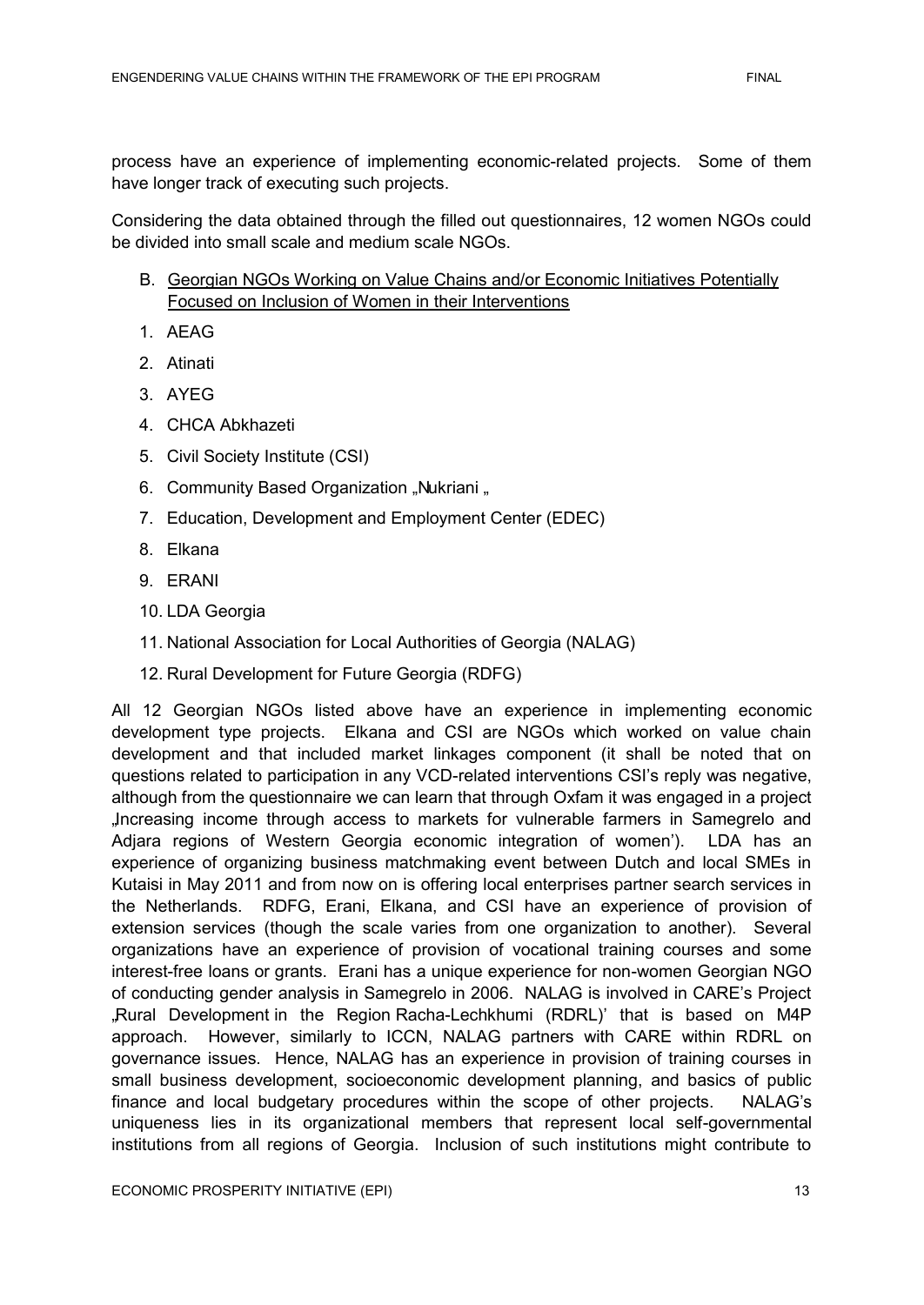engendering local budgets as well that could contribute to the revision of the gender roles at the local level.

As for the operational sustainability, all organizations could be regarded as sustainable according to their scale. It shall be mentioned that community-based organization "Nukriani lacks experience of cooperating with international donors and does not have staff with English language skills. Its history is made of partnering with Georgian NGOs and giving its local expertise it could be recommended inclusion of "Nukriani" as a supporting partner and not direct implementing partner.

CBO "Nukriani", EDEC, andLDA Georgia are operating within Kakheti, Adjara, and Imereti respectfully.

As for the geographic coverage, NALAG, AYEG, and Elkana are nationwide organizations. Several NGOs have regional coverage: AEAG (Tbilisi, Samtskhe-Javakheti), CHCA Abkhazeti (Imereti, Samegrelo Zemo-Svaneti, Racha-Lechkhumi, Guria, Kvemo Kartli, Shida Kartli, Abkhazia, Tbilisi), CSI (Tbilisi, Samegrelo, Ajara, Guria, Shida Kartli, Kakheti), ERANI (Tbilisi, Samegrelo-Zemo Svaneti, Adjara, Imereti, Samtskhe-Javakheti, Shida Kartli, Kvemo Kartli), RDFG (Shida Kartli, Kvemo Kartli, Mtskheta-Mtianeti, Kakheti Regions).

All these organizations have women as beneficiaries, but only a couple of them are gender sensitive. Georgian NGOs in general (excluding women NGOs) include at least 40-50% women as beneficiaries, but they are not aware of gender issues.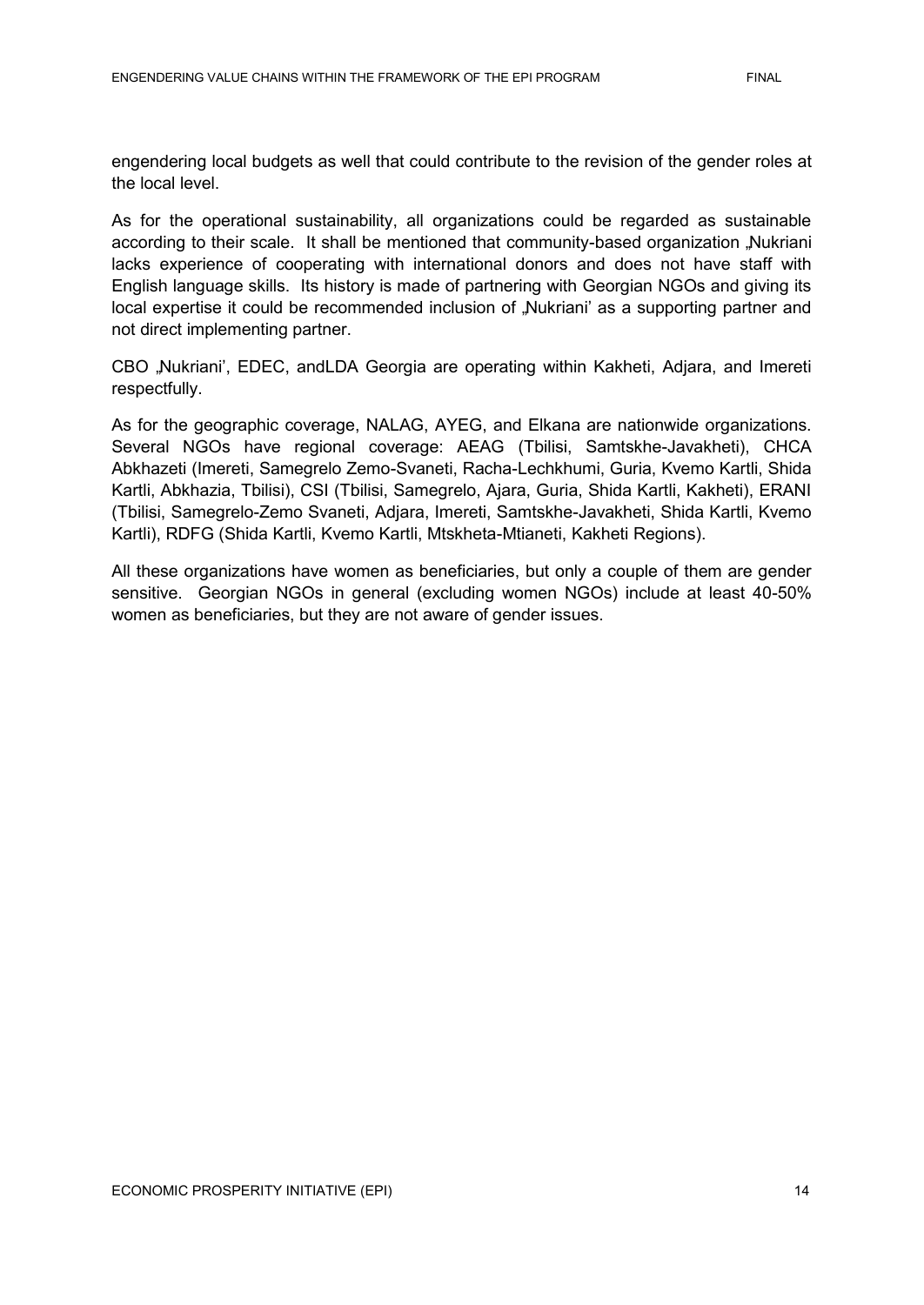### **Table A – Georgian Women NGOs**

| Organization                                                                            | <b>Focused on Issues in</b><br>General                                                                                                                                                                                                                                                                        | <b>Focus on Economic</b><br><b>Integration of Women</b>                                                                                                                                                                                                                                                                                         | <b>Type of Activities</b>                                                                                                                                                                                                                                                                                                                                        | Type of<br><b>Beneficiaries</b><br><b>Served</b>                                                                                                                                                                                                                                     | Geographic<br><b>Areas Covered</b>                                                                                                                                                                                                                             |
|-----------------------------------------------------------------------------------------|---------------------------------------------------------------------------------------------------------------------------------------------------------------------------------------------------------------------------------------------------------------------------------------------------------------|-------------------------------------------------------------------------------------------------------------------------------------------------------------------------------------------------------------------------------------------------------------------------------------------------------------------------------------------------|------------------------------------------------------------------------------------------------------------------------------------------------------------------------------------------------------------------------------------------------------------------------------------------------------------------------------------------------------------------|--------------------------------------------------------------------------------------------------------------------------------------------------------------------------------------------------------------------------------------------------------------------------------------|----------------------------------------------------------------------------------------------------------------------------------------------------------------------------------------------------------------------------------------------------------------|
| Association of<br>Disabled Women<br>and Mothers of<br>Disabled Children -<br><b>DEA</b> | Protection of rights of women<br>and children with disabilities;<br>Health care; Education; Women<br>and gender problems; Civil<br>society development;<br>Community development;<br>Legislature activities;<br>Infrastructure rehabilitation;<br>Assistance to socially<br>vulnerable; Charitable activities | Women beneficiaries are<br>specifically targeted and make one<br>of the main target group<br>Small business development<br>activities, including provision of<br>grants to beneficiaries to support<br>start up or operating enterprises;<br>Advocacy/Lobbying activities in<br>direction of socioeconomic<br>development at the regional level | Trainings/Seminars/Information-<br>discussion meetings; raising<br>public awareness; Legal Advice<br>Centre - Free Consultations;<br>Legislative activity;<br>Assessments; Publication<br>activity; TV and radio programs;<br>Networking and coalitional<br>activities; Monitoring of<br>activities of state bodies;<br>Advocacy / Lobbying;<br>Humanitarian Aid | Women and Children<br>(including Persons with<br>Special Needs, Parents<br>of Children with Special<br>Needs, Family<br><b>Members of Persons</b><br>with Special Needs),<br>youth, IDPs,<br>representatives of<br>education institutions.<br>media, local and<br>central government | Local-level<br>activities cover<br>Zugdidi<br>municipality,<br>regional-level<br>activities cover<br>Samegrelo-Zemo<br>Svaneti Region,<br>national-level<br>activities cover<br>Georgia, coalition<br>type activities<br>cover South<br>Caucasus and<br>Europe |
| Association of<br>Intellectual Women<br>'Kartlis Deda'                                  | Ecology, poverty, corruption                                                                                                                                                                                                                                                                                  | Women beneficiaries are<br>specifically targeted and make one<br>of the main target group<br>Business support activities for<br>vulnerable women                                                                                                                                                                                                | Education, consultation,<br>research, monitoring                                                                                                                                                                                                                                                                                                                 | Women, youth<br>vulnerable persons,<br><b>IDPs</b>                                                                                                                                                                                                                                   | Shida Kartli<br>Region                                                                                                                                                                                                                                         |
| <b>APDWIT</b>                                                                           | Economic development,<br>employment, youth, non-formal<br>education, and democracy and<br>local government transparency,                                                                                                                                                                                      | Women beneficiaries are<br>specifically targeted and make one<br>of the main target group                                                                                                                                                                                                                                                       | Employment, income<br>generation, non-formal<br>education, VET, advocacy                                                                                                                                                                                                                                                                                         | Women, IDPs, youth,<br>local government,<br>people with disabilities                                                                                                                                                                                                                 | Several<br>Municipalities of<br>Samegrelo<br>(Tsalenjikha,                                                                                                                                                                                                     |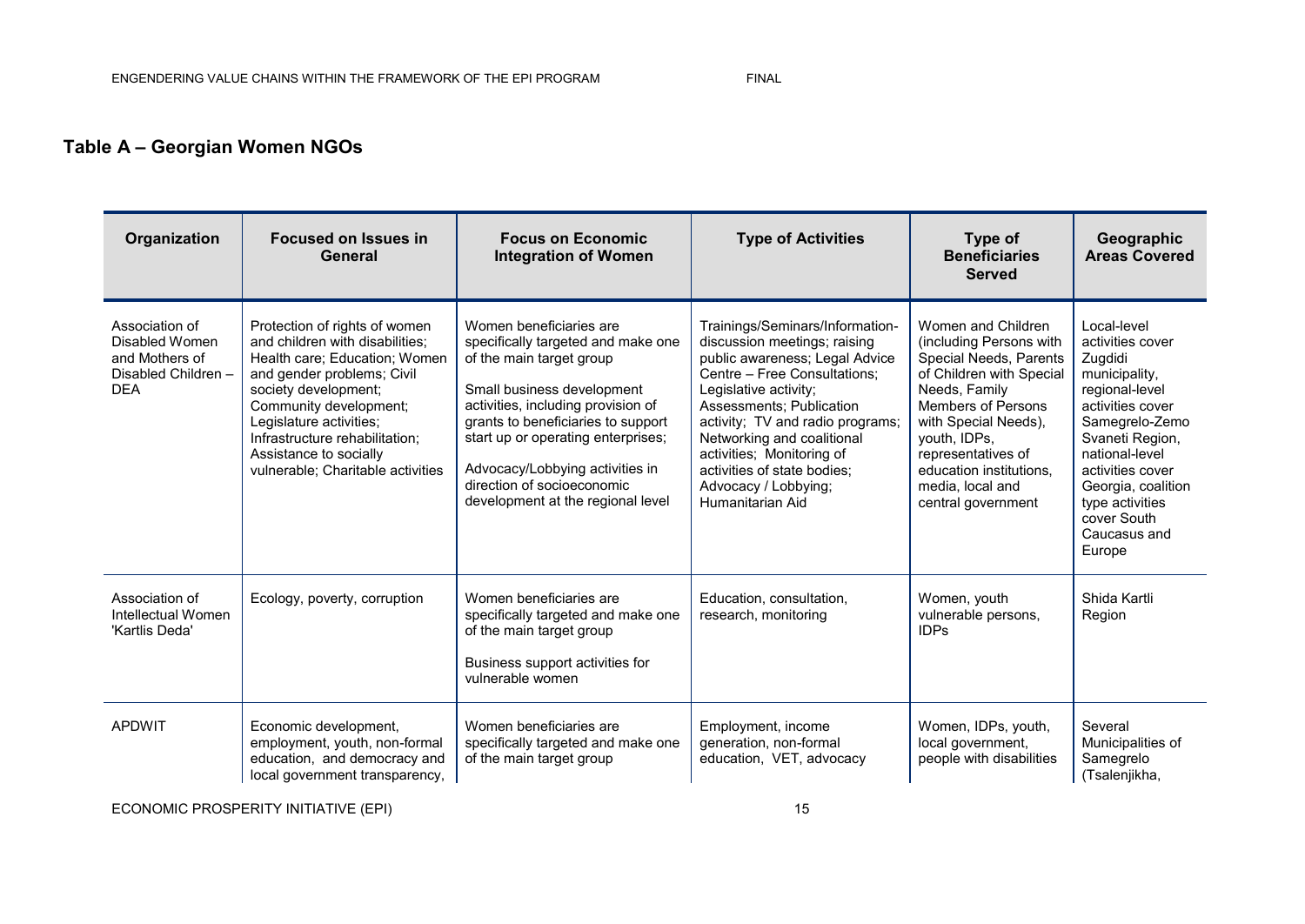#### ENGENDERING VALUE CHAINS WITHIN THE FRAMEWORK OF THE EPI PROGRAM FINAL

|                                                                                 | domestic violence                                                                                                                                                                                                    | Supporting small scale farmer<br>women, and start-up women<br>businesses in service areas<br>(shops, ritual services, barber)                                                                                                                                                                                                                                                                                                                                                                                |                                                                                                                                                                                         |                                                                                                                      | Chkhrotsku,<br>Senaki, Zugdidi,<br>Martvili)                                                |
|---------------------------------------------------------------------------------|----------------------------------------------------------------------------------------------------------------------------------------------------------------------------------------------------------------------|--------------------------------------------------------------------------------------------------------------------------------------------------------------------------------------------------------------------------------------------------------------------------------------------------------------------------------------------------------------------------------------------------------------------------------------------------------------------------------------------------------------|-----------------------------------------------------------------------------------------------------------------------------------------------------------------------------------------|----------------------------------------------------------------------------------------------------------------------|---------------------------------------------------------------------------------------------|
| Cultural-<br>Humanitarian Fund<br>"Sukhumi" / Fund<br>of Women<br>Entrepreneurs | Developing stable economic<br>environment for women, small<br>entrepreneurship, poverty,<br>peacebuilding, women's rights,<br>IDP issues, women's political<br>decision making, gender-based<br>violence, leadership | Women beneficiaries are<br>specifically targeted and make one<br>of the main target group<br>Various activities for women<br>entrepreneurs, including training,<br>business plan development and<br>supporting successful business<br>initiatives, consulting, supporting<br>start-up businesses, creation of<br>employment opportunities<br>Assistance with sales is provided<br>on an individual bases and through<br>fairs and similar events, an<br>organization needs to build<br>capacity in this area | Non-formal education, VET,<br>research, information and public<br>awareness, advocacy, support<br>of creation of small businesses.<br>economic development of<br>women IDPs, consulting | Women IDPs, local<br>women, young girls,<br>small scale women<br>entrepreneurs, men<br>and young boys                | Western Georgia                                                                             |
| Gaenati                                                                         | Income generating, VET, health<br>care services including medical<br>and psychological assistance,<br>training and counseling;<br>gender- based violence, legal<br>counseling and training,<br>women, youth          | Women beneficiaries are<br>specifically targeted and make one<br>of the main target group<br>Income generation, VET, training<br>in business                                                                                                                                                                                                                                                                                                                                                                 | Non-formal education, VET,<br>provision of healthcare services,<br>legal counseling, income<br>generation, information and<br>public awareness, publishing                              | Vulnerable population,<br>IDPs, women, children,<br>gender-based violence<br>victims, people with<br>special needs   | Samegrelo-Zemo<br>Svaneti Region                                                            |
| <b>IDP Women</b><br>Association<br>"Consent'                                    | Peace building activities; self-<br>reliance of IDP women,<br>education and economic<br>empowerment; VET; youth<br>informal education (peace,<br>gender, civic, life skills);                                        | Women beneficiaries are<br>specifically targeted and make one<br>of the main target group<br>Business education, small grants -<br>seed money for starting of                                                                                                                                                                                                                                                                                                                                                | Humanitarian assistance, non-<br>formal education, VET,<br>research, information and public<br>awareness, advocacy, small<br>scale business development,                                | IDPs, youth affected by<br>the conflicts; women<br>affected by the conflict,<br>including IDPs; Local<br>authorities | Shida Kartli,<br>Imereti.<br>Samegrelo, Tbilisi,<br>Kvemo Kartli,<br>Samtskhe-<br>Javakheti |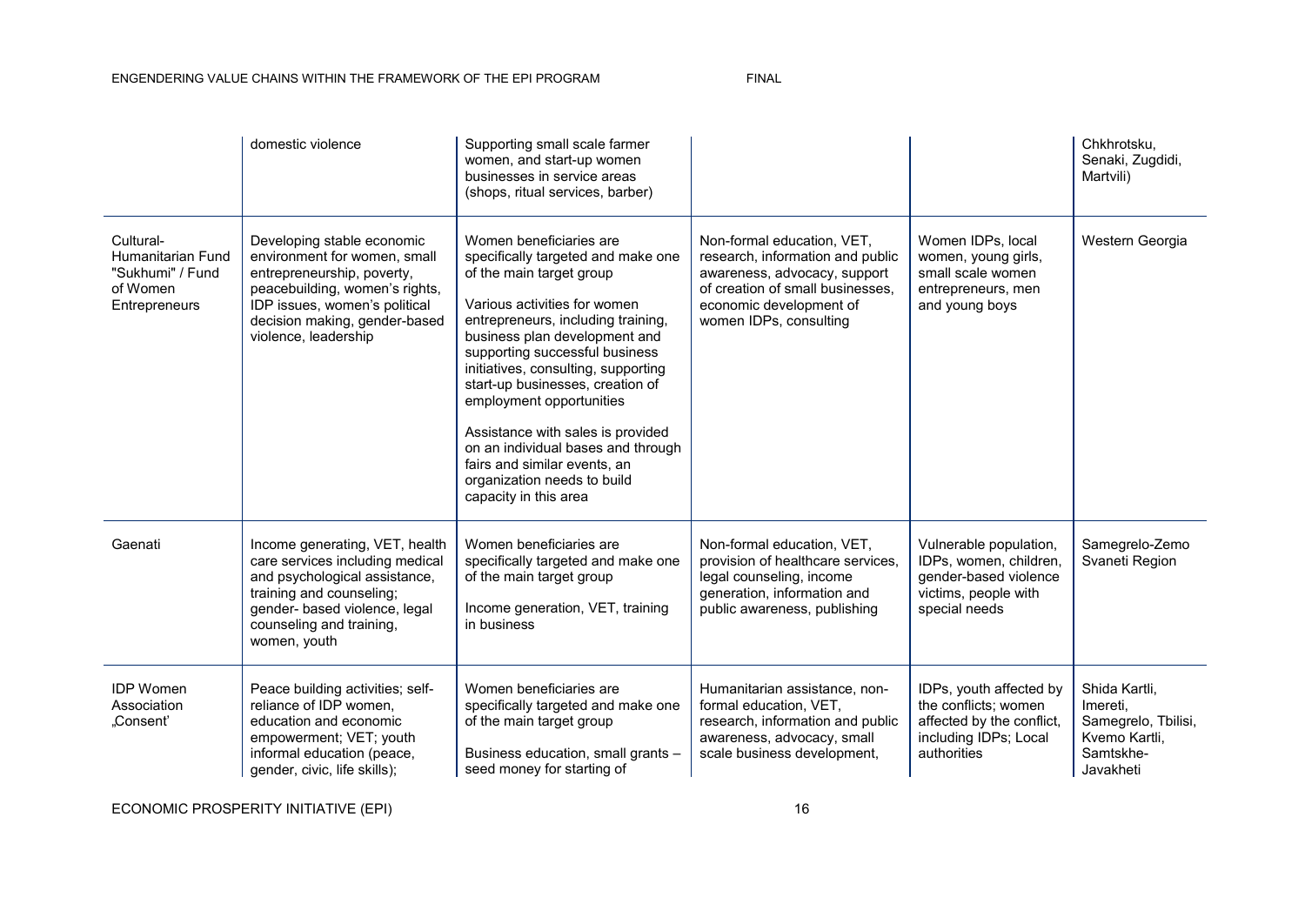#### ENGENDERING VALUE CHAINS WITHIN THE FRAMEWORK OF THE EPI PROGRAM FINAL

|                        | advocacy for IDP rights; gender<br>equality; psychosocial and<br>medical rehabilitation:<br>minorities' and IDPs'<br>socioeconomic rights;<br>community mobilization and<br>activation                                                                                                           | activities; vocational training for<br>youth (welding, carpentry, sewing<br>workshops; computer,<br>management of small business,<br>bookkeeping, and accounting)                                                                                                                                       | consulting, start-up grants                                                                                                                                                                                                                               |                                                                                                                                                                                                                                                  | (Borjomi)                                                                                                                                                                                                                                                                                                                                 |
|------------------------|--------------------------------------------------------------------------------------------------------------------------------------------------------------------------------------------------------------------------------------------------------------------------------------------------|---------------------------------------------------------------------------------------------------------------------------------------------------------------------------------------------------------------------------------------------------------------------------------------------------------|-----------------------------------------------------------------------------------------------------------------------------------------------------------------------------------------------------------------------------------------------------------|--------------------------------------------------------------------------------------------------------------------------------------------------------------------------------------------------------------------------------------------------|-------------------------------------------------------------------------------------------------------------------------------------------------------------------------------------------------------------------------------------------------------------------------------------------------------------------------------------------|
| Paros                  | Youth and women problems,<br>gender issues, sustainable<br>agriculture, renewable energy,<br>election system, business                                                                                                                                                                           | Women beneficiaries are<br>specifically targeted and make one<br>of the main target group<br>Training on business development<br>in rural areas, business plan<br>development, leadership, gender<br>issues, computer skills, English<br>and Georgian languages, Civic<br>education, career development | Non-formal education,<br>advocacy, sporting events,<br>cultural festivals                                                                                                                                                                                 | women, youth, small<br>scale farmers,<br>businesses, children,<br>local government                                                                                                                                                               | Samtskhe-<br>Javakheti Region<br>(Ninotsminda<br>municipality,<br>Akhalkalaki<br>municipality,<br>Akhaltsikhe)                                                                                                                                                                                                                            |
| <b>Taso Foundation</b> | Gender Issues, Domestic<br>violence; Women and<br>Peacebuilding; Economic<br>empowerment of rural, IDP,<br>conflict affected women;<br>Women's Political Participation;<br>grant giving, education and<br>networking for rural women;<br>Advocacy/Lobbying, Labor<br>migration, mobilizing women | Women and young girls focused<br>projects and activities on economic<br>empowerment, economic rights,<br>mobilization, bio farming initiatives,<br>business incubating, seed grants<br>Taso Foundation has some<br>experience in market linkages, but<br>needs to build a capacity in this<br>area      | Grant giving for income<br>generation/small business<br>activism (with social<br>responsibilities) of rural<br>women/women's groups; non-<br>formal education, VET,<br>consulting, advocacy,<br>information and public<br>awareness, research, publishing | Women's NGOs; Rural<br>Women/women's<br>groups (economic<br>(including the small<br>scale and start-up<br>businesses) and social<br>activism); Community<br>organizations; IDP<br>women; Youth in<br>conflict zones; Conflict-<br>affected women | Gori Municipality:<br>Villages and IDP<br>settlements;<br>Tbilisi; IDP<br>settlement in<br>Kvemo Kartli;<br>Kutaisi: IDP<br>settlements;<br>Zugdidi<br>Municipality: With<br>IDPs in the<br>villages/ bordering<br>villages;<br>Lagodekhi, Telavi,<br>Kvareli<br>municipalities of<br>Kakheti Region<br>(including villages<br>of compact |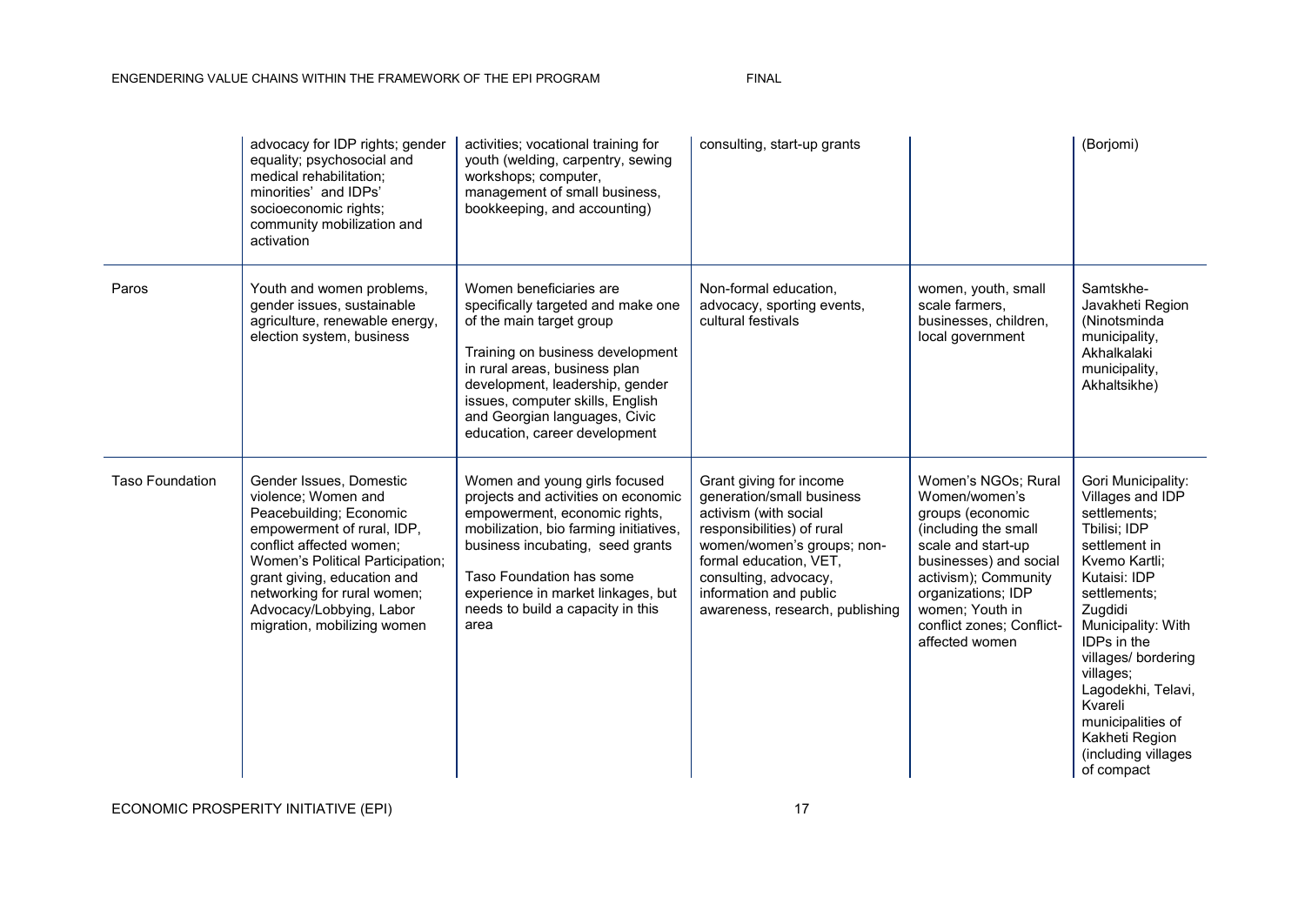|                                                    |                                                                                                                                                                           |                                                                                                                                                                                                                                                                                                                                                                                                                                                                   |                                                                                                                                                                                                                                                                                                                                                                                                                    |                                                                                                                                                                                                                                                                                                                                                                           | settlement of<br>ethnic minorities);<br>Guria Region:<br>Imereti Region;<br>Zemo Achara, etc.                           |
|----------------------------------------------------|---------------------------------------------------------------------------------------------------------------------------------------------------------------------------|-------------------------------------------------------------------------------------------------------------------------------------------------------------------------------------------------------------------------------------------------------------------------------------------------------------------------------------------------------------------------------------------------------------------------------------------------------------------|--------------------------------------------------------------------------------------------------------------------------------------------------------------------------------------------------------------------------------------------------------------------------------------------------------------------------------------------------------------------------------------------------------------------|---------------------------------------------------------------------------------------------------------------------------------------------------------------------------------------------------------------------------------------------------------------------------------------------------------------------------------------------------------------------------|-------------------------------------------------------------------------------------------------------------------------|
| Union of<br>Azerbaijani Women<br>of Georgia (UAWG) | Women's rights, ethnic/religious<br>minority issues, civic education,<br>community mobilization,<br>domestic violence, small<br>business, cultural activities,<br>charity | Women beneficiaries are<br>specifically targeted and make one<br>of the main target group<br>Carpet weaving workshop with<br>training, internship, and working<br>opportunities for women and young<br>girls. Assistance with selling<br>carpets is provided, but not on a<br>regular basis - an organization<br>needs to build a capacity in this<br>area. Computer classes, civic<br>education, legal counseling,<br>language courses (Georgian and<br>English) | Non-formal education,<br>humanitarian aid, charity,<br>sporting and sociocultural<br>events events, development,<br>training, advocacy/lobbying,<br>research and research services.<br>monitoring, VET including small<br>business initiatives (carpet<br>weaving workshop with training,<br>internship, and working<br>opportunities), legal counseling,<br>cooperation with the local self-<br>government bodies | Women and youth,<br>especially<br>representing<br>ethnic/religious<br>minorities residing in<br>the region of Kvemo<br>Kartli, local community<br>activists, farmers,<br>teachers, police, IDPs                                                                                                                                                                           | Kvemo Kartli,<br>other parts of<br>Georgia within<br>framework of<br>specific projects                                  |
| Women in<br>Business (GAWB)                        | Strengthening and engagement<br>women entrepreneurs in all<br>type of economic activities<br>(trade, service, tourism, and<br>agribusiness)                               | Women and young girls focused<br>projects and activities on economic<br>empowerement in various areas:<br>Leadership, legal assistance, start-<br>up business, business incubating,<br>hospitality, alternative tourism,<br>VET, career development,<br>consulting<br>GAWB organizes various events,<br>such as fairs and exhibitions in<br>order to assist its beneficiaries.                                                                                    | Non-formal education, VET,<br>mentoring, consulting, research,<br>business incubating,<br>advocacy/lobbying, public<br>awareness rising, international<br>experts visitor programme,<br>business contacts and links<br>establishment, event<br>management, informational and<br>publishing activities                                                                                                              | Women and youth,<br>rural women and girls<br>(incl. high-mountain<br>regions), small scale<br>farmers, MSMEs, start-<br>up and scale-up<br>businesses, IDPs,<br>prisoners and<br>probationers, ethnic<br>and religious minorities<br>vulnerable population,<br>migrants, chambers of<br>commerce, business<br>associations, local<br>governance,<br>administrative units, | Nationwide<br>including mixed<br>pre-trial detention<br>and semi-open<br>establishment #5<br>for women and<br>juveniles |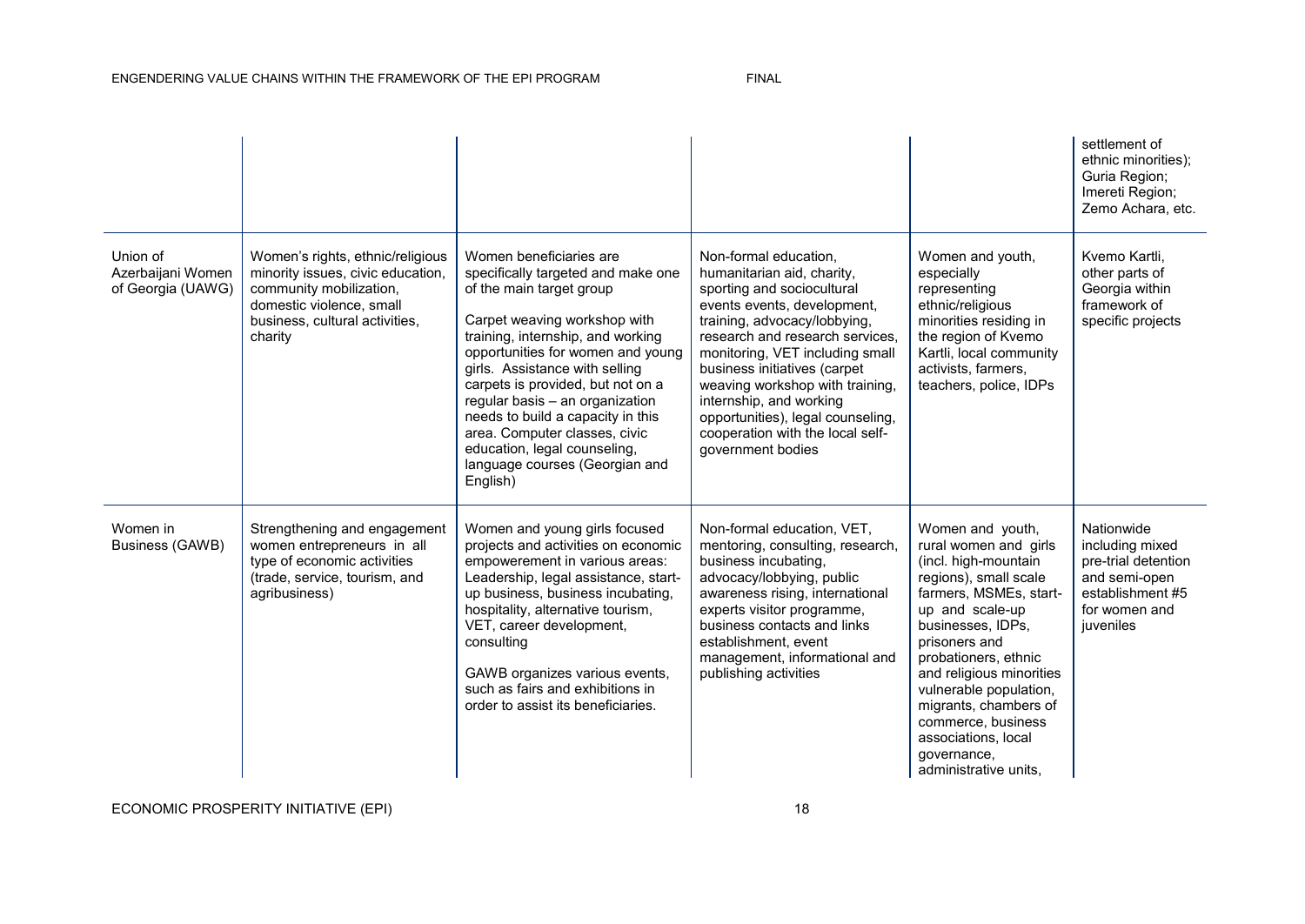|                                                          |                                                                                                                                                                                                                                                                                                                                                                                                                                                                                     |                                                                                                                                                                                                                                                                                                                                                                                                                                                                                                                                                                                                                                                                                                                                                                        |                                                                                                                                                                                  | ombudsman,<br>Parliament, NGOs,<br>scientists and think-<br>tank centers, mass<br>media                                                                                                                                                                              |            |
|----------------------------------------------------------|-------------------------------------------------------------------------------------------------------------------------------------------------------------------------------------------------------------------------------------------------------------------------------------------------------------------------------------------------------------------------------------------------------------------------------------------------------------------------------------|------------------------------------------------------------------------------------------------------------------------------------------------------------------------------------------------------------------------------------------------------------------------------------------------------------------------------------------------------------------------------------------------------------------------------------------------------------------------------------------------------------------------------------------------------------------------------------------------------------------------------------------------------------------------------------------------------------------------------------------------------------------------|----------------------------------------------------------------------------------------------------------------------------------------------------------------------------------|----------------------------------------------------------------------------------------------------------------------------------------------------------------------------------------------------------------------------------------------------------------------|------------|
| Women's Fund in<br>Georgia (WFG)                         | Women's Human Rights;<br>Women's Activism; Networking<br>of Women's Groups; Capacity<br>Building of Women's Groups;<br>Women's Economic<br>Empowerment; Women's<br>Empowerment; Security of<br>Women's Rights Defenders;<br>Women's Political and Civil<br>Participation; Legal or<br>Legislative Actions; Emergency<br>Response to Armed Conflicts of<br>Violence; Fighting<br>Homophobia, Discrimination,<br>Sexism, Violence Against<br>Women; Peace-building; Social<br>Justice | Focusing on women and young<br>girls of various backgrounds, WFG<br>provides small grants to women's<br>organizations, initiative groups,<br>and individuals for income<br>generation and economic<br>development among others. Along<br>with that it provides training and<br>consulting on start-up business<br>and business plan development.<br>WFG as of now does not provide<br>market linkages on a regular basis.<br>However, it is confident that an<br>informal group of women<br>entrepreneurs established as a<br>result of its operations throughout<br>Georgia might contribute to the<br>establishment of market linkages<br>between group members. Hence,<br>farther work and capacity building<br>is needed to make it happen in a<br>sustainable way | Grantmaking activities, technical<br>assistance, capacity building                                                                                                               | Women from Rural and<br>Remote Areas; IDP<br>Women; Young<br>Women; LBT Women;<br>Women Affected by<br>Ethnic Conflicts;<br>Women with<br>Disabilities; Women<br>Living in Poverty;<br>Women from Different<br><b>Ethnic and Religious</b><br><b>Minority Groups</b> | Nationwide |
| Women's Initiatives<br><b>Supporting Group</b><br>(WISG) | Women's rights program;<br>scientific, business, and cultural<br>exchange programs; poverty<br>reduction, informative, and<br>consultative services                                                                                                                                                                                                                                                                                                                                 | WISG represent Accueil paysan's<br>(agroturistic network) national<br>chapter in Georgia under its<br>poverty reduction program, which<br>is oriented on rural women. Also,<br>within this program WISGcarries<br>out marketing research of local<br>artisan production and assists local                                                                                                                                                                                                                                                                                                                                                                                                                                                                              | Advocacy only in the frames of<br>the women's rights programme.<br>Within poverty reduction<br>programme: Marketing<br>research, training, exchange<br>programs, cultural events | Women, Rural Women,<br><b>LBT</b> Women                                                                                                                                                                                                                              | Georgia    |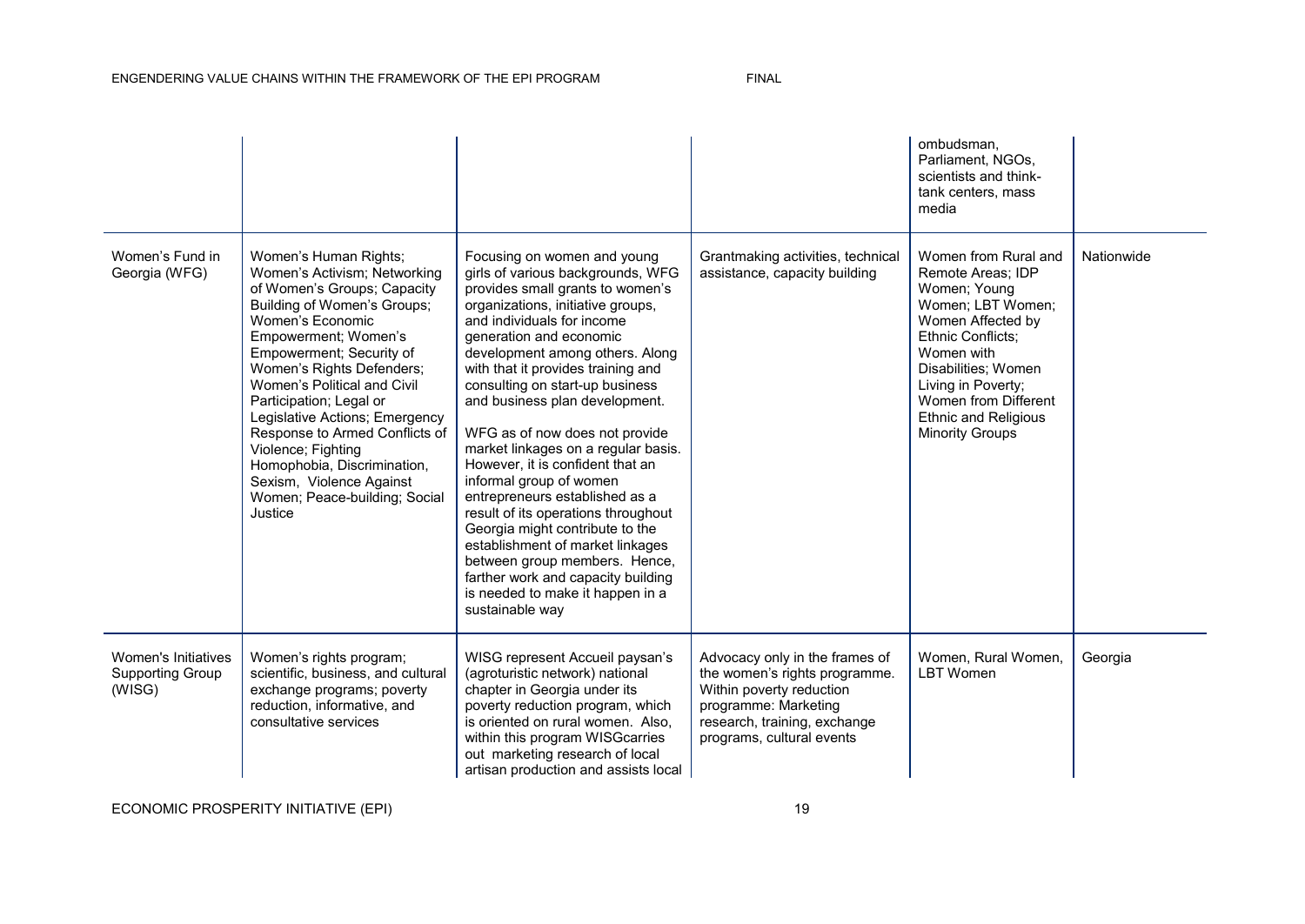#### ENGENDERING VALUE CHAINS WITHIN THE FRAMEWORK OF THE EPI PROGRAM FINAL

artisans in terms of market availability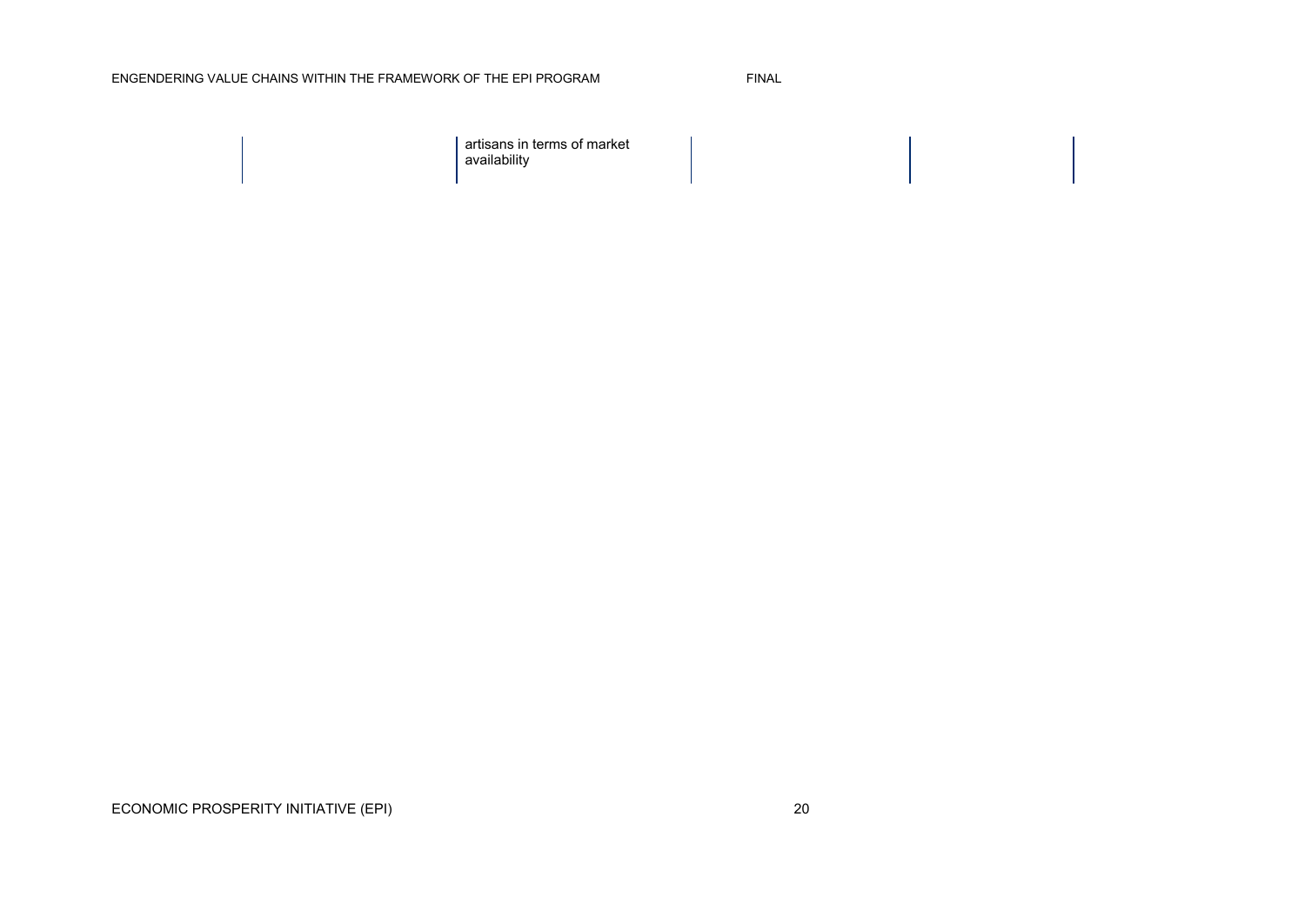#### **Table B – NGOs with a broader scope and either primary or among others working on economic issues**

| Organization | <b>Focused on Issues in</b><br>General                                                                                                                                                                                                                  | <b>Focus on Economic</b><br><b>Integration of Women</b>                                                                                                                                                                                                                                                                                                                                                                                                                                                                        | <b>Type of Activities</b>                                                                                                                                                                                                                    | Type of<br><b>Beneficiaries</b><br><b>Served</b>                             | Geographic<br><b>Areas Covered</b>                                                                                                                                          |
|--------------|---------------------------------------------------------------------------------------------------------------------------------------------------------------------------------------------------------------------------------------------------------|--------------------------------------------------------------------------------------------------------------------------------------------------------------------------------------------------------------------------------------------------------------------------------------------------------------------------------------------------------------------------------------------------------------------------------------------------------------------------------------------------------------------------------|----------------------------------------------------------------------------------------------------------------------------------------------------------------------------------------------------------------------------------------------|------------------------------------------------------------------------------|-----------------------------------------------------------------------------------------------------------------------------------------------------------------------------|
| <b>AEAG</b>  | Adult Education (AE), Lifelong<br>Learning (LLL), Andragogy                                                                                                                                                                                             | Women beneficiaries are not<br>specifically targeted, but within<br>AECs have access to education<br>and there are some training<br>courses which target women<br>based on women's traditional<br>gender role (e.g. sewing)<br>AEAG (management and<br>trainers) needs training on<br>gender and development, and<br>gender in value chains<br>All training courses are<br>provided at the AECs while<br>women might strongly prefer<br>provision of services as locally<br>as possible due to time and<br>mobility constrains | Advocacy, policymaking,<br>research, training                                                                                                                                                                                                | Socially disadvantaged<br>population without<br>other access to<br>education | Georgia<br>(members,<br>networking), Tbilisi<br>(Head Office),<br>Samtskhe-<br>Javakheti (Adult<br><b>Education Centers</b><br>(AECs) in<br>Akhaltsikhe and<br>Akhalkalaki) |
| Atinati      | Education, civil society<br>development, mass-media,<br>assistance to vulnerable people<br>(gender and sexual-based<br>violence, psychosocial and<br>medical rehabilitation, legal<br>assistance, income generation,<br>micro grant giving for business | Provision of business and VET<br>training to women IDPs,<br>income-generating projects.<br>Awareness of gender issues<br>among the relevant staff<br>member exists. Training is<br>needed on engendering the                                                                                                                                                                                                                                                                                                                   | Non-formal education,<br>informational-consultation<br>service, income generation,<br>provision of micro grants; crisis<br>center for gender and sexual-<br>based violence with<br>psychological, legal, and<br>medical assistance; exchange | Youth and children<br>(IDPs and locals),<br>women                            | Samegrelo,<br>Western Georgia<br>(radio<br>broadcasting)                                                                                                                    |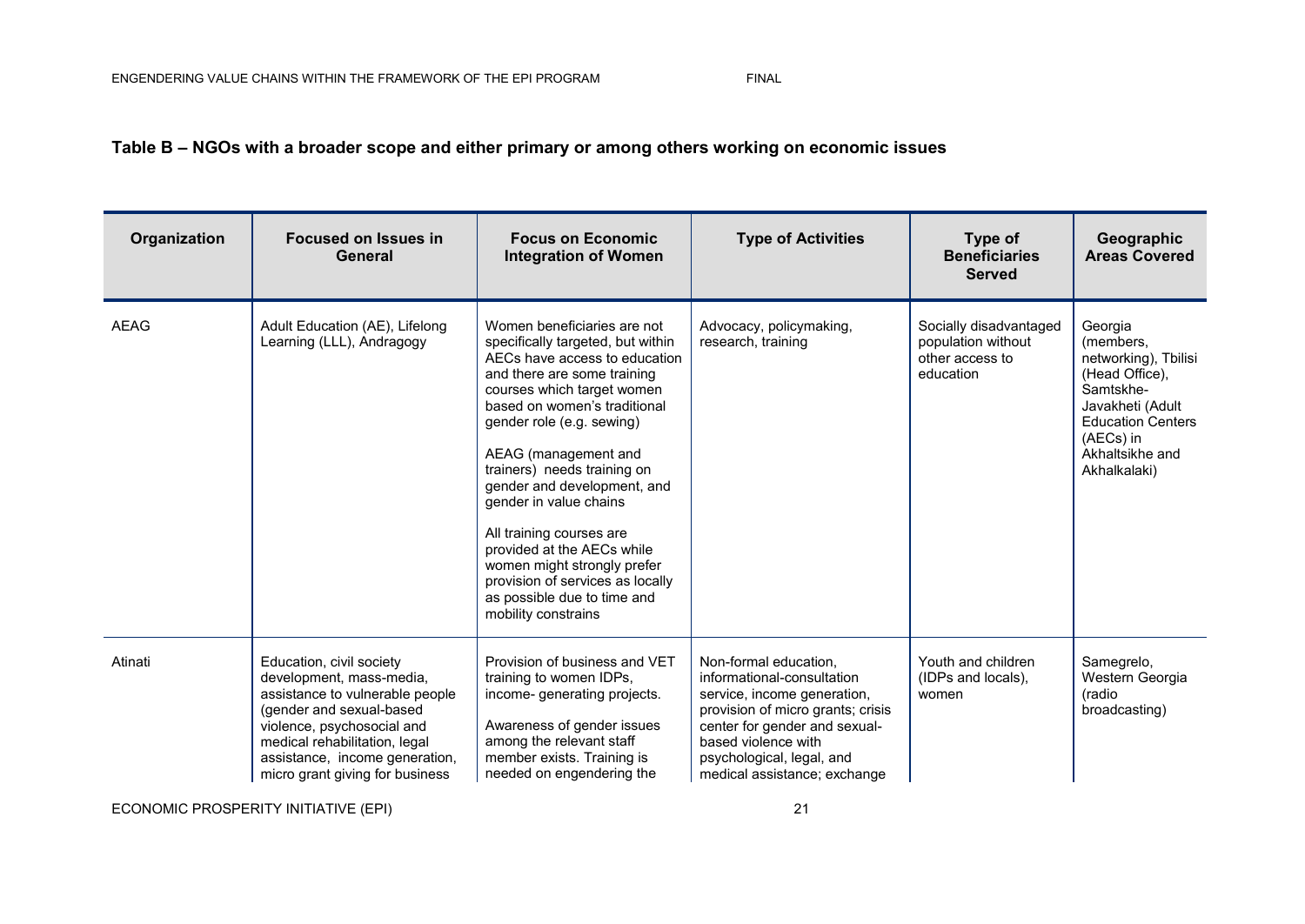#### ENGENDERING VALUE CHAINS WITHIN THE FRAMEWORK OF THE EPI PROGRAM FINAL

|             | initiatives), volunteering                                                                                                                                                                                                                                                                                                                                                                                                                                                                           | value chains                                                                                                                                                                                                                                                                                                                                                                                                                                                                                                                                                                                                                                                                                                                                                                                                                                                                                                                                                                                                        | program for volunteers (inbound<br>and outbound), cultural events,<br>charitable events, radio<br>broadcasting                                                                       |                                                                                                                                                                                                                                                                                                                                                                                                                                                                                                                           |         |
|-------------|------------------------------------------------------------------------------------------------------------------------------------------------------------------------------------------------------------------------------------------------------------------------------------------------------------------------------------------------------------------------------------------------------------------------------------------------------------------------------------------------------|---------------------------------------------------------------------------------------------------------------------------------------------------------------------------------------------------------------------------------------------------------------------------------------------------------------------------------------------------------------------------------------------------------------------------------------------------------------------------------------------------------------------------------------------------------------------------------------------------------------------------------------------------------------------------------------------------------------------------------------------------------------------------------------------------------------------------------------------------------------------------------------------------------------------------------------------------------------------------------------------------------------------|--------------------------------------------------------------------------------------------------------------------------------------------------------------------------------------|---------------------------------------------------------------------------------------------------------------------------------------------------------------------------------------------------------------------------------------------------------------------------------------------------------------------------------------------------------------------------------------------------------------------------------------------------------------------------------------------------------------------------|---------|
| <b>AYEG</b> | Think-tank, professional<br>development of youth, business<br>climate improvement (SME<br>development, business<br>regulating legislation, advocacy<br>of business needs, women<br>economic empowerment, youth<br>entrepreneurship, raise<br>entrepreneurial awareness),<br>democracy and economic<br>reforms (public finances, good-<br>governance, economic reforms,<br>international economic relations,<br>sector economy, labor market,<br>decentralization, and local<br>economic development) | AYEG has a sound experience<br>of participating in projects<br>which were focused on<br>women's economic<br>empowerment, where its role<br>usually was to provide BDS or<br>research services, develop a<br>methodology, prepare a<br>quidebook. It shall be noted<br>that according to AYEG, in one<br>of its projects its partner<br>provided them with a business<br>simulation methodology, a<br>product developed by Making<br>Cents International. The<br>relevant TOT for AYEG's<br>trainers was delivered.<br>In addition, it shall be stressed<br>that under the auspices of the<br><b>USAID SME Support Project,</b><br>AYEG was serving as a leader<br>for Business Consulting<br>Network Georgia (BCNG) and<br>was responsible for reporting.<br>Therefore, based on AYEG's<br>experience, it could be<br>recommended that instead of<br>recruiting AYEG as one of<br>service providers at local level,<br>AYEG could be assigned a<br>leading role in organizing the<br>process of developing a) EPI's | Non-formal education,<br>methodology development,<br>policy formulation, legislation<br>analysis, BDS, social and<br>business research services.<br>consulting, advocacy, publishing | SME representatives;<br>Women; Vulnerable<br>groups; State<br>Agencies; Media;<br>people living under the<br>poverty line; rural<br>population; Ministry of<br>Economic<br>Development; Ministry<br>of Health, Labor, and<br>Social Affairs; Ministry<br>of Refugees and<br>Accommodation;<br>Ministry of finance,<br>Youth Start-ups;<br>Women Start-ups;<br>Farmers; Trade and<br>Service-related<br>businesses; Rural<br>Doctors; IDPs;<br>Journalists: NGO<br>representatives; Local<br>Government<br>representatives | Georgia |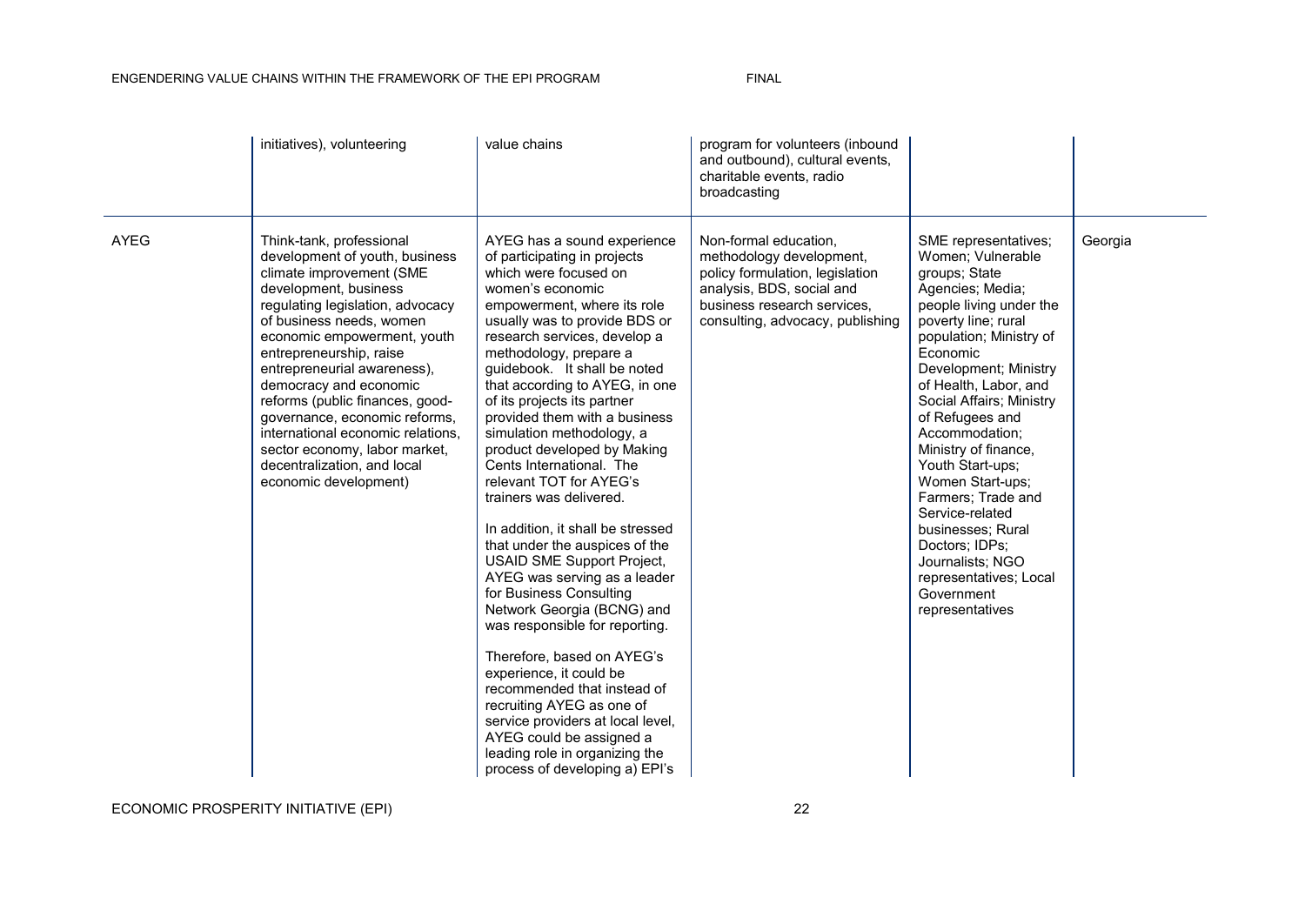#### ENGENDERING VALUE CHAINS WITHIN THE FRAMEWORK OF THE EPI PROGRAM FINAL

|                                         |                                                                                                                                                                                                                                                                                                                                                                                                                                                                         | gender in value chains<br>methodology and b) TOT<br>Program in Engendering Value<br>Chains for EPI Implementing<br>Partners, and the reporting as<br>well                                                                                                                                                                                                                                                                                                                                                   |                                                                                                                                                                                                                                                                                              |                                                                                                                                                                                                                                                |                                                                                                                            |
|-----------------------------------------|-------------------------------------------------------------------------------------------------------------------------------------------------------------------------------------------------------------------------------------------------------------------------------------------------------------------------------------------------------------------------------------------------------------------------------------------------------------------------|-------------------------------------------------------------------------------------------------------------------------------------------------------------------------------------------------------------------------------------------------------------------------------------------------------------------------------------------------------------------------------------------------------------------------------------------------------------------------------------------------------------|----------------------------------------------------------------------------------------------------------------------------------------------------------------------------------------------------------------------------------------------------------------------------------------------|------------------------------------------------------------------------------------------------------------------------------------------------------------------------------------------------------------------------------------------------|----------------------------------------------------------------------------------------------------------------------------|
| <b>CHCA Abkhazeti</b>                   | Education, social and economic<br>development, psychosocial<br>counseling, housing,<br>infrastructure rehabilitation.<br>community mobilization, income<br>generation and micro credits,<br>livelihoods, vocational training,<br>emergency assistance and<br>humanitarian programs,<br>empowering IDPs and other<br>vulnerable populations, children<br>and youth protection and<br>development, advocacy and<br>policy shaping, protection, and<br>charity development | Women beneficiaries are not<br>specifically targeted, but it shall<br>be stated CHCA Abkhazeti has<br>very strong pro-poor focus that<br>might be due to the fact that it<br>was established by IDPs in<br>1995 that could be very<br>important in developing pro-<br>gender value chains.<br>CHCA Abkhazeti has an<br>experience of developing<br>methodologies for its training<br>programs. It provides BDS and<br>consulting in agriculture and<br>other sectors, market survey,<br>partner matchmaking | Non-formal education,<br>humanitarian aid, charity,<br>development, community<br>mobilization, training, VET, job<br>counseling, legal counseling,<br>consultancy, advocacy,<br>research services; provision of<br>micro credits, grants and<br>interest-free loans                          | Children and youth,<br>business beginners,<br>business expanders,<br>MSMEs, small scale<br>farmers, juvenile<br>offenders, elderly,<br>persons with<br>disabilities, IDPs,<br>returnees, and other<br>vulnerable persons<br>aged from 4 to 80+ | Imereti.<br>Samegrelo Zemo-<br>Svaneti, Racha-<br>Lechkhumi, Guria.<br>Kvemo Kartli.<br>Shida Kartli,<br>Abkhazia, Tbilisi |
| <b>Civil Society Institute</b><br>(CSI) | economic development, poverty<br>eradication, and income<br>generation; sustainable<br>agriculture; civil society<br>development; developing and<br>improving not-for-profit<br>legislation; introduction of<br>democratic values; promoting<br>rule of law; good governance;<br>formation of sustainable<br>institutions; formation of effective                                                                                                                       | CSI as an organization does<br>not focus on specifically on<br>women beneficiaries and states<br>that , gender is cross-cutting<br>issue for all projects'. However,<br>under the framework of the<br>OXFAM GB in Georgia-funded<br>projects in Adjara and<br>Samegrelo and in cooperation<br>with its donor, CSI targeted<br>women-leaded households and                                                                                                                                                   | BDS, vocational trainings,<br>consulting, coaching,<br>lobbying & advocacy,<br>publishing, information and<br>awareness rising,<br>conduction of studies and<br>surveys, policy<br>development, legal aid,<br>improving legal regulations,<br>raising legal awareness,<br>provision of goods | Small scale farmers:<br>Micro entrepreneurs;<br>Youth; Startup<br>Businesses; Job<br>seekers; Civil Society<br>Organizations (CSOs);<br>State institutions; Local<br>government                                                                | Tbilisi,<br>Samegrelo, and<br>Ajara regions,<br>Western Georgia                                                            |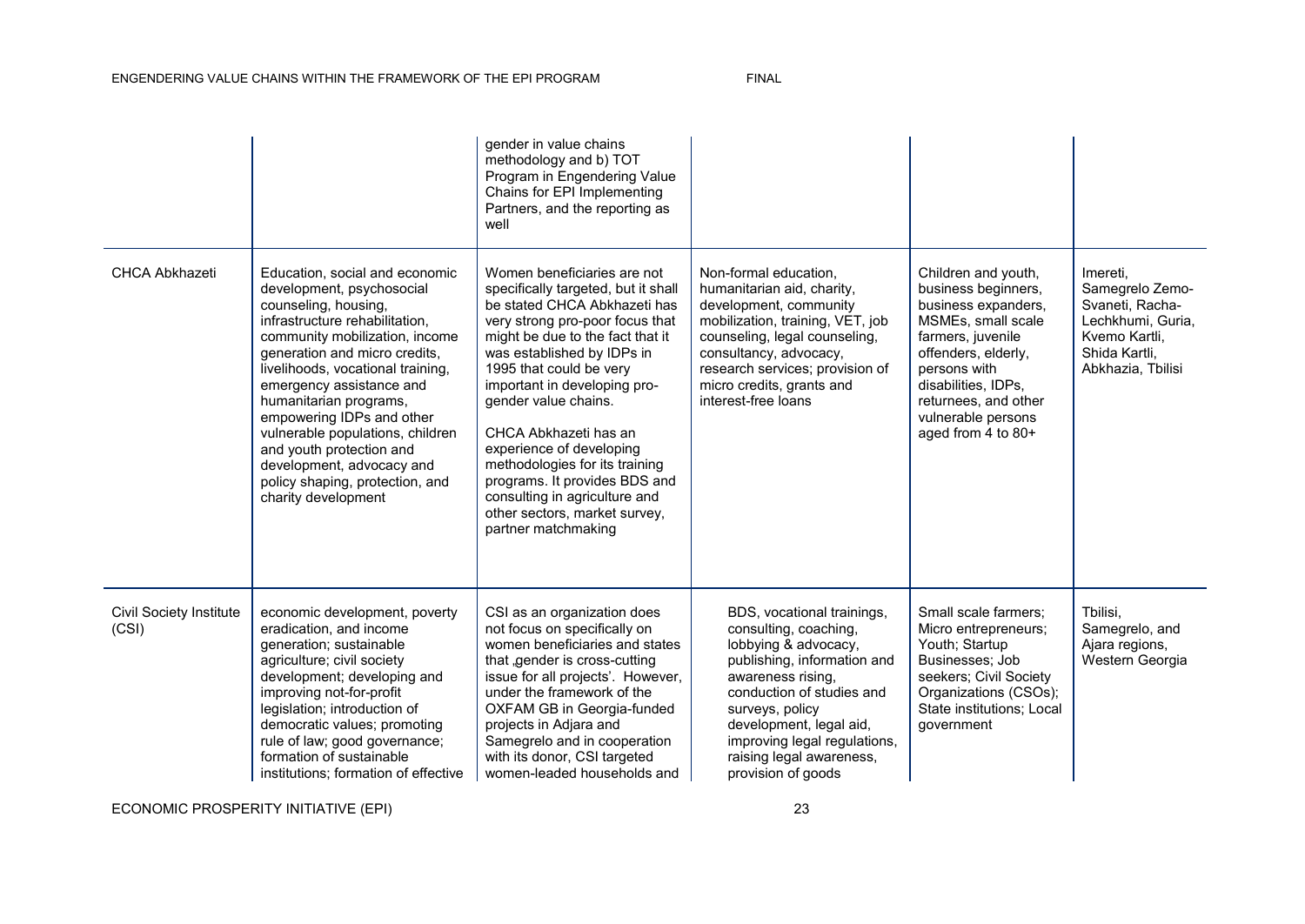|                                               | public policy and improvement of<br>administration; development of<br>local self-government; support<br>public participation and civic<br>involvement in local decision<br>making; education  | households with many children<br>which brought interesting<br>results from the gender point of<br>view (please refer to the above<br>section - "Background').<br>In addition, CSI has an<br>interesting innovation by<br>providing online consultations<br>on agronomy.<br>TOT Program in Engendering<br>Value Chains is needed for CSI<br>management staff and trainers                                                                                                                                                                                                                                                                                                        | (premium quality input<br>supplies), develop and<br>improve market linkages,<br>organizing events (job fairs<br>and trade fairs)                     |                                          |                                                                   |
|-----------------------------------------------|-----------------------------------------------------------------------------------------------------------------------------------------------------------------------------------------------|---------------------------------------------------------------------------------------------------------------------------------------------------------------------------------------------------------------------------------------------------------------------------------------------------------------------------------------------------------------------------------------------------------------------------------------------------------------------------------------------------------------------------------------------------------------------------------------------------------------------------------------------------------------------------------|------------------------------------------------------------------------------------------------------------------------------------------------------|------------------------------------------|-------------------------------------------------------------------|
| Community-based<br>Organization<br>"Nukriani" | Cultural-educational, employment<br>and self-employment, preserving<br>interest of the community,<br>organizational development,<br>tourism infrastructure, vulnerable<br>population, ecology | Nukriani targets those youth<br>and adult women under its<br>employment program, which<br>stayed beyond formal<br>education. These beneficiaries<br>receive non-formal education at<br>Nukriani premises either in<br>felting or quilting or knitting<br>after which they either stay at<br>the Nukriani's workshop or<br>start working independently<br>This organization is doing very<br>valuable work, hence, Nukriani,<br>cooperates with donors mostly<br>via its Georgian counterparts<br>(Elkana, AEAG, Caucasian<br>House) and does not have an<br>experience of a direct<br>cooperation with an<br>international donor. Moreover,<br>Nukriani needs to build capacity | Non-formal education, arranging<br>events, employment programs<br>for women and youth, charity,<br>running workshop (felting,<br>quilting, knitting) | Women, youth, local<br>vulnerable people | Village Nukriani,<br>Sighnaghi<br>Municipaliti,<br>Kakheti Region |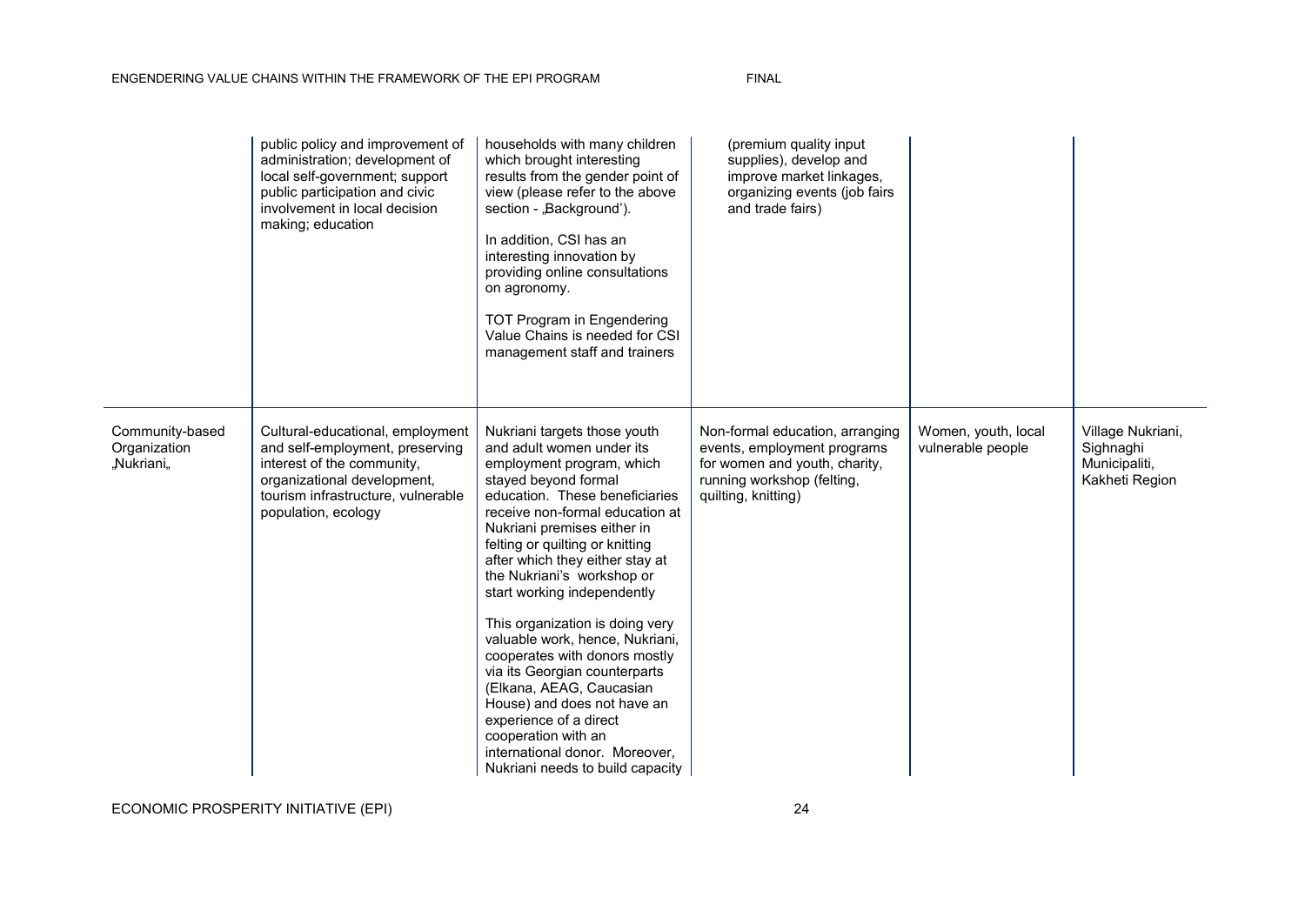|                                                                     |                                                                                                                                                                                                                                                                                                                                                                                                                                                                                            | for its staff in English skills for<br>the reporting.<br>Therefore, considering that<br>both Elkana and AEAG are<br>Nukriani's partners, it could be<br>suggested to mainten<br>cooperation with Nukriani either<br>through these NGOs or through<br>a broader network that is<br>recommended to establish in<br>order to carry out EPI's<br>activities and initiatives on<br>engendering the value chains |                                                                                                                                                                                                                                                                          |                                                                                                                                                                                                                |                                                                                                                           |
|---------------------------------------------------------------------|--------------------------------------------------------------------------------------------------------------------------------------------------------------------------------------------------------------------------------------------------------------------------------------------------------------------------------------------------------------------------------------------------------------------------------------------------------------------------------------------|------------------------------------------------------------------------------------------------------------------------------------------------------------------------------------------------------------------------------------------------------------------------------------------------------------------------------------------------------------------------------------------------------------|--------------------------------------------------------------------------------------------------------------------------------------------------------------------------------------------------------------------------------------------------------------------------|----------------------------------------------------------------------------------------------------------------------------------------------------------------------------------------------------------------|---------------------------------------------------------------------------------------------------------------------------|
| Education,<br>Development and<br><b>Employment Center</b><br>(EDEC) | Employment support, education,<br>vocational trainings, professional<br>trainings, small business<br>development, art and craft<br>activities, HIV/AID trainings,<br>healthy life skills trainings, NGO<br>development, human rights<br>trainings, training for peer<br>educators on different topics, the<br>rehabilitation of victims of<br>trafficking, inclusive education<br>and day center for disable<br>children, civic education<br>development in 55 schools in<br>Adjara region | There are some training<br>courses which target women<br>based on women's traditional<br>gender role (e.g. knitting)                                                                                                                                                                                                                                                                                       | Non-formal education, VET,<br>consulting, employment,<br>counseling services, small grant<br>giving, charity, small business<br>development, awareness<br>raising, organizing events<br>(cultural, sporting, etc.),<br>rehabilitation work -<br>psychological assistance | Migrants, disable<br>children, victims of<br>beneficiaries, socially<br>unprotected youth,<br>women, young leaders,<br>adults who were in<br>conflict with law, small<br>scale farmers, start-up<br>businesses | Adjara Region                                                                                                             |
| Elkana                                                              | Sustainable and organic farming<br>extension service; Community<br>mobilization; Rural Development;<br>Organic market promotion;<br>Conservation and sustainable<br>use of agricultural diversity;<br>Fostering the development of                                                                                                                                                                                                                                                         | Women beneficiaries are not<br>specifically targeted, but have<br>an access to Elkana's services.<br>Especially many women<br>beneficiaries are in the rural<br>tourism development program.                                                                                                                                                                                                               | Non-formal education,<br>consulting, extension services;<br>experiments in organic farming,<br>demonstration and introduction<br>of successful models to organic<br>farms; product and market-chain<br>development, export promotion,                                    | Farmers, farmer<br>groups, and<br>associations, rural<br>communities, rural<br>enterprises, start-up<br>agricultural enterprises,<br>rural questhouse                                                          | Kakheti (including<br>Tusheti),<br>Samtskhe-<br>Javakheti, Kvemo<br>Kartli, Shida Kartli,<br>Imereti, Guria,<br>Samgrelo, |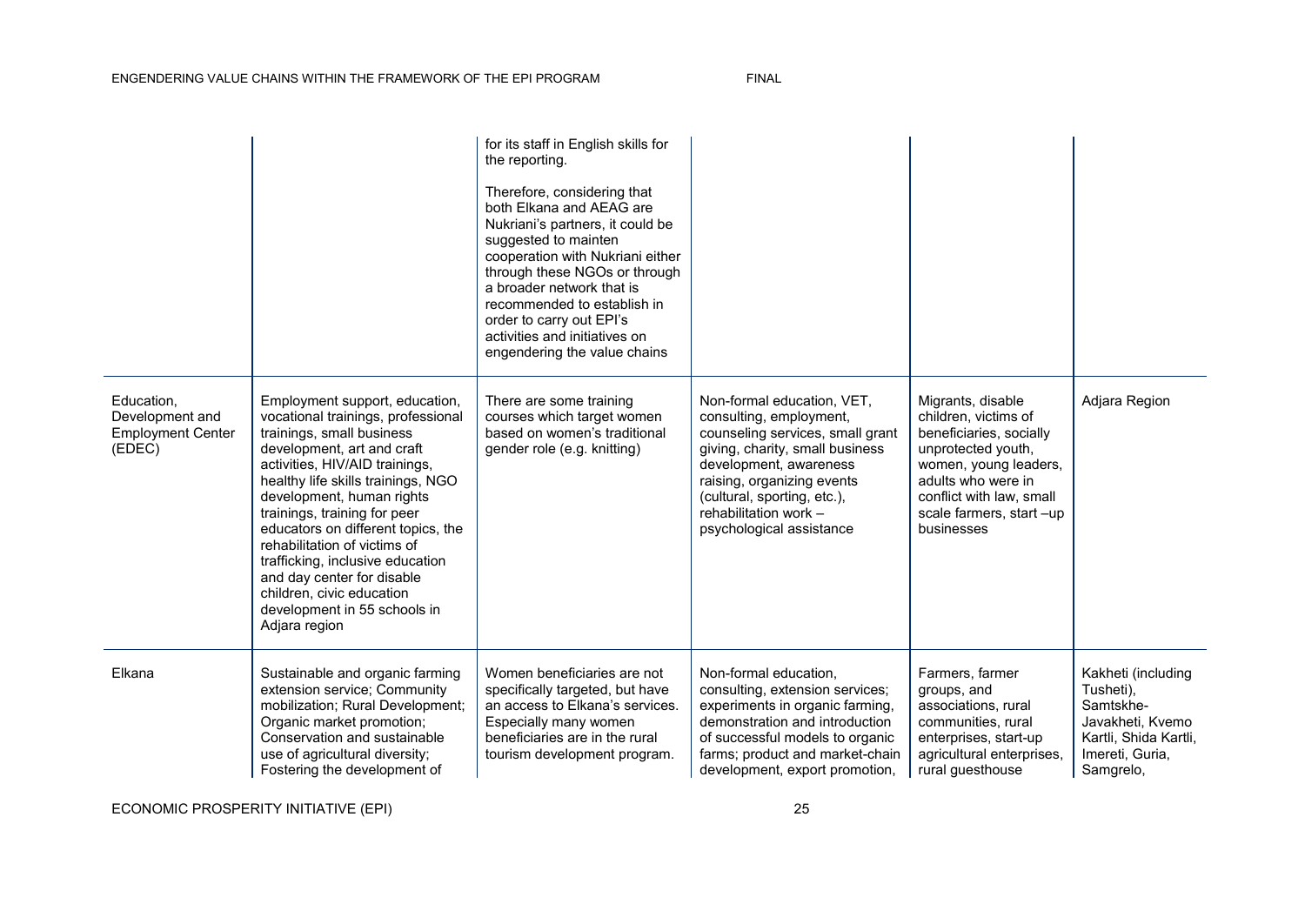|                                                                            | organic entrepreneurship; Rural<br>tourism development and the<br>valorization of traditional food<br>and wine production and<br>processing; Raising public<br>awareness on the importance of<br>sustainable and organic farming<br>and of traditional varieties;<br>Advocacy and lobbying for rights<br>of farmers |                                                                                                                                                                                                                                                                                                                                                                    | research services (market<br>studies, agricultural<br>biodiversity), raising public<br>awareness, community<br>mobilization, valorization of local<br>traditional food and wine<br>production and processing,<br>advocacy/lobbying | owners, women,<br>women groups, conflict<br>victims (including<br>youth), poor, Elkana<br>members, research<br>institutions, NGOs,<br>government | Svaneti, Racha-<br>Lechkhumi and<br>Adjara                                                                           |
|----------------------------------------------------------------------------|---------------------------------------------------------------------------------------------------------------------------------------------------------------------------------------------------------------------------------------------------------------------------------------------------------------------|--------------------------------------------------------------------------------------------------------------------------------------------------------------------------------------------------------------------------------------------------------------------------------------------------------------------------------------------------------------------|------------------------------------------------------------------------------------------------------------------------------------------------------------------------------------------------------------------------------------|--------------------------------------------------------------------------------------------------------------------------------------------------|----------------------------------------------------------------------------------------------------------------------|
| <b>ERANI</b>                                                               | Local economical development,<br>renovation/rehabilitation,<br>community mobilization,<br>healthcare, infrastructure,<br>agriculture, education, IDP<br>protection/integration                                                                                                                                      | Erani has a unique experience<br>for a non-women Georgian<br>NGO of conducting studies on<br>gender issues                                                                                                                                                                                                                                                         | BDS, consulting, community<br>mobilization, Professional<br>training, civic education,<br>rehabilitation, economic<br>development, advocacy,<br>research                                                                           | Vulnerable<br>communities, IDPs,<br>women, youth,<br>handicaps, small scale<br>farmers, MSMEs,<br>CBOs, local authorities                        | Tbilisi, Samegrelo-<br>zemo Svaneti,<br>Adjara, Imereti,<br>Samtskhe-<br>Javakheti, Shida<br>Kartli, Kvemo<br>Kartli |
| LDA Georgia                                                                | Capacity building for local<br>authorities and NGOs, Promotion<br>of women and youth rights;<br><b>Supporting SMEs; Promoting</b><br>active citizenship and good<br>governance; IDP integration;<br>Promoting EU integration and<br>European values at local level                                                  | Women rights make one of the<br>priorities for LDA and it has<br>several related projects in its<br>portfolio. As for economic<br>integration of women - LDA<br>does not have any special<br>project or approach, but women<br>have access to its economic-<br>related initiatives.<br>One of its initiatives is business<br>matchmaking (Dutch and local<br>SMEs) | Training, advocacy, and<br>capacity building, business<br>matchmaking                                                                                                                                                              | Local authorities.<br>SMEs, NGOs, Women,<br>Youth, IDPs                                                                                          | Imereti                                                                                                              |
| <b>National Association</b><br>for Local Authorities<br>of Georgia (NALAG) | Decentralization, development of<br>local self-governmental<br>institutions, fiscal<br>decentralization, emergency                                                                                                                                                                                                  | As Nalag conveys, in 2011 it<br>established a new position of<br>gender advisor to deal with<br>gender equality issues although                                                                                                                                                                                                                                    | Non-formal education,<br>advocacy/lobbying, studies,<br>information services                                                                                                                                                       | Local government<br>officials, local NGOs,<br>and business                                                                                       | Georgia                                                                                                              |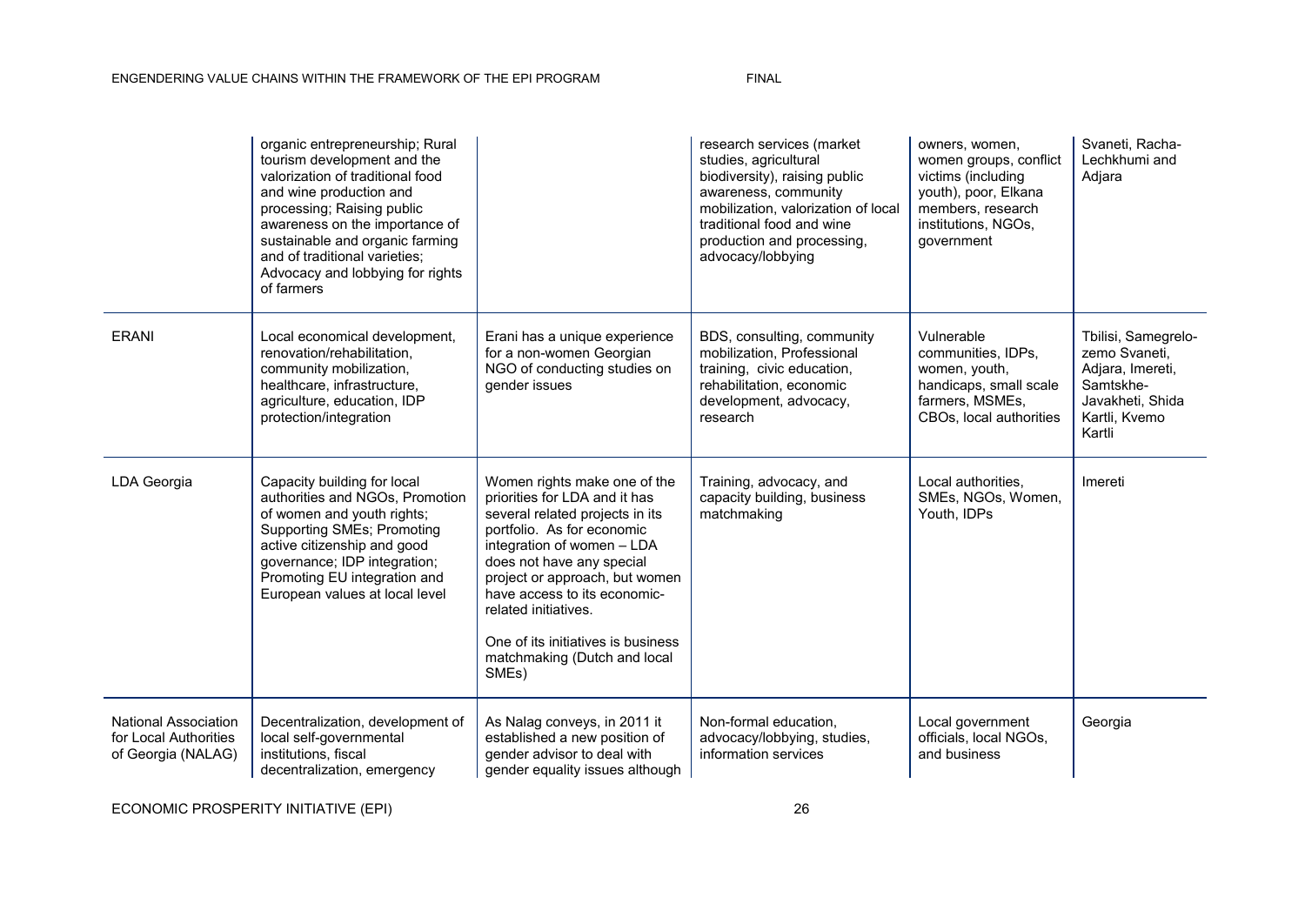|                                                          | response capacities of local<br>municipalities, local economic<br>development, migration, rural<br>development                                                                        | it has an experience of working<br>on gender issues (conducted<br>gender analysis of elections,<br>participation in projects<br>facilitating the establishment of<br>gender sensitive local self-<br>government). As for economic<br>integration of women, there is<br>no special initiative for women<br>under its social-economic<br>development activities yet,<br>hence they have access to the<br>relevant training.<br>Nalag, as a nationwide local<br>self-government organization<br>can contribute to engendering<br>local budgets |                                                                                                           |                                                                               |                                                                         |
|----------------------------------------------------------|---------------------------------------------------------------------------------------------------------------------------------------------------------------------------------------|---------------------------------------------------------------------------------------------------------------------------------------------------------------------------------------------------------------------------------------------------------------------------------------------------------------------------------------------------------------------------------------------------------------------------------------------------------------------------------------------------------------------------------------------|-----------------------------------------------------------------------------------------------------------|-------------------------------------------------------------------------------|-------------------------------------------------------------------------|
| <b>Rural Development</b><br>for Future Georgia<br>(RDFG) | Human rights, economic<br>(agriculture) development of rural<br>communities, disaster<br>management at national and<br>community level, child protection,<br>education, rural tourism | Women beneficiaries are not<br>specifically targeted, but have<br>an access to RDFG's services.                                                                                                                                                                                                                                                                                                                                                                                                                                             | humanitarian assistance,<br>capacity building, farmer<br>schools, value chain<br>development, seeds fairs | Conflict-affected<br>population, IDPs,<br>vulnerable farmers,<br>women, youth | Shida Kartli,<br>Kvemo Kartli,<br>Mtskheta-Mtianeti,<br>Kakheti Regions |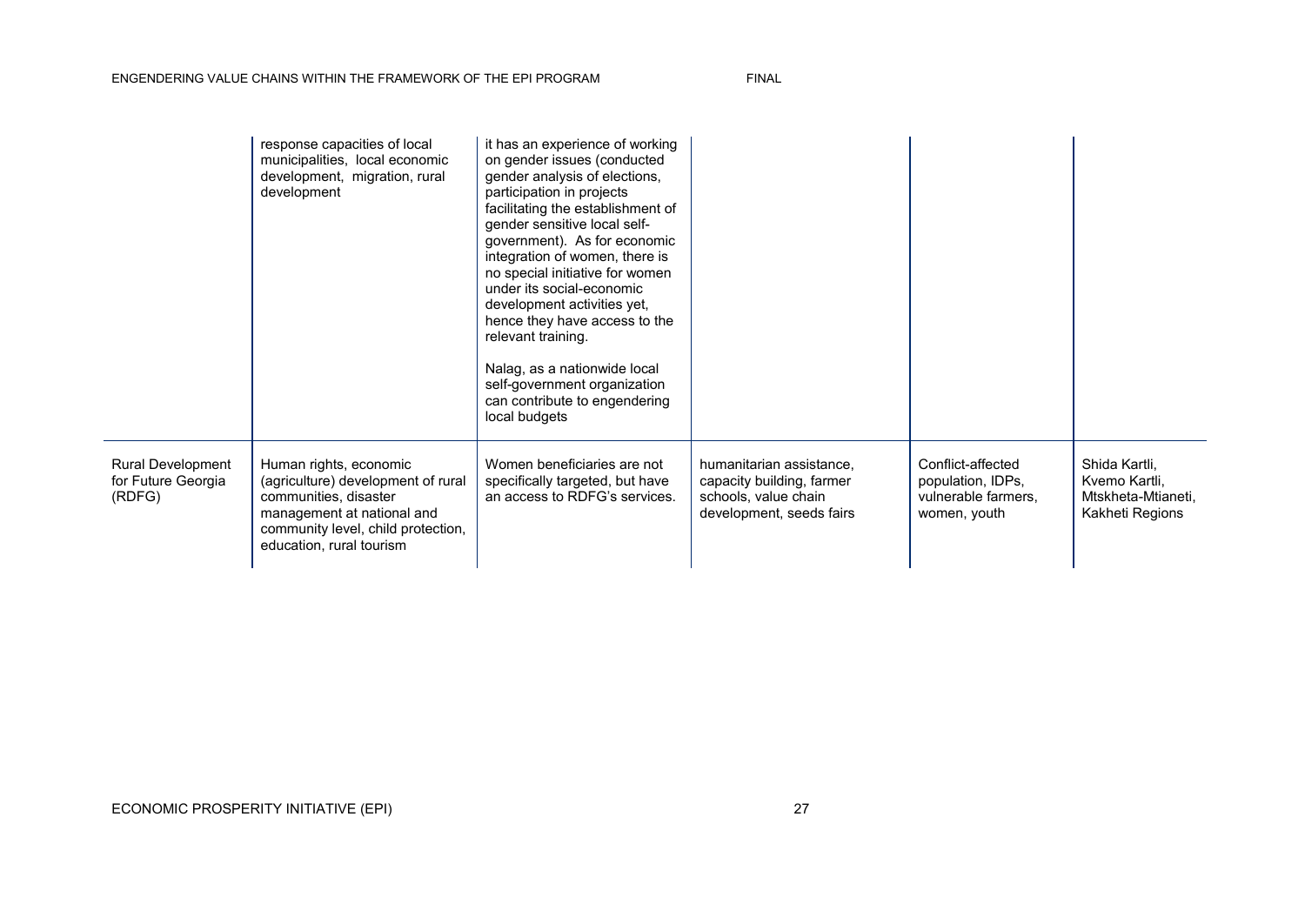#### **CONCLUSIONS**

Taking into account that EPI is covering all regions of Georgia through its activities, all 24 NGOs able to become implementing partners granting EPI will employ differentiated approach to a partnership scale. However, there are several issues to be considered:

- Small scale NGOs will not be able to perform large scale activities for EPI, unless hiring additional external human resources and unless this NGO does have a previous experience of implementing large scale projects.
- At present women NGOs do not build the capacity in the areas of value chain development, engendering value chains and especially of provision an access to markets. That is relevant to some of those NGOs that work on economic issues.
- Reporting might be a problem. Several organizations were struggling to provide filled out questionnaires within the agreed deadline. It is acknowledged that these organizations were busy with execution of their projects. However, if an organization will take an additional responsibility without building the adequate organizational resources, this could create a problem for EPI and therefore the workload of a potential partner shall be taken into account.
- Some women NGOs are too small scale or have less experience in economic projects.
- Many of those NGOs that work on economic issues lack understanding of gender.

#### RECOMMENDATIONS

- Facilitating establishment of a nationwide network for engendering value chains considering that managing relations with a single partner will lead to a less paperwork for EPI (e.g., in this case reporting will be done by a single organization)
- Offer the relevant and qualified women NGOs and NDGOs cooperation through this network
- Channel all gender-related activities of EPI through this network
- Identify gender focal point that will cooperate with this network
- Build the capacity of the network members in the area of engendering value chains through:
	- 1. conducting training on gender and development and in particular on gender in value chains for management team of partner NGOs and for EPI gender focal point;
	- 2. carrying out TOT for trainers and consultants of partner NGOs;
	- 3. organizing events, such as roundtables and workshops in order to develop a joint methodology on provision of pro women non-financial services.

### **II. NUMBER OF WOMEN EMPLOYED IN GEORGIA ACCORDING TO A SECTOR**

In the beginning of May of 2011, EPI Program finalized identification of the priority sectors for its value chain interventions, which are as follows: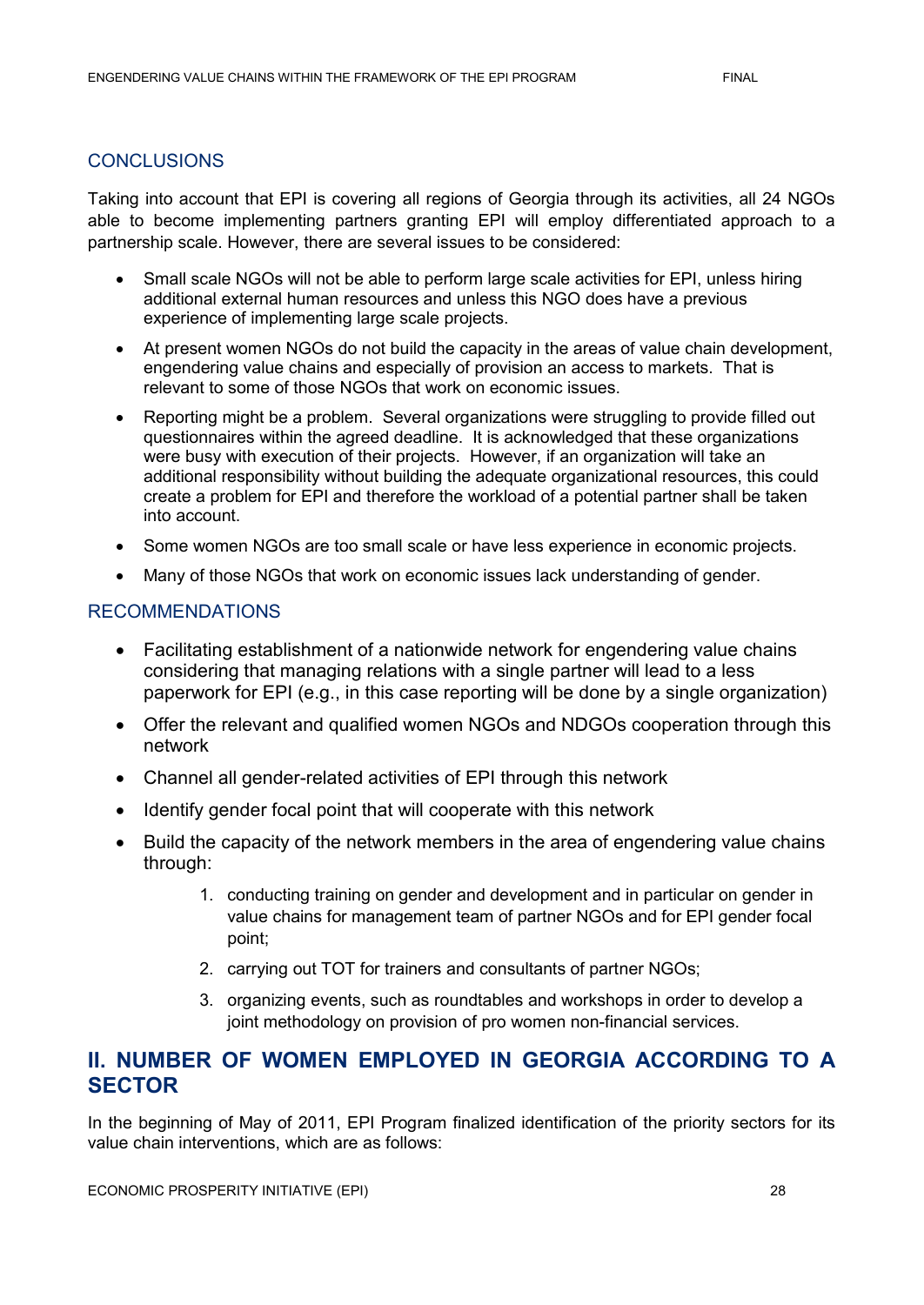#### Non-Agricultural Value Chains

- Apparel
- Construction Materials (Basalt Fiber products, Perlite products, Wood products)
- Packaging (Recycled paper/paperboard/corrugated, Plastic crates/beverage bottles)
- Tourism (Adventure, MICE Meetings, Incentives, Conferences, Exhibitions, Wine)
- Transport and Logistics

#### Agricultural Value Chains

- **Blueberries**
- **•** Hazelnuts
- Fruit (Fresh fruit, Fruit juice)
- Vegetables (Fresh vegetables, Processed vegetables, Root vegetables)
- Wine

In line with the ongoing capacity mapping for ensuring women's inclusion in value chain interventions, it was decided to gather secondary data on the current employment statistics of women across the above-mentioned sectors. Therefore, within the period of May 6-12, 2011, several organizations were contacted to obtain data on a number of women employed within sectors identified by EPI program as the priority sectors and the present document is a short brief of this initiative.

IOM Georgia has conducted a number of studies, a socioeconomic analysis of one of Georgian regions and several labour market studies among them. Hence, the data was not sexdisaggregated and the latest countrywide labour market survey was conducted in February 2008 prior to the events of August 2008 and the global financial crisis and it could be implied that both certainly affected the demand for workforce and its supply. IOM Georgia plans to publish a new countrywide survey within a month period. According to the World Bank, all Georgia-related reports and publications were available online, while lately gender analysis of the labour market was not performed. Georgia Poverty Assessment Report published by the World Bank in April 2009 included sex-aggregated data and documented gender pay gap, hence employment data by sector of neither 2003 nor 2006 did not focus on sex. The upcoming publication "Women and Men in Georgia" by National Statistics Office of Georgia – Geostats is due this summer. The previous one was published in 2008. Several online statistical databases and Web sites were observed to collect the required statistics (FAOSTAT, Gender Statistics by UNECE, UNStats – UN Statistics Division, Social Watch, FAO, IFAD, IFC, UNHCR, GNIA, CRRC).

Working document "Black Sea Labour Market Reviews - Georgia Country Report' was produced by European Training Foundation (ETF) in January 2010, according to which , in 2008 labour market indicators significantly worsened, affected by the crisis. The unemployment rate grew to 16.5%, and the total number of unemployed increased by some 55,000." While the study does not segregate data on the distribution of employment by economic sector according to sex, it identifies professional profiles to be in demand, although it shall be acknowledged that this assumption is based on data analysis of two surveys undertaken by IOM in 2007 and 2008 and first post August 2008 war and post global financial crisis assessment is to be finish by IOM within several weeks.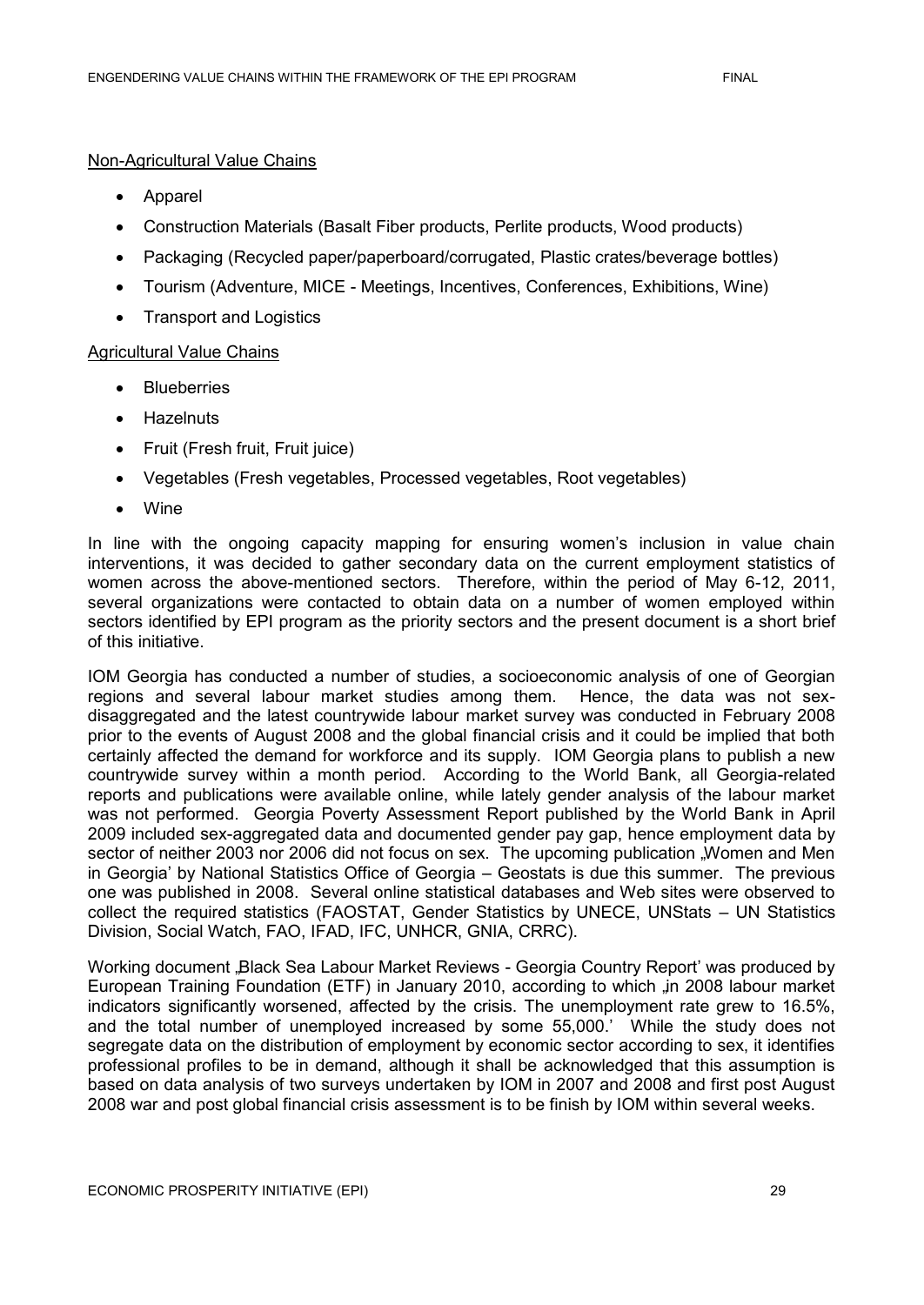Considering the above-mentioned, "Women and Men in Georgia 2008' of National Statistics Office of Georgia – Geostats, was the main source of obtaining the data as given below. It shall be mentioned that as David Melua points out in "*Case Study #3: Samegrelo, Building Democracy in Georgia, The Capital and the Regions of Georgia, Discussion Paper 10, International Institute for Democracy and Electoral Assistance (International IDEA), May 2003,'* some data could be misleading as e.g., "official statistics consider a person self-employed if he or she possesses a plot of land,' while David Melua states that there are many that do not engage in agriculture, but rather engaged in petty trade or services.' The same is mentioned in "How Do Georgian Children and *Their Families Cope With the Impact of the Financial Crisis? Report on the Georgia Welfare Monitoring Survey 2009, UNICEF Georgia University of York, April 2010*": "The urban unemployment rate (28.8%) is four times higher than in rural areas (7.1%), due to the fact that all persons residing in rural areas who own a land plot are considered to be employed."

#### **Table II.a Employment by Sector of Economy, Women**

|                                   | <b>Employment by sector of economy, Women</b> |       |              |  |  |
|-----------------------------------|-----------------------------------------------|-------|--------------|--|--|
|                                   |                                               |       | in thousands |  |  |
|                                   | 2005                                          | 2006  | 2007         |  |  |
| <b>Employed in economy, total</b> | 829.4                                         | 826.8 | 816.2        |  |  |
| Public sector                     | 213.8                                         | 198.2 |              |  |  |
| Private sector                    | 615.6                                         | 628.6 |              |  |  |

#### **Table II.b Employees by Kind of Economic Activity, Women**

|                                                       | Employees by kind of economic activity, Women |              |
|-------------------------------------------------------|-----------------------------------------------|--------------|
|                                                       |                                               | in thousands |
|                                                       | 2006                                          | 2007         |
| <b>Employees, total</b>                               | 826.8                                         | 816.2        |
| Agriculture, hunting, forestry, fishing               | 474.2                                         | 462.1        |
| Manufacturing                                         | 26.7                                          | 22.1         |
| Construction                                          | 1.2                                           | 4.6          |
| Wholesale and retail trade; repair of motor vehicles, | 81.5                                          | 80.5         |
| motorcycles and personal and household goods          |                                               |              |
| <b>Hotels and restaurants</b>                         | 12.1                                          | 11           |
| Transport and communication                           | 7.5                                           | 6            |
| Private household with employed persons and           | 10.1                                          | 9.8          |
| household activities relating to the production of    |                                               |              |
| goods and services of self-consumption                |                                               |              |

### **III. GENDER SENSITIVE FRESH VEGETABLES VALUE CHAIN ANALYSIS EXERCISE**

In May 2011, in parallel to the continuing capacity mapping for ensuring women's inclusion in EPI's value chain development activities, EPI"s Project Management Component came up with an initiative of conducting a small scale gender sensitive value chain analysis exercise across one of EPI"s priority sectors. For this purpose the fresh vegetables sector was selected.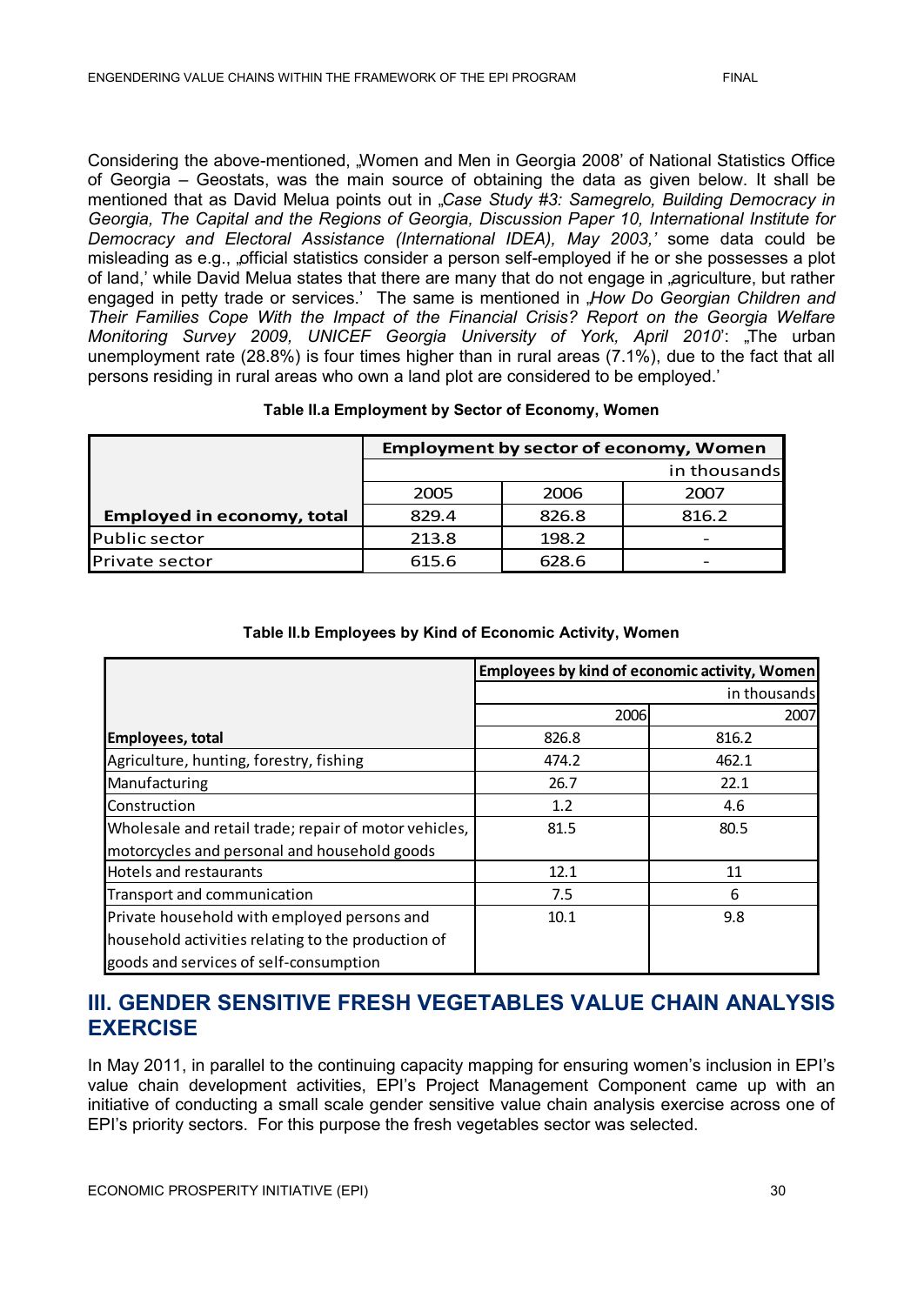The exercise consisted of analyzing gender roles and responsibilities and division of labour in the selected value chain, evaluating access to and control over resources, information and power and examining decision-making patterns.

#### During this exercise there were conducted:

Five focus group interviews with women and men engaged in the fresh vegetables business in Adjara, Samegrelo, and Imereti regions. In Adjara and Samegrelo, it was organized for two focus groups: one mixed women-men group and one consisting of only women. In Imereti, it was organized for one mixed group. Oxfam assisted in organizing focus group meetings in Samegrelo and Adjara, while CHCA "Abkhazeti' and EPI Program in Imereti.

An NGO focus group discussion with Atinati, DEA, Erani, and Gaenati was organized in Zugdidi, Samegrelo.

For focus group interviews and discussion, the following resources were reviewed: "Promoting Gender Equitable Opportunities in Agriculture Value Chains: A Handbook", 2009, and Cordaid"s Tool: Gender in Value Chains, Manual for Gender Mainstreaming, Roxana Dulón G. 2009.

#### *NGO focus group discussion*

During the focus group discussion, NGOs stated that traditionally women are engaged in family type fresh vegetable business. Men tend to engage in commercial type and bigger scale fresh vegetable business. As for the division of labour in the fresh vegetables, men are usually engaged in preparing land, transportation of wholesale products, while women in sowing, growing, processing, and retail sales. As for an access to credit, although de jure ownership rights do not differentiate women from men, de facto there are more men among owners then women, banking institutions are more favorable towards men, even though a particular family business might be run by a woman.

As for the overall fresh vegetables value chain, it does not function at its full capacity nowadays. NGOs mentioned that fresh vegetables value chain is under shortage of consolidation centers and refrigerating warehouses, demo plots, insurance policies for peasant and commercial farmers to prevent loss from the fluid, snow, etc.; provision of business development and extension services locally, provision of agriculture related information services locally, social services such as kindergartens and gender budget initiatives.

The establishment of gender sensitive social enterprising practices, promotion of empowered people as role models and introduction of modern technologies in farming business were indicated as positive actions towards engendering the value chain. The existence of hot thermal waters was stated to be an opportunity for the development of greenhouse business in Samegrelo that could contribute to growth of family type businesses.

NGOs also stated the necessity of focusing on all members of a household during interventions design stage as this will lead to the empowerment of women on the one hand, while on the other hand, younger generation and men will become more gender sensitive.

Usually all family members, including children participate in fresh vegetables family business. The establishment of consolidation centers and refrigerating warehouses will increase the employment in the region and people will have an opportunity to sell their products. Overall, NGOs stated that they witness some changes in gender roles during the last years. More men accept the idea of women becoming breadwinners and / or professional women.

#### *Farmers Focus Group Interviews*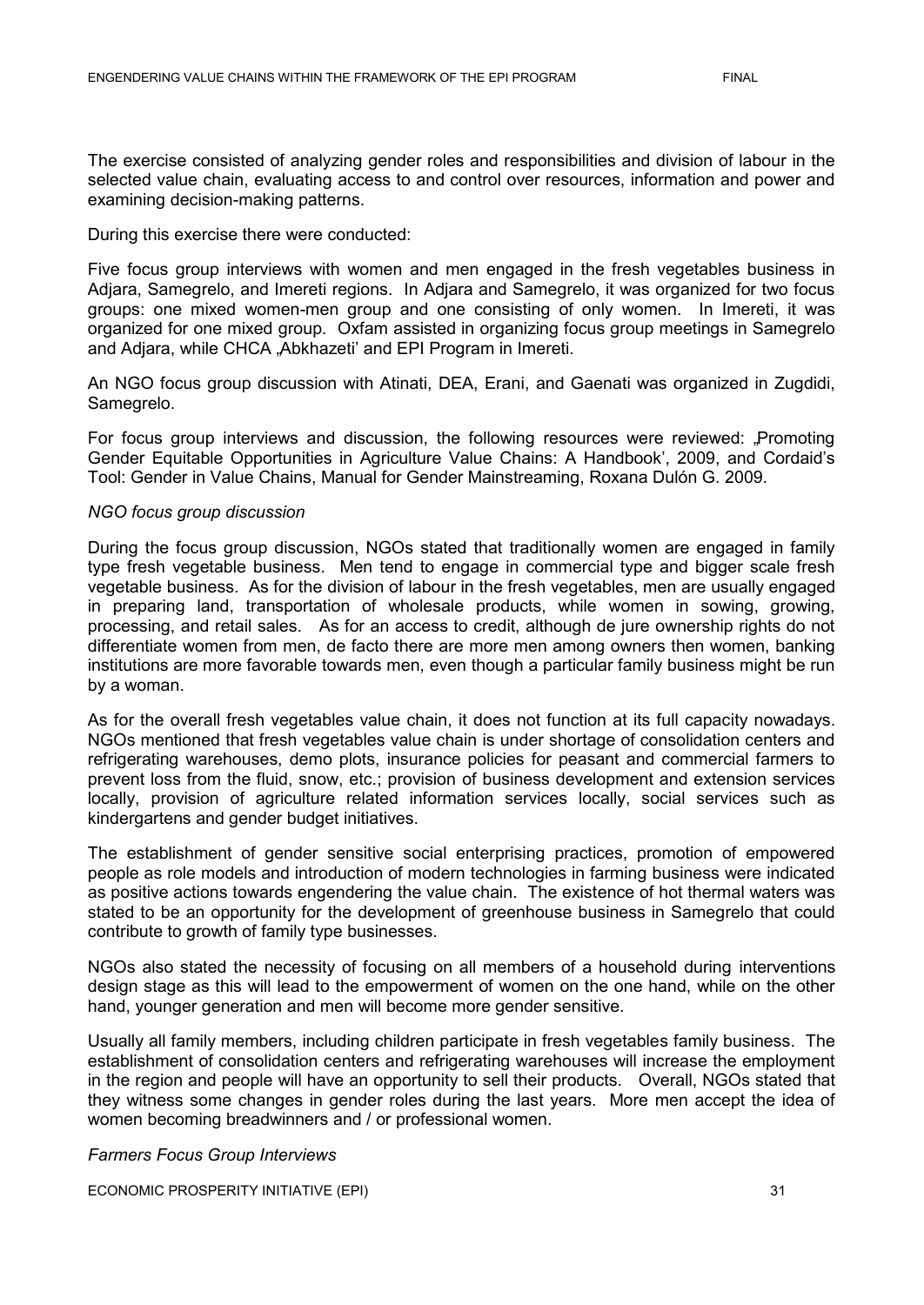Focus Group participants consisted of participants of different age ranging from 19 and one person of 81 years. The age range of the majority of respondents was 34-41. Eighteen focus group members had secondary school level education, three incomplete secondary, eight secondary specialized and three university level education.

#### Education System in Georgia

After the collapse of the Soviet Union, for some period Georgia maintained the Soviet education system model. The education system consisted of elementary (included four years of study), incomplete secondary education (was compulsory and covered grades up to 9th grade), secondary education (covered  $9<sup>th</sup> - 11<sup>th</sup>$  grades), secondary special (also called specialized or technical) education included 2-3 years of education and higher education (included two degree-level studies: first one of five to six years leading to diploma, and second of three years of study leading to the candidate of science).

After educational reforms carried out in 2004-2007, the current education system of Georgia consists of three pillars:

General Education – includes school system of elementary, basic (compulsory, covers  $7<sup>th</sup>-9<sup>th</sup>$ grades), and secondary education (covers classes including  $12<sup>th</sup>$  grade);

Higher Education – includes degree-level studies of three cycles (Bachelor"s, Master"s and Doctor's)

Professional Education – includes three years of secondary vocational education and training (VET) and two years of postsecondary VET.

All respondents represented peasant farming-related family businesses and many use Nadi practice (A solidarity act, a way of mutual assistance nowadays existing mostly in Western Georgia. If somebody needs helping hand either in tilling, spading, hoeing, or other labour intensive work (e.g., house building), a call for aid is spread out and people are gathering into a group and jointly do the job. People are not paid for providing such assistance, but they receive help in the same way as well. Women also participate in these activities. Sometimes work is divided according to gender roles, for example women might do specific tasks in field or group to comb wool).

Interviewees are engaged mostly in horticulture (corn, cucumber, tomato, nuts, lobio, potato, feijoa, laurel, tobacco, black pepper, green pepper, eggplant, pear, apple, persimmon, strawberry, grapes, sweet cherry, potato, leaf vegetable and some in animal husbandry (cattle, poultry, cuniculture) and diary business as well. Products are usually sold at the local fresh market of village or nearest big town (Batumi, Zugdidi, Kutaisi). The Tskaltubo focus group participants sell their leaf vegetables locally for exporting to the Ukraine, Russia, Armenia, and Bulgaria. Almost all interviewees own a plot of land for agriculture purposes within the following range 0.07-1.5 ha. One person rents land. Another owns 3.5 ha, but cultivates only 1.5 ha. As for farming machinery or equipment, one person owns mini tractor, one custom- made irrigation system, 18 persons own a plough, and neither of the rest own any machinary.

It shall be noted that although in Vaio, Adjara Region and Narazeni, Samegrelo Regions there were supposed to be organized focus groups consisting of only women, the work of these focus groups were interfered by a head of a household in one case and a representative of local municipality in another. This definitely influenced women"s responses. For example, in Vaio village when asking women to identify community"s perception of being a woman, a head of the household added to his wife's response "compliant' the following  $-$  "that means a woman shall not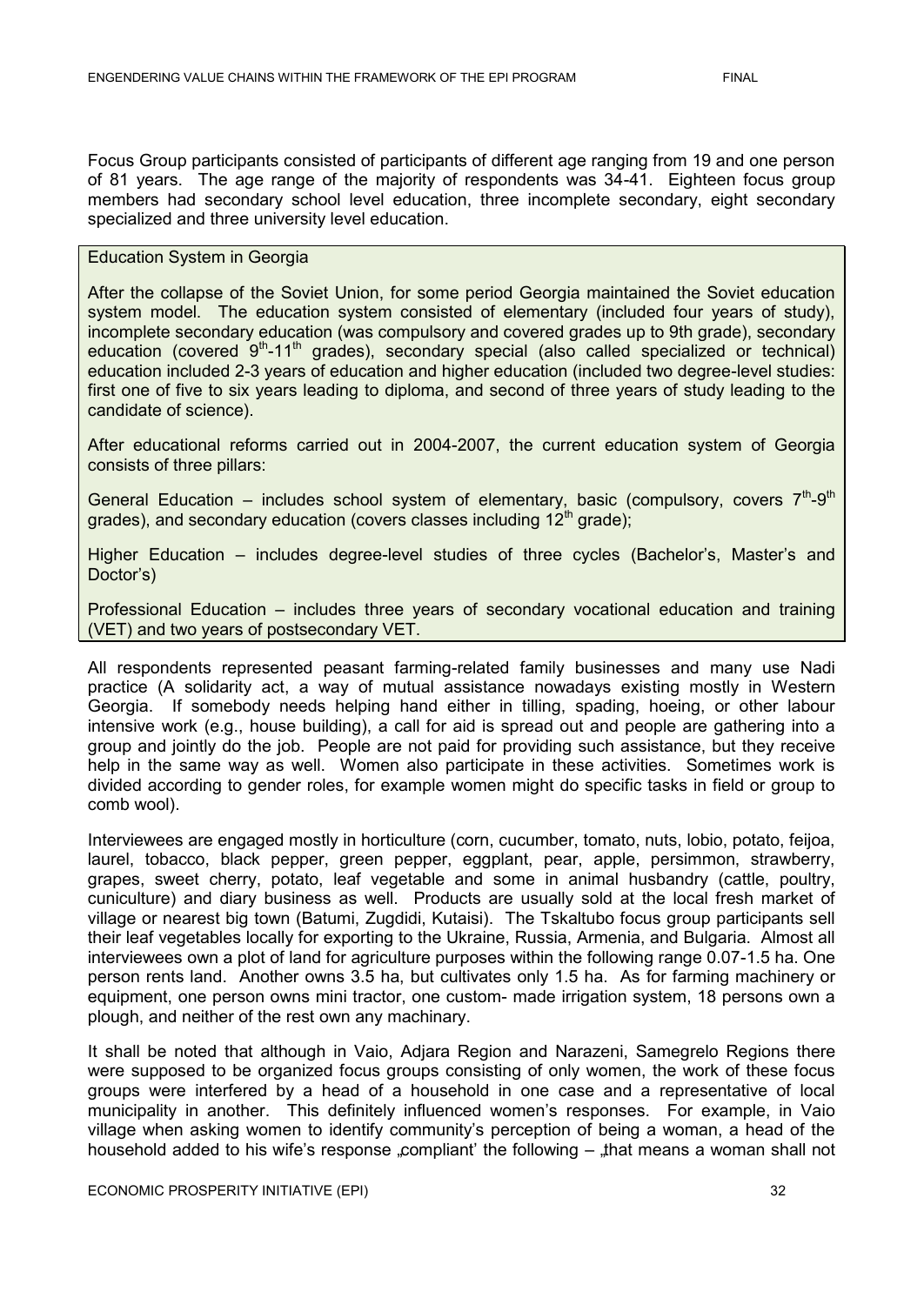respond when I will yell at her". There was a willingness from woman"s part to elaborate on that but she restrained herself stating that we have a quard here'.

#### **An Access to Information**

Access to information on education, health, production, market, and finance is limited to both women and men and is provided mostly via word of mouth, men gatherings and women gatherings, often from local municipalities gatherings and TV channels.

#### **Access to and Control of Services**

Access to formal and non-formal education, health, technical assistance, credit, drinking water, sanitation, and communication services is limited to both women and men. However, are controlled often by men when such services are accessible. An access to quality healthcare is often limited due to finance issues and often people do not apply for a medical help, unless they feel very ill. Due to limited access to financial resources, some communities practice barter exchanges.

#### **Access to and Control of Natural and Productive Resources**

Access to ownership of land, irrigation, livestock, quality and productive seeds, quality supplies, tools, and labour force are de jure open to both women and women equally; however, de facto land is owned by men, except few cases when there are women-headed households. The rest is controlled as agreed within a given household – either everything equally, or specific items according to gender roles: e.g., tools by men and livestock by women and men. The hired labour force, except three cases in Tskaltubo municipality, is not practiced as people are engaged in Nadi activities.

#### **Gender Reproductive Roles**

Gender reproductive roles are distributed according to gender roles: men are collecting firewood; doing small household-related repairing works (if they are able to do it;) and preparing jointly food, such as mtsvadi and chakapuli for men gatherings. Women are preparing food, cleaning house and yards, taking care of children, carrying water if they have problem with drinking water, doing the laundry (in most cases without a washing machine), and fixing clothes. Mostly women help children with homework with few cases of men participation.

#### **Gender Division of Labour**

Each focus group illustrated that people are engaged in different activities – some are engaged in greenhouse business, some are working in fields, some are doing the both with less engagement in either latter or former activities, some own more livestock, and some are less engaged in fresh vegetables business. However, there are patterns that are common for all these groups, such as followings:

Households are engaged in seasonal agriculture activities and try to differentiate products according to a season. For example, in Tskaltubo"s business related to greenhouse, horticulturerelated field works and diary business with one cattle, in two greenhouses, coriander is cultivated from September through March, in March/April one greenhouse is being prepared for tomato and in April/May another for cucumber.

In some households, the division of labour is disaggregated according to gender roles – men only do work that requires good physical stamina (e.g., tilling and hoeing); women might do work that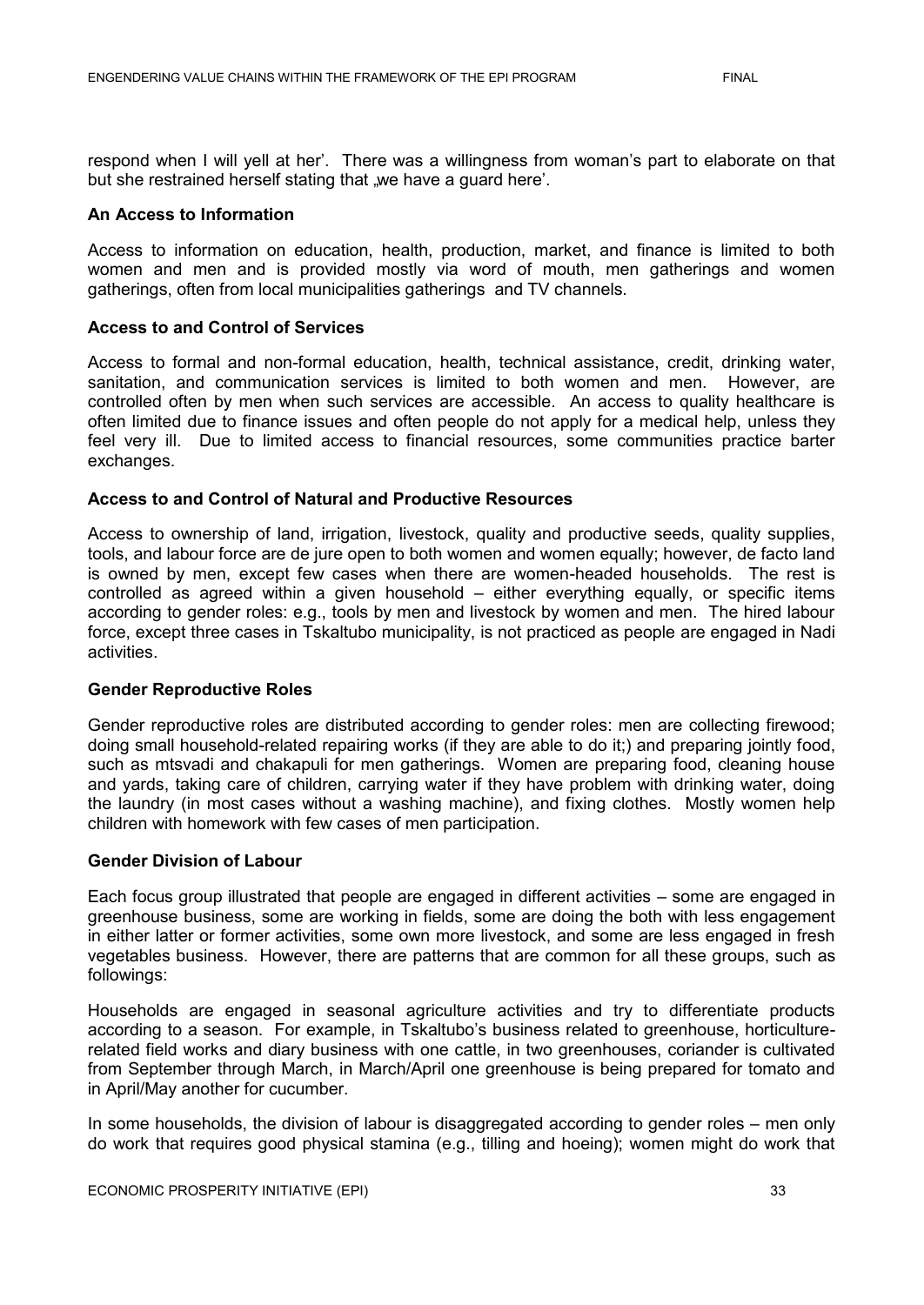require less physical strength and more sophistication, although is still very intensive. Hence, in many households, women often do all type of jobs.

Usually, interviewees get up at 4 - 5 a.m. in the summer time and 7- 9 a.m. in winter time. Men work till 11-12 a.m. (depends on the weather conditions,) either in a greenhouse or in fields, then make a break for eating, sleeping, and in some cases for men gatherings and get back to work at 4 - 5 p.m. to commence at 9 p.m. In the evening, men usually spent free time in men gatherings.

Some women also get up at 4 - 5 a.m. and after dealing with the cattle and poultry, if any (spending 30 minutes for cleaning and breading, if they have one cow and one-and-half hour if about six cows,) work either in a greenhouse or in fields till 11-12 a.m. (or even more, which depends on the weather). Some women make a break to come back at about 8 a.m. home to prepare children for a school. From 12 a.m., women do housework from two to three hours on average and get back to work firstly in the yard again with calves and poultry, and get back to work in greenhouse or fields from 4 - 6 p.m. to 9 pm. In the evening, women deal with cattle and make housework, prepare food for the next day, do laundry till 11 p.m. on every second day. Women gather together for drinking a coffee and chatting either in the afternoon or in the evening.

#### **Decision-Making**

Within the community it is identified that men represent the household outside of the household and are responsible for the external decision-making processes. Women are expected to be more family oriented. Men acknowledge their right to spend free time in men gatherings, which are either open-aired or take place in cafes" or in house environment. However, some men do not take seriously women's gatherings to drink coffee or chat together. Internally, at the household level, men make decision about the money management and savings, applying for a credit, participation in courses and meetings, often together with women agree on issues, such as what to purchase and sow, when to sell it and where, education of children, and health issues. Women are usually responsible for keeping the cash and everyday spending on household and food-related items.

When a household receives an income from selling their products, the cash is not divided between the household members that participated in family labour activities, but is kept in one place.

#### **CONCLUSIONS**

- It could be said that the community assigns certain gender roles to women and men, which restricts women"s equal participation in social and economic processes.
- Women fully contribute to family business activities.
- Women and children have restricted access to their own earnings.

#### RECOMMENDATIONS

- It is recommended to carry out full gender-sensitive analysis across value chains selected by EPI, including meetings with all stakeholders;
- It is recommended to designate a staff member that will serve as EPI's gender focal point;
- It is recommended to build the capacity of EPI's gender focal point and staff members engaged in value chain analysis and development via providing training in the area of gender and development and in particular on engendering value chains;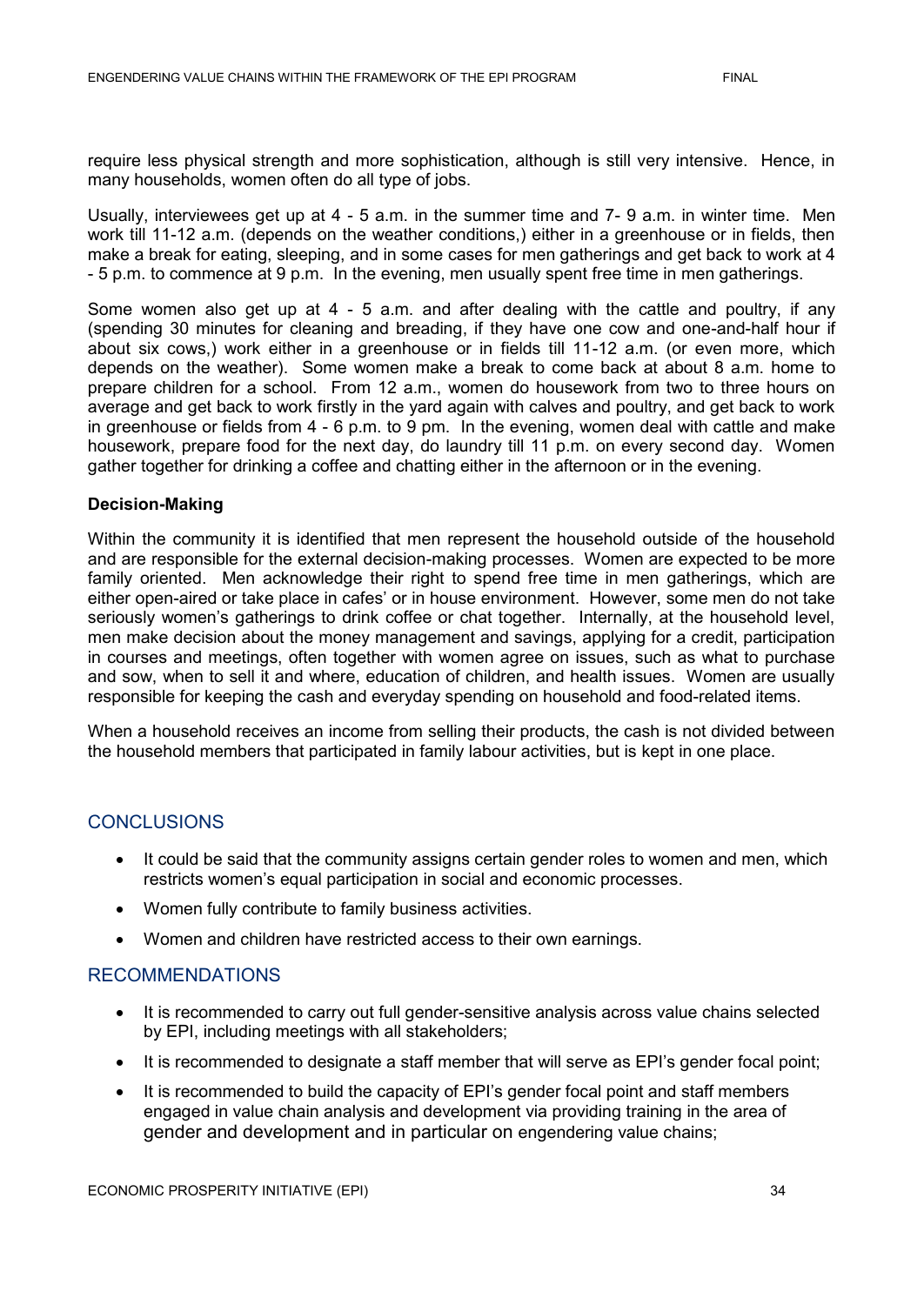- It is recommended to engender EPI's value chain interventions through EPI's current and future implementing partners (business development services providers, extension service centers, etc.) via:
	- 1. Provision of training on gender in value chains;
	- 2. Provision of TOT for trainers and consultants of partner NGOs or other entity on gender in value chains;
	- 3. Design prowomen financial and non-financial local services packages that will take into account different roles of women and men (e.g., conducting training for women in convenient time and place, and employ women as extension agents);
	- 4. Carry out case studies in order to identify, promote, and demonstrate successful businesswomen operating in non-agricultural and agriculture value chains along with professional successful women (e.g., Ms. Donara Surmanidze currently serving in the capacity of Minister of Agriculture of Ajara is an excellent role model for women and younger generations). Considering that during the focus group discussions, it was identified that smallholder farmers access information mainly via word of mounth, group gatherings, and watching TV programs, It is recommended to promote and demonstrate successful women role models via:
		- i. Designing study tours, business matchmaking, and other events to promote and demonstrate successful businesswomen and professional women. It is recommended to organize such events in different regions in order to allow a person to get an experience beyond her/his region. It is recommended to include men as well in order to illustrate that different gender roles are acceptable;
		- ii. Developing a series of TV programs to promote and demonstrate successful businesswomen and professional women based on roundtable format allowing interactions with the audience. It is recommended to include men in this initiative, as well.
	- 5. Introduce modern technologies for non-agricultural and agriculture value chains and engage women and girls in these initiatives (e.g., CSI has an experience of conducting online consultations on agricultural issues for its beneficiaries in villages of Adjara. Currently, many schools are equipped with a computer lab and an Internet access. Considering that teenagers usually assist their family businesses in fieldwork, several youngsters could be identified to be engaged in activities of collecting farmers" questions and complains, gathering photo or video materials regarding farmers" complains and questions, interacting with a consultant online, and delivering consultant's feedback to farmers);
	- 6. It is recommended to cooperate with other agencies working or value chain development, e.g., NEO Project.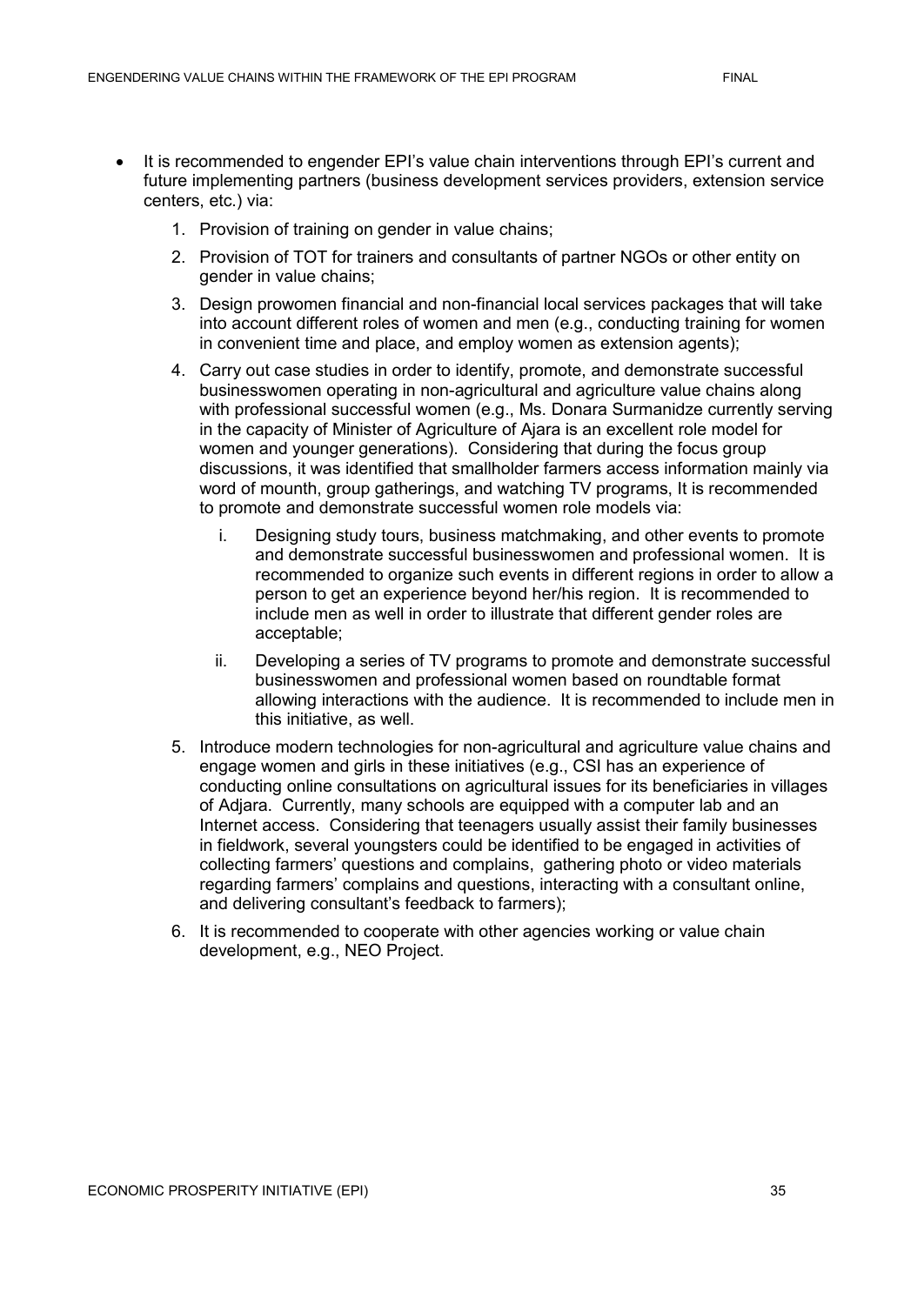## <span id="page-44-0"></span>**D. ADDITIONAL INFORMATION**

- Annex A Mapping Georgian Organizations, Focusing on Economic Integration of Women and Youth: In-depth Interview Guide for National and Local NGOs
- Annex B EPI Actions Women
- Annex C Persons Interviewed
- Annex D Farmers Interviewed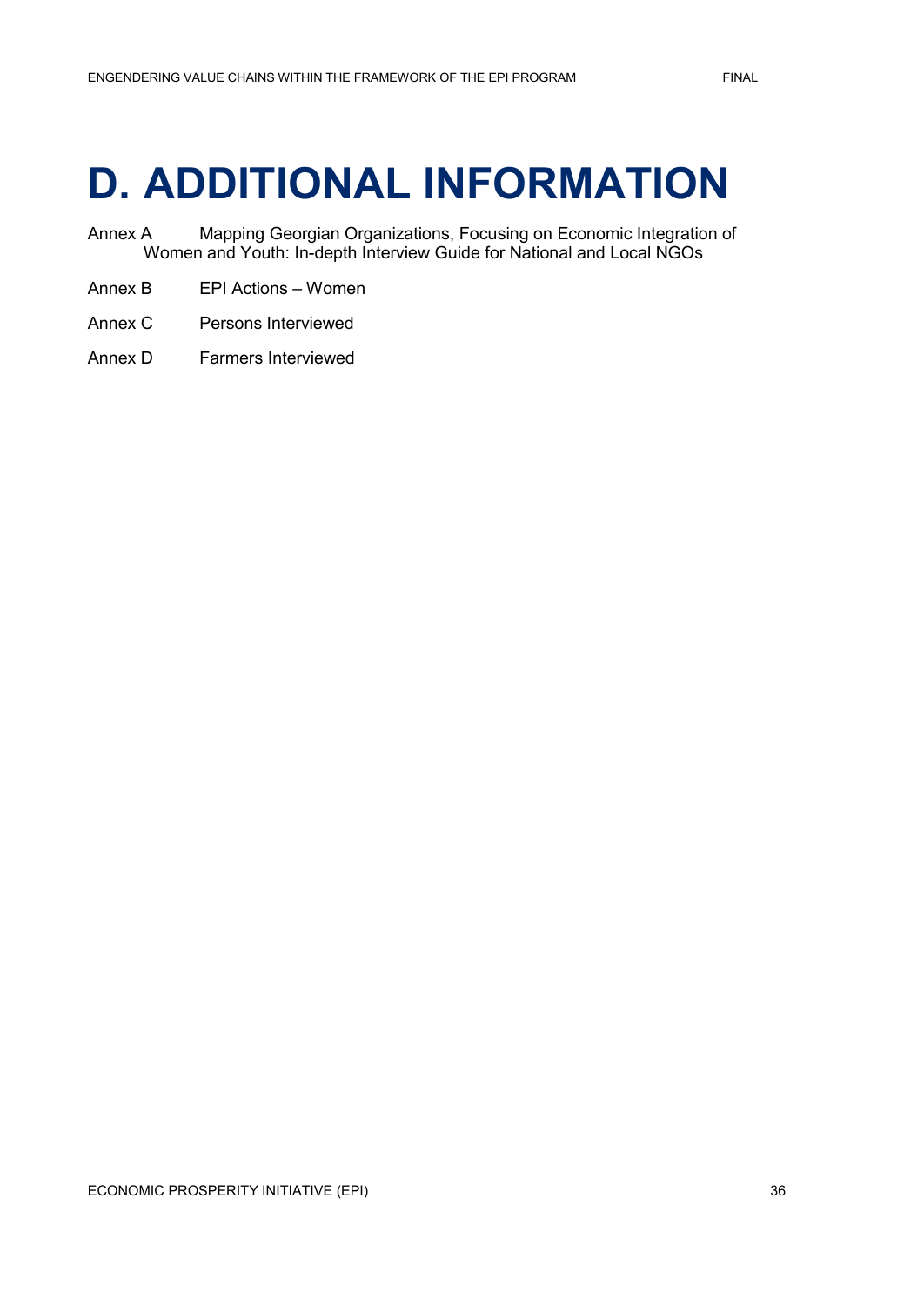### **ANNEX A**

Mapping Georgian Organizations, Focusing on Economic Integration of Women and Youth: In-depth Interview Guide for National and Local NGOs

### **Mapping Georgian Organizations, Focusing on Economic Integration of Women and Youth**

In-depth Interview Guide for National and Local NGOs

#### INTRODUCTION:

Interviewer welcomes interviewee/s and presents her/himself;

Interviewer briefs interviewee/s on EPI and mapping aims:

USAID"s Economic Prosperity Initiative (EPI) is a four-year \$40 million program to improve enterprise, industry, and country-level competitiveness in Georgia. EPI aims to improve competitiveness by identifying and targeting key factors to enhance the growth rates and productivity of Georgian enterprises, thereby enhancing the economic wellbeing of workers in the economy.

The objective of this undertaking is a thorough mapping of Georgian organizational capacity to foster women economic independence and integration in EPI's agricultural and nonagricultural value chains, and in other areas identified under the Women Integration Strategy developed by EPI.

#### INTERVIEW TOPICS:

| <b>Organization Details</b>                |
|--------------------------------------------|
|                                            |
| <b>Organization Name:</b>                  |
|                                            |
| Year Established:                          |
|                                            |
| Legal Status:                              |
| Address:                                   |
|                                            |
| Telephone:                                 |
|                                            |
| Fax:                                       |
|                                            |
| E-mail:                                    |
|                                            |
| Web site:                                  |
|                                            |
| <b>Contact Person (Name and Position):</b> |
| Interviewee /s (Name/s and Position/s):    |
|                                            |

Focus on Economic Integration of Women and Youth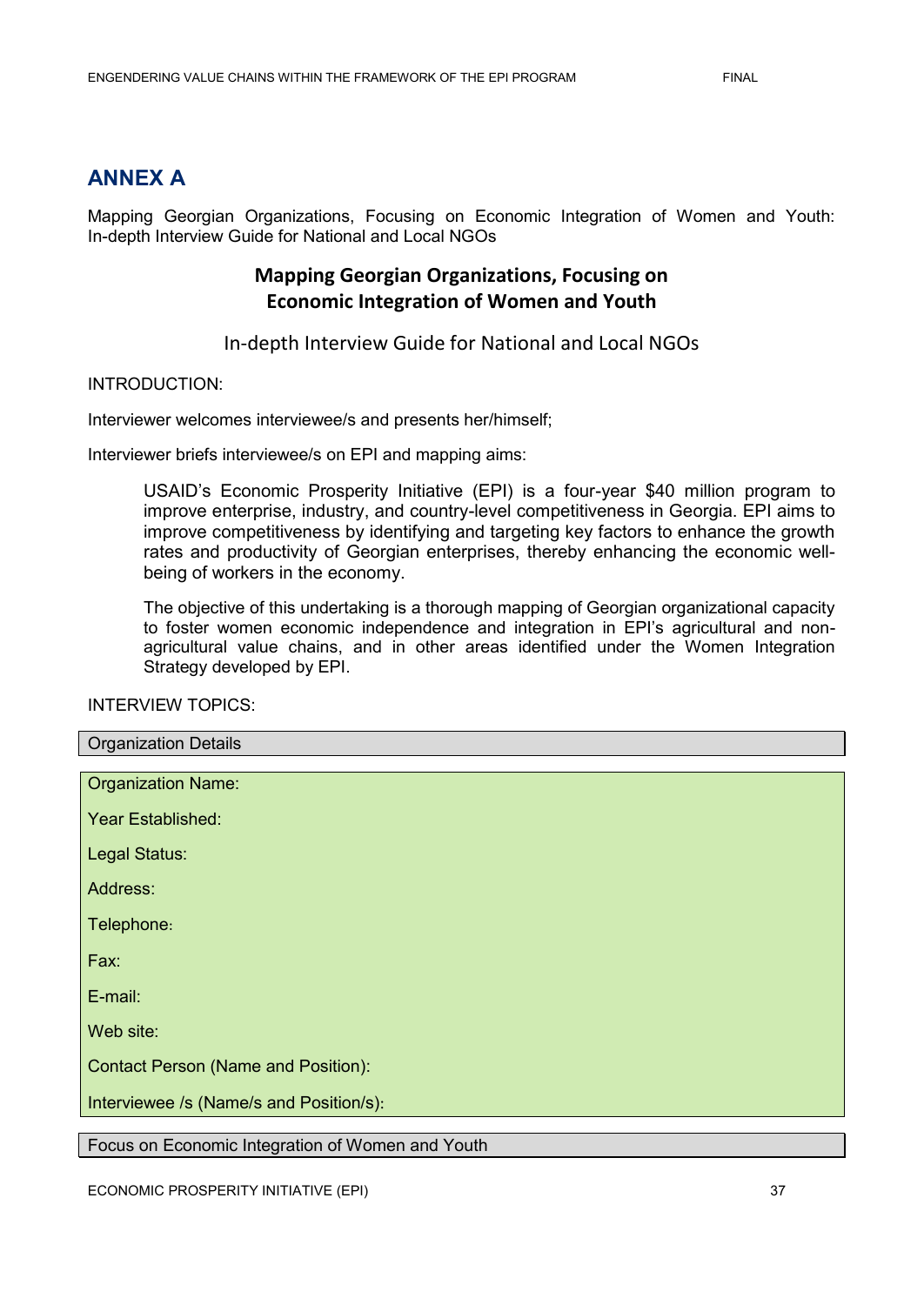Mission, Objectives, and Main Activities:

Please List Projects Undertaken During the Last Five Years:

 $\rightarrow$ In-depth: Ask interviewee/s to fill out and send Table #1 (Annex I) (explain how to fill out)

Issues Worked on (since the establishment):

 $\rightarrow$ In-depth: Identify issues an organization will work on in the nearest three years

Type of Beneficiaries Served (since the establishment):

 $\rightarrow$ In-depth: Identify whether an organization ever worked with women, youth, small-scale farmers, MSMEs, start-up businesses, etc.

Geographic Areas Covered (since the update):

Type of Activities (since the establishment):

 $\rightarrow$ In-depth: Identify whether an organization ever worked on economic development, business initiatives, and what type of projects and activities were executed (humanitarian aid, charity, development, watchdog initiatives; training, advocacy, research, etc.)

Initiatives in Relation to Women:

 $\rightarrow$ In-depth: Ask an interviewee to identify three main problems in the area of women/gender

Initiatives in Relation to Youth:

 $\rightarrow$ In-depth: Ask an interviewee to identify three main problems in the area of youth

Initiatives in Relation to Economic Issues:

 $\rightarrow$ In-depth: Ask an interviewee to identify three main problems in the mentioned area

Initiatives in Relation to Economic Integration of Women:

 $\rightarrow$ In-depth: Ask an interviewee to identify three main problems in the mentioned area

Initiatives in Relation to Economic Integration of Youth:

 $\rightarrow$ In-depth: Ask an interviewee to identify three main problems in the mentioned area

→In-depth:

Identify whether an organization ever participated in any VCD-related interventions? If yes, ask to specify.

Identify whether an organization ever participated in engendering value chain-related interventions/initiatives? If yes, ask to specify.

 $\rightarrow$ In-depth: Ask interviewee's opinion about engendering value chains

Identify whether an organization ever participated in any value chain-related interventions/initiatives focused on involving of youth? If yes, ask to specify.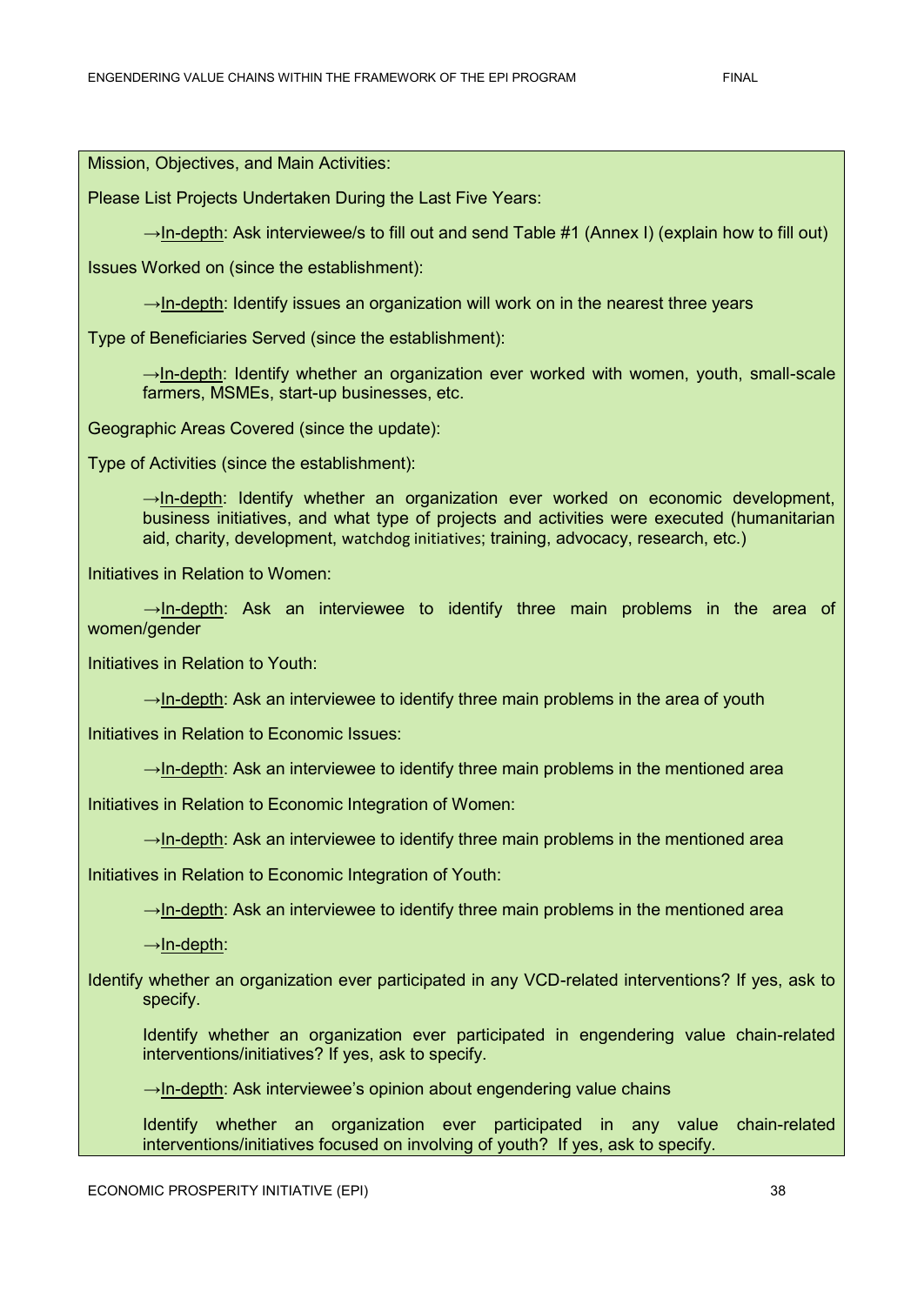→In-depth: Ask interviewee's opinion about how youth can be involved in VCD initiatives

*NB-Detailed Information about initiatives could be sent by emai.*

| <b>Organizational Capacity</b>                                                                                                                                              |                               |  |  |  |
|-----------------------------------------------------------------------------------------------------------------------------------------------------------------------------|-------------------------------|--|--|--|
|                                                                                                                                                                             |                               |  |  |  |
| <b>Human Resources</b>                                                                                                                                                      |                               |  |  |  |
| $\rightarrow$ In-depth: Identify staff turnover during last five years, identify how end of a project affects staff<br>turnover                                             |                               |  |  |  |
| <b>Number of Current Full-Time Staff:</b>                                                                                                                                   | Part-Time Staff:              |  |  |  |
| $\rightarrow$ In-depth: Identify functions, outsourcing (internal or external staff), age, and gender                                                                       |                               |  |  |  |
| Number of Current Full-Time Expert/Consultants:                                                                                                                             | Part-Time Expert/Consultants: |  |  |  |
| →In-depth: Identify areas, outsourcing (internal or external experts), age, and gender                                                                                      |                               |  |  |  |
| <b>Number of Current Full-Time Volunteers:</b>                                                                                                                              | <b>Part-Time Volunteers:</b>  |  |  |  |
| $\rightarrow$ In-depth: Identify functions, age, and gender                                                                                                                 |                               |  |  |  |
| Number of Current Full-Time Paid Interns:                                                                                                                                   | Part-Time Paid Interns:       |  |  |  |
| →In-depth: Identify functions, age, and gender                                                                                                                              |                               |  |  |  |
| Number of Current Full-Time Unpaid Interns:                                                                                                                                 | Part-Time Unpaid Interns:     |  |  |  |
| $\rightarrow$ In-depth: Identify functions, age, and gender                                                                                                                 |                               |  |  |  |
|                                                                                                                                                                             |                               |  |  |  |
| If an organization has an experience of cooperation with international organizations, No of current<br>staff with reporting experience and advanced English language skills |                               |  |  |  |
| $\rightarrow$ In-depth: Ask to identify problems with human resources                                                                                                       |                               |  |  |  |

| <b>Operational Capacity</b>                                              |                                          |                                  |  |  |  |
|--------------------------------------------------------------------------|------------------------------------------|----------------------------------|--|--|--|
| <b>Office Facilities rented:</b>                                         | <b>Office Facilities owned:</b>          |                                  |  |  |  |
| <b>Office Facilities include:</b>                                        | $\Box$ Enough office space for staff     | $\Box$ Enough space for training |  |  |  |
|                                                                          | $\Box$ Other:                            |                                  |  |  |  |
| Number of Branches (specify regions, separate from member organizations) |                                          |                                  |  |  |  |
| <b>Number of Individual Members:</b>                                     | <b>Number of Organizational Members:</b> | Other:                           |  |  |  |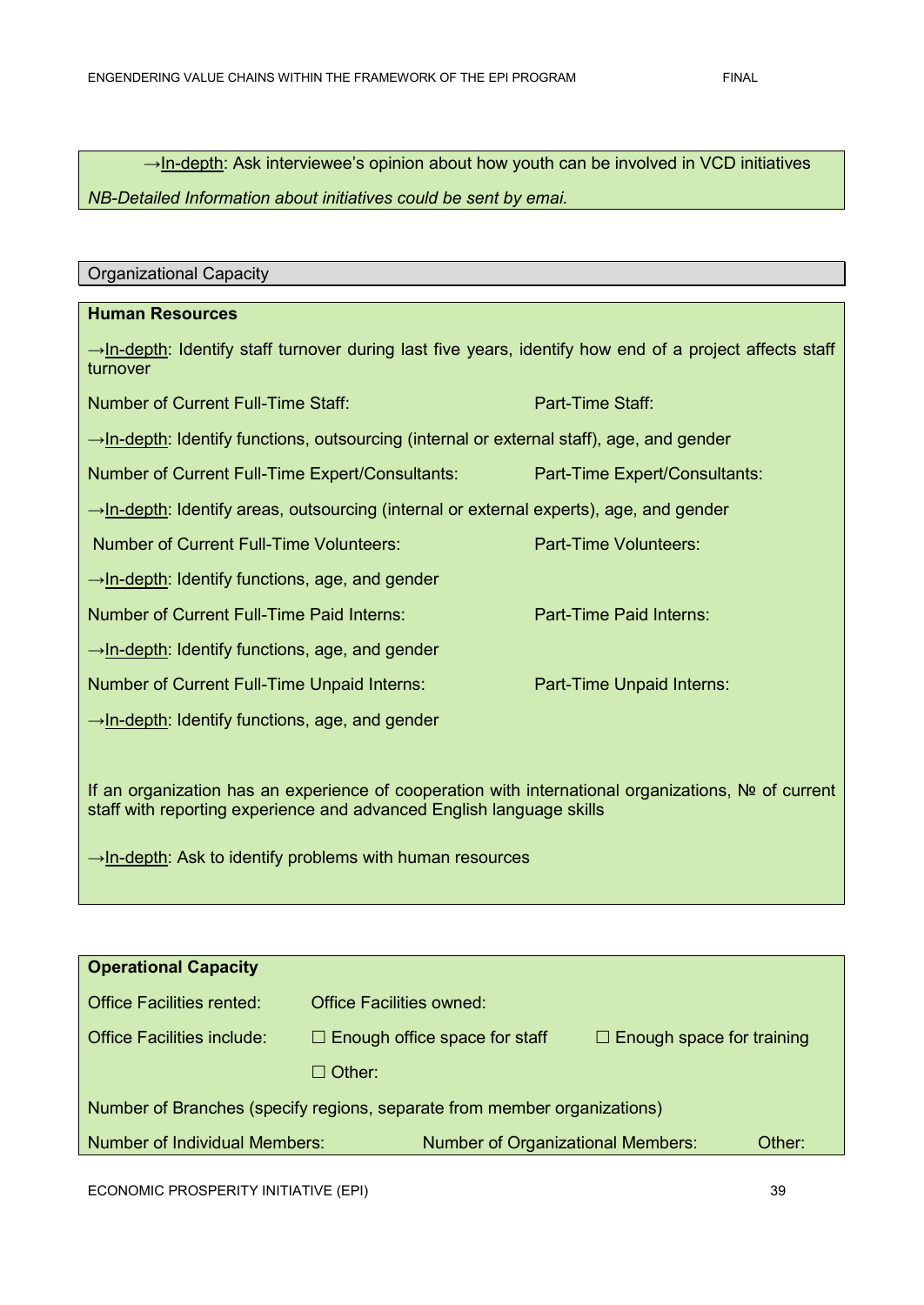#### *Technical Equipment*

| <b>Number of Desktop Computers:</b> | Years in Use & Condition: |
|-------------------------------------|---------------------------|
| Number of Laptops:                  | Years in Use & Condition: |
| <b>Number of Printers:</b>          | Years in Use & Condition: |
| <b>Number of Copiers:</b>           | Years in Use & Condition: |
| <b>Number of Telephones:</b>        | Years in Use & Condition: |
| <b>Number of Fax Machines:</b>      | Years in Use & Condition: |
| <b>Other Technical Equipment:</b>   | Years in Use & Condition: |

Number and type of Vehicles: Years in Use & Condition: *Communication*

Telephone Line (identify type and any problem with connection):

Internet Connection (identify type and any problem with connection):

Fax Connection (identify any problem with connection):

Other means of communication:

→In-depth: Ask to identify problems with operational capacity

#### **Financial Sustainability**

Sources of funding/income in % specifying international and/or national origin:

Official Development Assistance (ODA)

Grants and In-Cash Cofinancing

Provision of Services and/or Goods

Membership Fees

In-kind Contributions

Individual Donations

Other: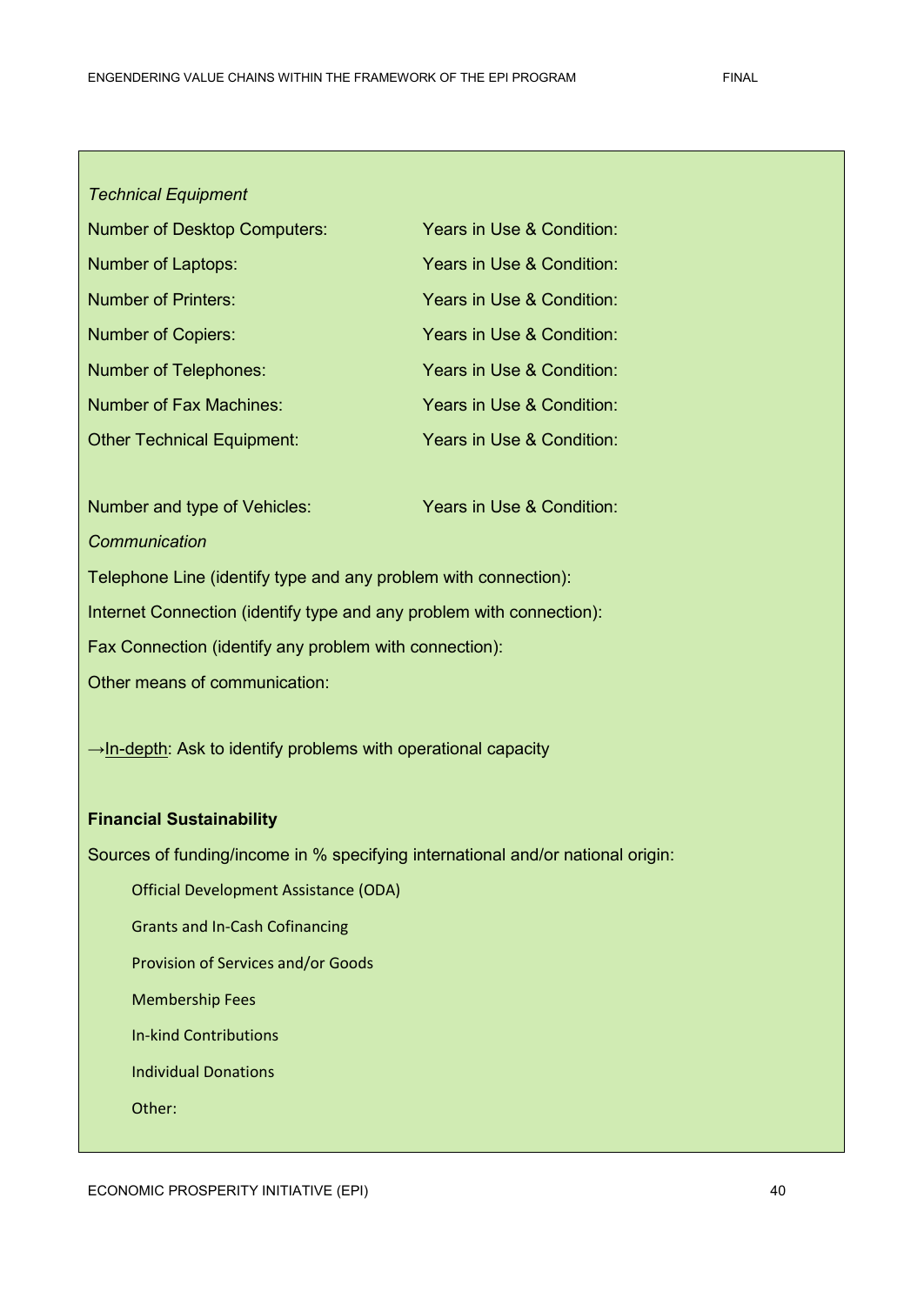| Organization possesses a resource mobilization and / or fundraising plan                                                                                                      |  |  |  |  |  |  |
|-------------------------------------------------------------------------------------------------------------------------------------------------------------------------------|--|--|--|--|--|--|
| $\Box N$<br>$\Box$ Y (ask to share – if not confidential)                                                                                                                     |  |  |  |  |  |  |
|                                                                                                                                                                               |  |  |  |  |  |  |
| Annual budget distribution in %:                                                                                                                                              |  |  |  |  |  |  |
| <b>Project Expenses</b>                                                                                                                                                       |  |  |  |  |  |  |
| Administration:                                                                                                                                                               |  |  |  |  |  |  |
| <b>Internal Human Resources</b>                                                                                                                                               |  |  |  |  |  |  |
| <b>External Human Resources</b>                                                                                                                                               |  |  |  |  |  |  |
| <b>Office Facilities</b>                                                                                                                                                      |  |  |  |  |  |  |
| <b>Utilities</b>                                                                                                                                                              |  |  |  |  |  |  |
| Other:                                                                                                                                                                        |  |  |  |  |  |  |
|                                                                                                                                                                               |  |  |  |  |  |  |
| $\rightarrow$ In-depth: Ask to identify problems with financial sustainability, identify whether an organization<br>has a "survival' strategy for an in-between grants period |  |  |  |  |  |  |
| NB-Detailed data could be sent by emai.                                                                                                                                       |  |  |  |  |  |  |

### **Thank you for your time and contribution!**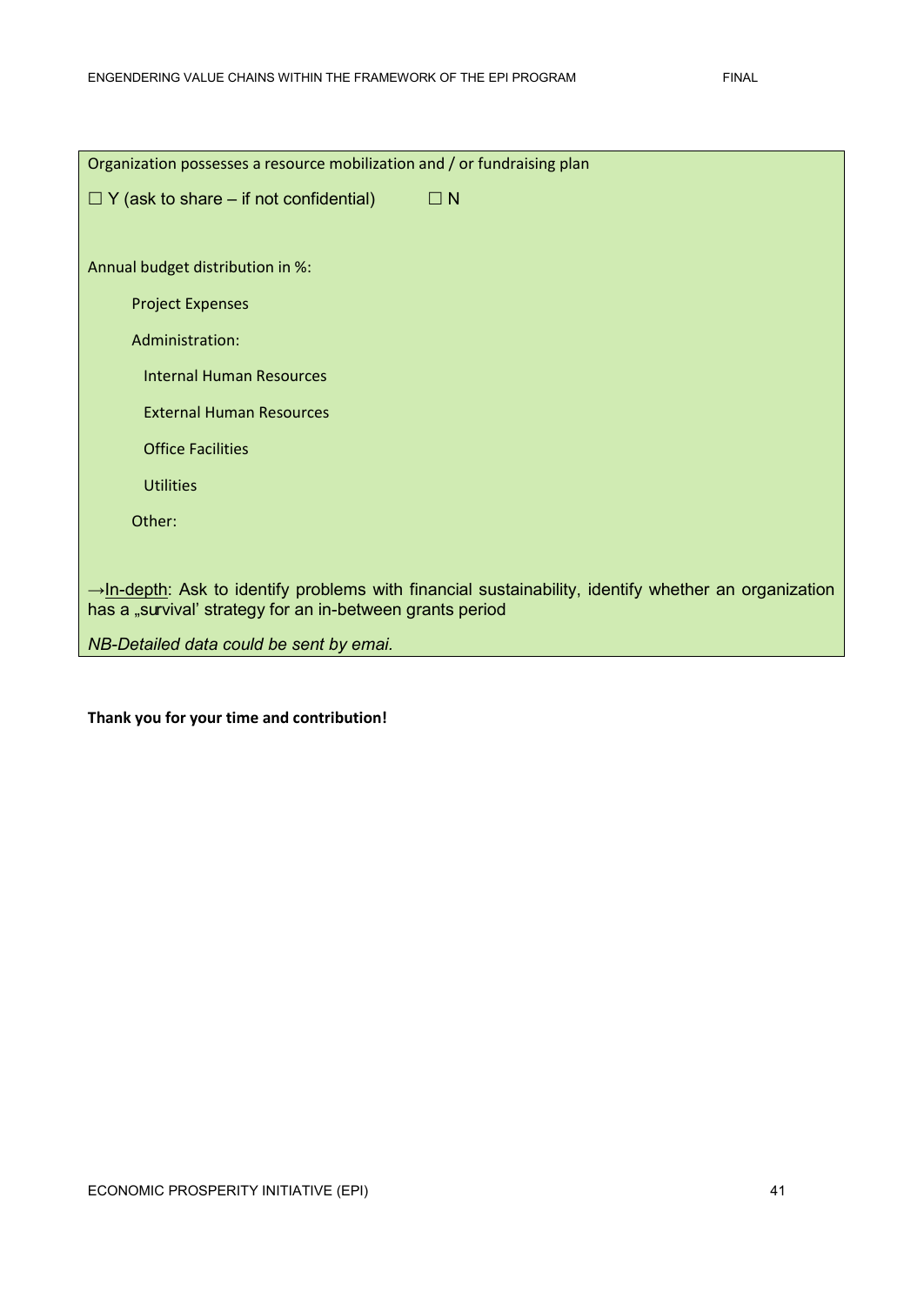### List of Projects Implemented During Last Five Years

| LIST OF PROJECTS/INITIATIVES IMPLEMENTED DURING LAST FIVE YEARS |         |           |                         |                                                                    |                                                                                                                             |                                                                    |                                       |                     |                 |
|-----------------------------------------------------------------|---------|-----------|-------------------------|--------------------------------------------------------------------|-----------------------------------------------------------------------------------------------------------------------------|--------------------------------------------------------------------|---------------------------------------|---------------------|-----------------|
| <b>Project Title</b>                                            | Donor/s | Partner/s | Project<br><b>Brief</b> | <b>Total Budget and</b><br><b>Budget Allocated<br/>to Your NGO</b> | <b>Budget Allocation for<br/>Building Institutional<br/>Capacity Included</b><br>Yes (PLS indicate % of<br>total budget)/No | Type of<br>Agreement:<br><b>Grant / Service</b><br><b>Contract</b> | <b>Target</b><br><b>Beneficiaries</b> | Geographic<br>Areas | <b>Duration</b> |
|                                                                 |         |           |                         |                                                                    |                                                                                                                             |                                                                    |                                       |                     |                 |
|                                                                 |         |           |                         |                                                                    |                                                                                                                             |                                                                    |                                       |                     |                 |
|                                                                 |         |           |                         |                                                                    |                                                                                                                             |                                                                    |                                       |                     |                 |
|                                                                 |         |           |                         |                                                                    |                                                                                                                             |                                                                    |                                       |                     |                 |
|                                                                 |         |           |                         |                                                                    |                                                                                                                             |                                                                    |                                       |                     |                 |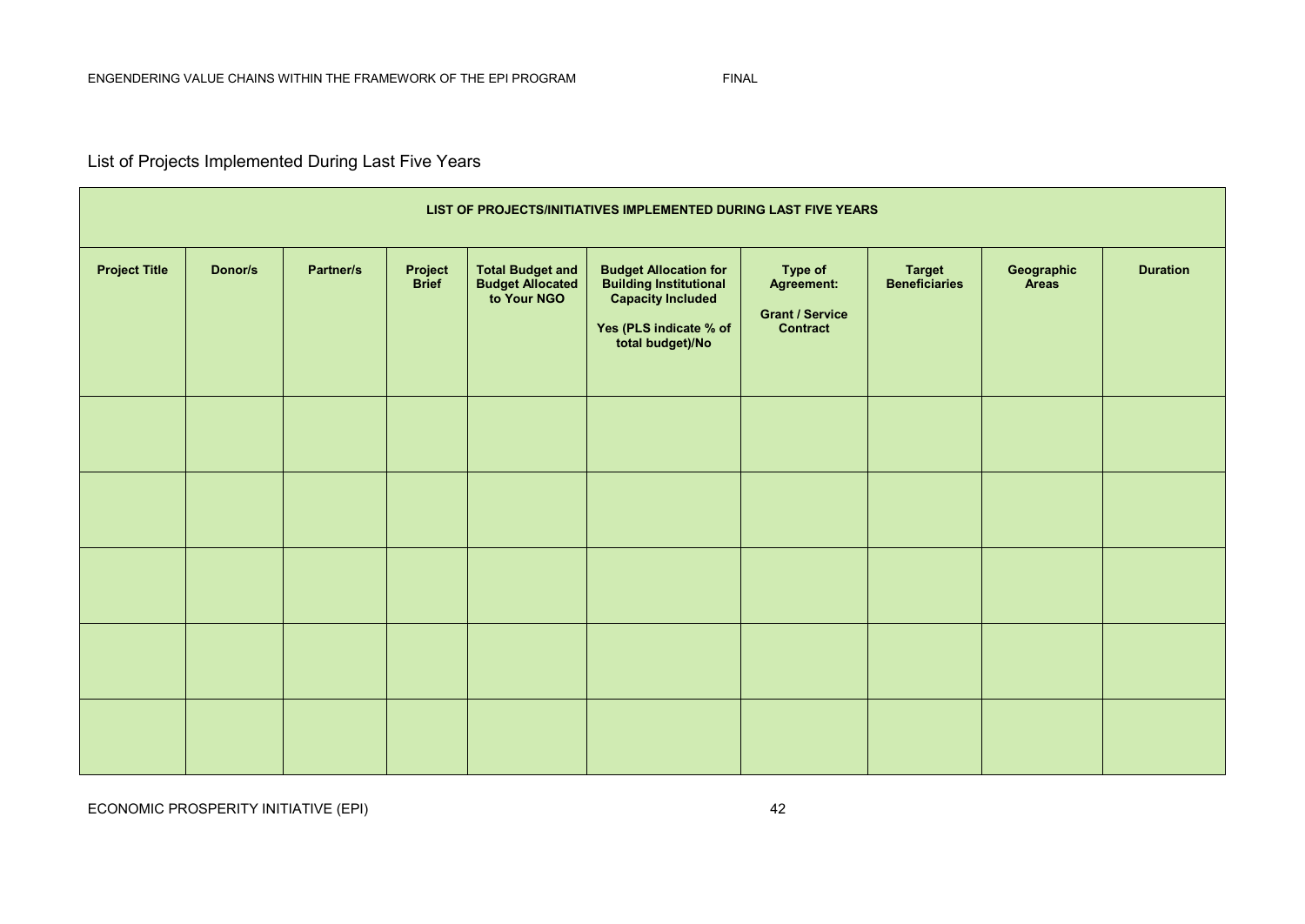List of Initiatives Related to Women, Youth, Economic Issues, Economic Integration of Women, Economic Integration of Youth, and VCD

| LIST OF INITIATIVES RELATED TO WOMEN, YOUTH, ECONOMIC ISSUES, ECONOMIC INTEGRATION OF WOMEN, ECONOMIC INTEGRATION OF YOUTH AND VCD                                                      |                                                                                        |           |                                                                   |                                                                                                                                         |                                                                           |                                       |                            |                 |
|-----------------------------------------------------------------------------------------------------------------------------------------------------------------------------------------|----------------------------------------------------------------------------------------|-----------|-------------------------------------------------------------------|-----------------------------------------------------------------------------------------------------------------------------------------|---------------------------------------------------------------------------|---------------------------------------|----------------------------|-----------------|
| Initiative: Name, Brief, and<br><b>Issue</b><br>(Women, Youth, Economic<br><b>Issues, Economic</b><br><b>Integration of Women,</b><br><b>Economic Integration of</b><br>Youth, and VCD) | Donor/s<br>and/or<br>Sponsor/s<br>(PLS Indicate<br>if Initiative<br>was not<br>Funded) | Partner/s | <b>Total Budget and</b><br><b>Budget Allocated</b><br>to Your NGO | <b>Budget Allocation for</b><br><b>Building Institutional</b><br><b>Capacity Included</b><br>Yes (PLS indicate % of total<br>budget)/No | Type of<br><b>Agreement:</b><br><b>Grant / Service</b><br><b>Contract</b> | <b>Target</b><br><b>Beneficiaries</b> | Geographic<br><b>Areas</b> | <b>Duration</b> |
|                                                                                                                                                                                         |                                                                                        |           |                                                                   |                                                                                                                                         |                                                                           |                                       |                            |                 |
|                                                                                                                                                                                         |                                                                                        |           |                                                                   |                                                                                                                                         |                                                                           |                                       |                            |                 |
|                                                                                                                                                                                         |                                                                                        |           |                                                                   |                                                                                                                                         |                                                                           |                                       |                            |                 |
|                                                                                                                                                                                         |                                                                                        |           |                                                                   |                                                                                                                                         |                                                                           |                                       |                            |                 |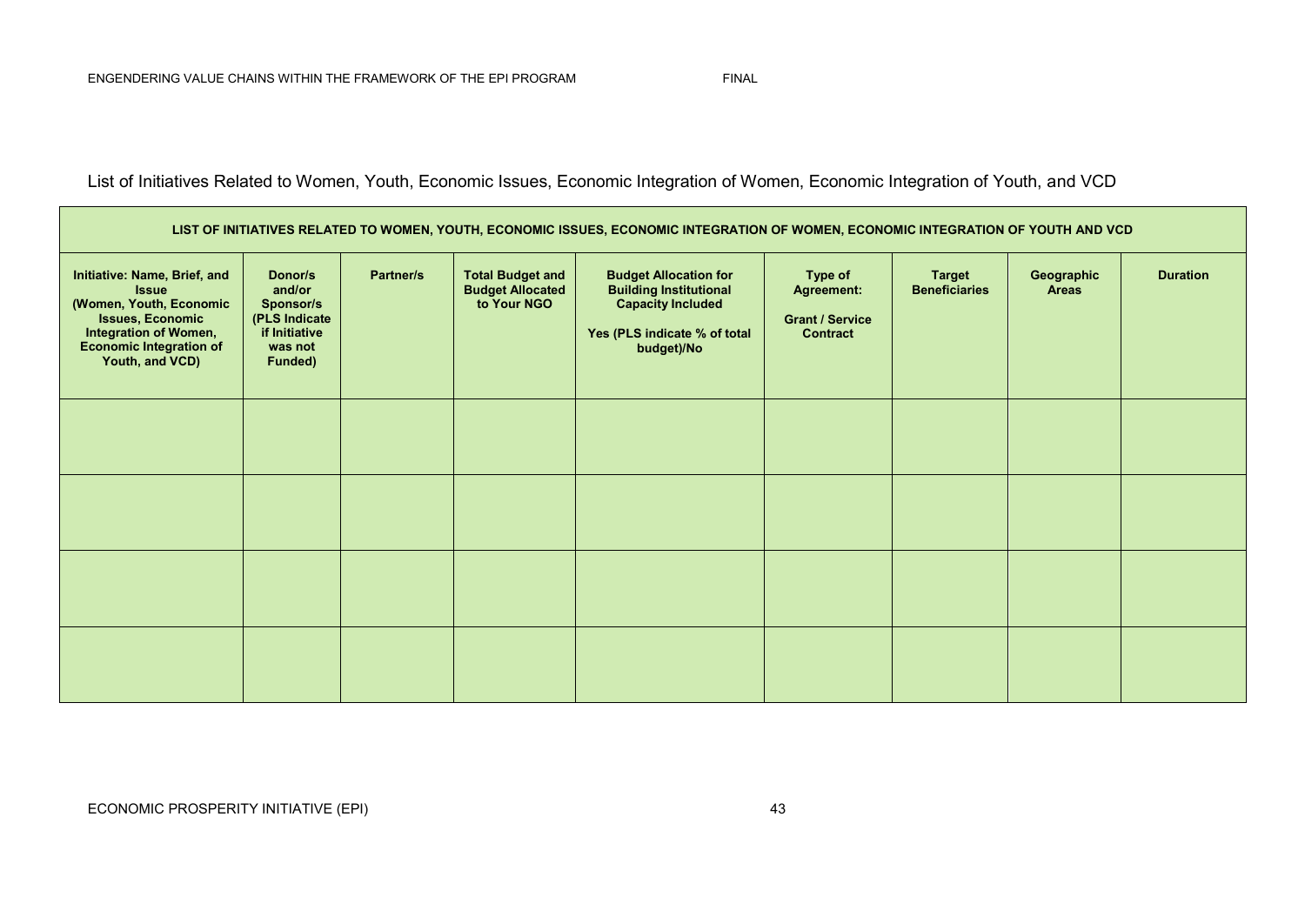## **ANNEX B**

EPI Actions – Women

## **EPI Actions – Women**

### **Events Related to Economic Integration of Women**

| <b>Event Name</b> | <b>Event Type</b>                                                                          | <b>Issues Covered</b> | <b>Event Platform</b>                                      | <b>Duration</b> | <b>Beneficiaries</b> |
|-------------------|--------------------------------------------------------------------------------------------|-----------------------|------------------------------------------------------------|-----------------|----------------------|
|                   | Short term technical<br>assistance $\quad \Box$<br>Event $(T)$ $\Box$<br>Event (NT) $\Box$ |                       | $\Box$<br>Online<br>$\Box$<br>Offline<br>Cell Phone $\Box$ |                 |                      |
|                   | $\Box$<br><b>STTA</b><br>Event $(T)$ $\Box$<br>Event (NT) $\Box$                           |                       | $\Box$<br>Online<br>$\Box$<br>Offline<br>Cell Phone $\Box$ |                 |                      |
|                   | $\Box$<br><b>STTA</b><br>$\Box$<br>Event (T)<br>Event (NT) $\Box$                          |                       | $\Box$<br>Online<br>$\Box$<br>Offline<br>Cell Phone $\Box$ |                 |                      |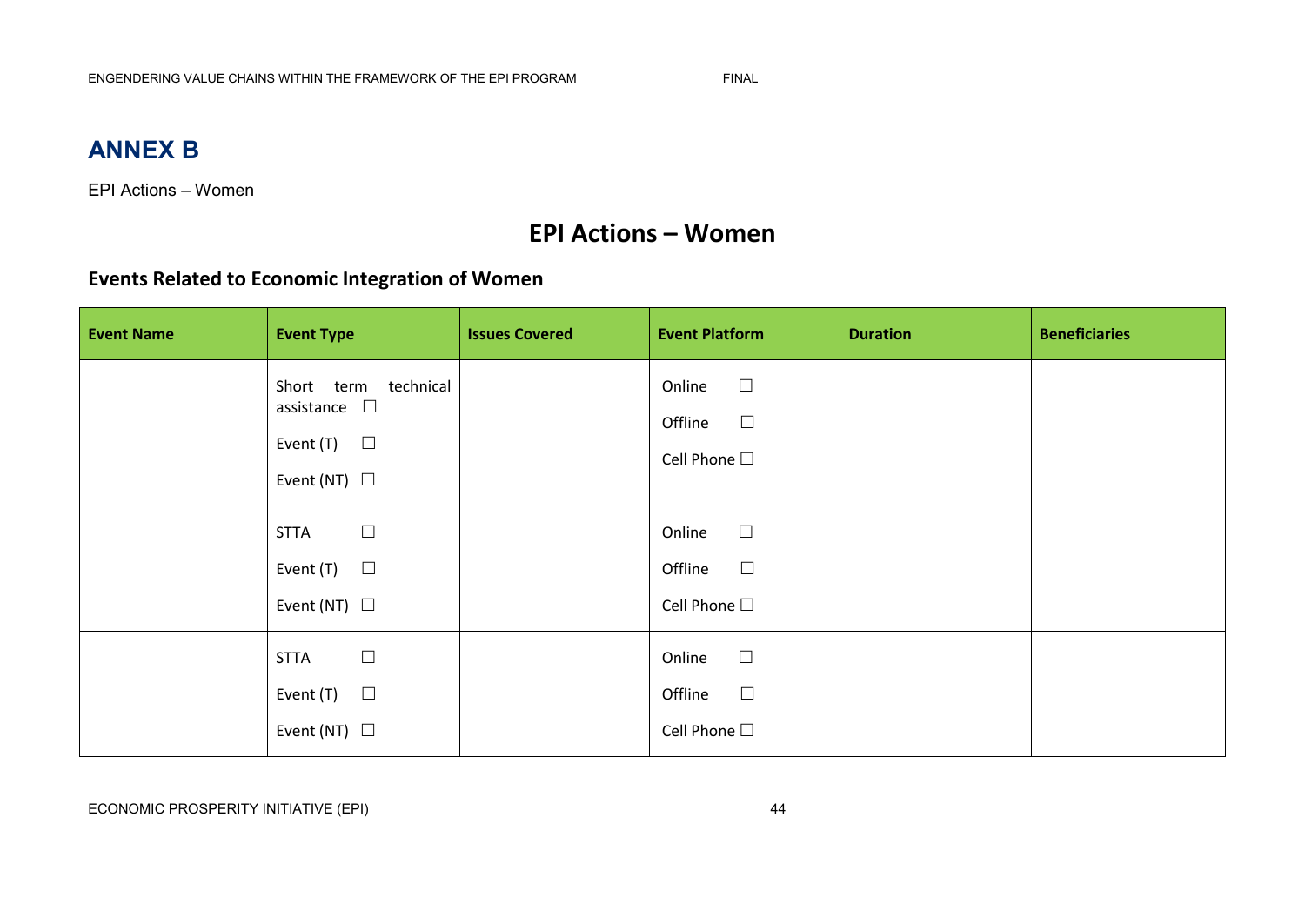#### ENGENDERING VALUE CHAINS WITHIN THE FRAMEWORK OF THE EPI PROGRAM FINAL

| <b>STTA</b><br>ىسا | Online<br>$\Box$  |  |
|--------------------|-------------------|--|
| Event (T)<br>ப     | $\Box$<br>Offline |  |
| Event (NT) $\Box$  | Cell Phone $\Box$ |  |

**Event Location** (Please specify whether you are able to carry out your events in any location of your geographic coverage or you need any given location):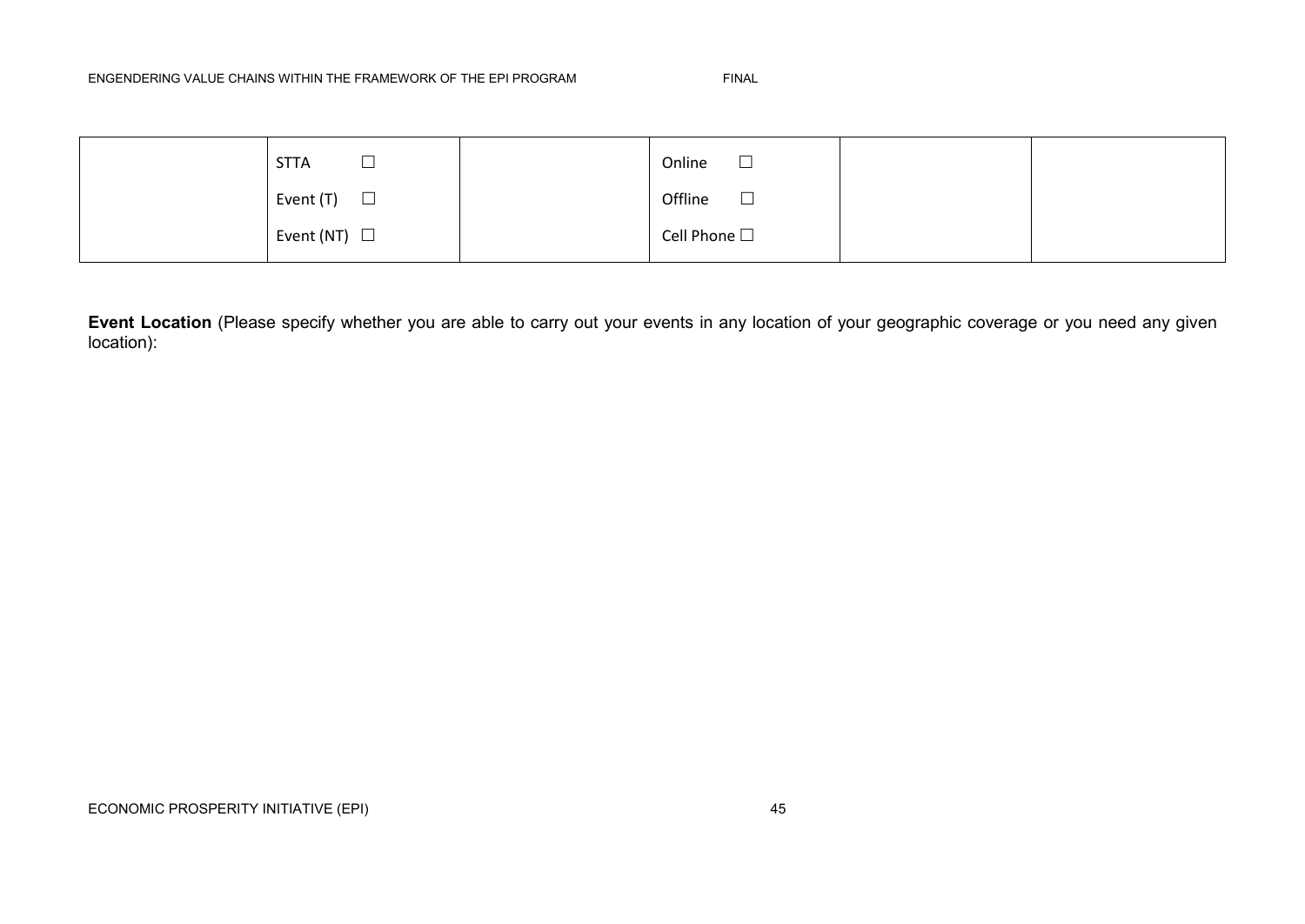### **ANNEX C**

Persons Interviewed

Donor Agencies and INGOs (Gender in Value Chains)

- 1. Dragan Angelovski, FAO
- 2. Giorgi Glonti, CARE
- 3. Ketevan Chkheidze, ADB
- 4. Ketevan Elizbarashvili, Delegation of the EU to Georgia
- 5. Lela Bakradze, UNFPA
- 6. Natia Cherkezishvili, UNDP
- 7. Natia Kvitsiani, IOM
- 8. Peeter Kaaman, SIDA
- 9. Tamar Sabedashvili, UN Women
- 10. Vakhtang Mshvidobadze, Oxfam GB in Georgia
- 11. Terry O`Sullivan, GRM International SMDSP Project in Georgia

Georgian Governmental Organizations

- 12. Giorgi Kalakashvili, GeoStat
- 13. Lia Charekishvili, GeoStat

Georgian Women NGOs and Gender Activists Potentially Working on Economic Issues

- 14. Alla Gamakharia, Cultural-Humanitarian Fund "Sukhumi"
- 15. Asmat Bezhanishvili, Association of Intellectual Women 'Kartlis Deda'
- 16. Charita Jashi, Gender for Socio-Economic Development
- 17. Eka Aghdgomelashvili, Women's Initiatives Supporting Group
- 18. Eka Machavariani, Gaenati
- 19. Eka Sepashvili, Education and Prosperity
- 20. Eliso Amirejibi, Women's Association "Peoni'
- 21. Gulnara Vediashvili, Women"s Fund in Georgia
- 22. Julia Kharashvili, IDP Women Association "Consent'
- 23. Ketevan Tsaia, Initiative Group 'Rural Women'
- 24. Leila Suleimanova, Union of Azerbaijani Women of Georgia
- 25. Lela Gaprindashvili, Women's Initiative for Equality
- 26. Lela Kakachia, Association of Persons with Disability in Tsalenjikha
- 27. Lika Nadaraia, Women's Political Resource Center
- 28. Madonna Kharebava, DEA
- 29. Marina Tabukashvili, Taso Foundation
- 30. Maya Gonashvili, Association of Economic Education of Georgia
- 31. Meri Gelashvili, Fund of Women Entrepreneurs
- 32. Nana Pantsulaia, Women"s Fund in Georgia
- 33. Narine Ginosian, Paros
- 34. Nato Shavlakadze, Anti-Violence Network of Georgia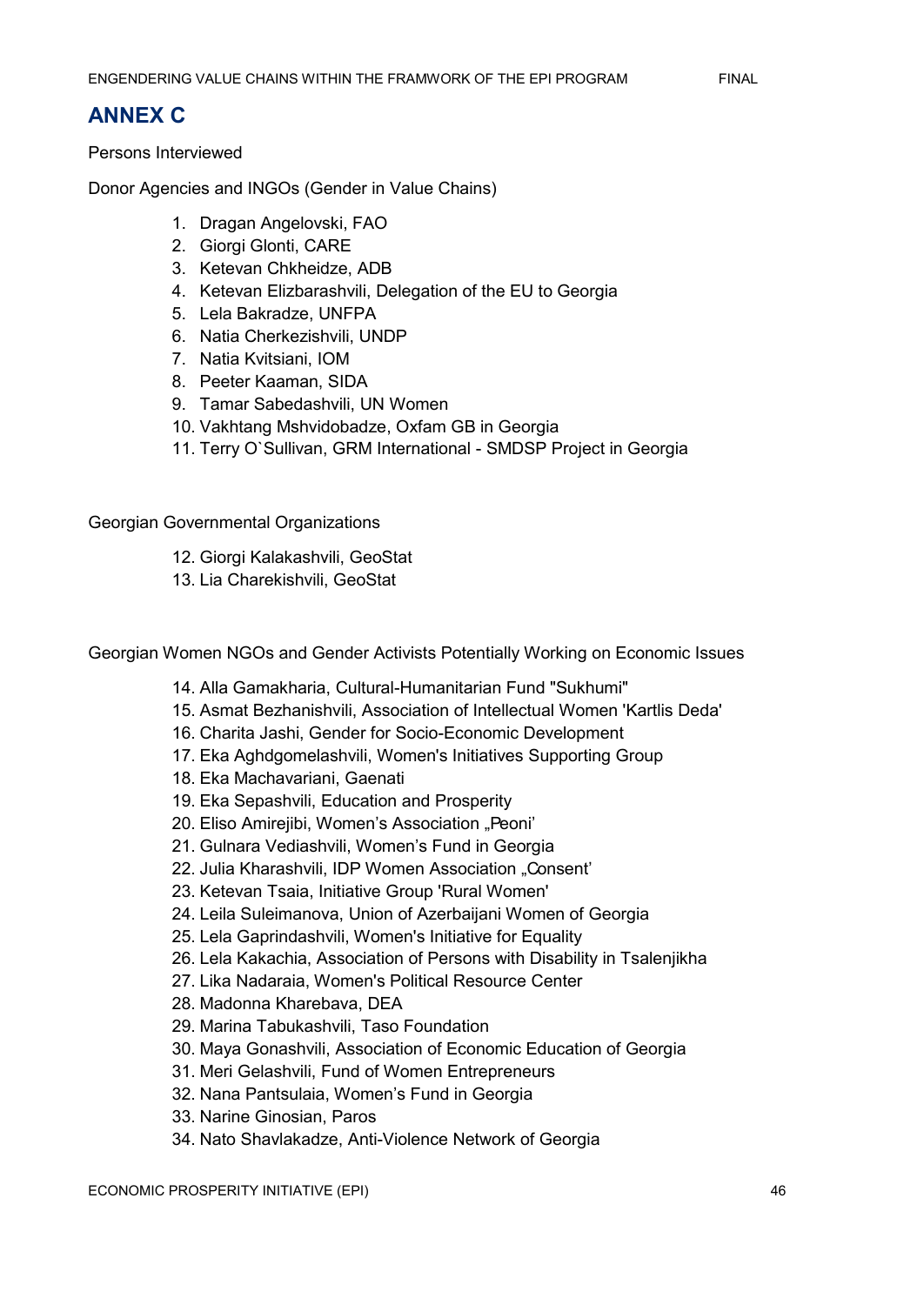- 35. Nino Elizbarashvili, Women in Business
- 36. Nino Gabunia, Development and Cooperation Supporting Union "Progress"
- 37. Dr. Nino Javakhishvili, Professor in Gender Studies
- 38. Nino Shioshvili, Amagdari
- 39. Nino Sukhiashvili, Anti-Violence Network of Georgia Khashuri Branch
- 40. Pati Bukhrikidze, Associations 'Women and Development', and 'Moselni'

Georgian Organizations Potentially Focused on Inclusion of Women in Value Chains and/or Economic Initiatives

- 41. Ani Katamadze, AYEG
- 42. Eka Gvalia, CHCA Abkhazeti
- 43. Ioseb Khakhaleishvili, Local Democracy Agency (LDA) Georgia
- 44. Irina Sigua, Rural Development for Future Georgia (RDFG)
- 45. Jambul Nachkebia, Foundation Community Development Resource Center Erani
- 46. Maia Bidzinashvili, Community-Based Organization "Nukriani "
- 47. Maka Gogokhia, Atinati
- 48. Mariam Jorjadze, Elkana
- 49. Marina Chitashvili, Center for Social Sciences (CSS)
- 50. Maya Katamadze, Education, Development and Employment Center (EDEC)
- 51. Nana Berekashvili, ICCN
- 52. Nino Gaprindashvili, CENN
- 53. Nino Shavgulidze, CENN
- 54. Nino Tskhadadze, Rural Development for Future Georgia (RDFG)
- 55. Rusudan Kalichava, Atinati
- 56. Shalva Agumava, Foundation Community Development Resource Center Erani
- 57. Tamar Bagratia, National Association for Local Authorities of Georgia (NALAG)
- 58. Tea Gulua, AEAG
- 59. Vano Grigolashvili, Rural Development for Future Georgia (RDFG)
- 60. Vazha Salamadze, Civil Society Institute (CSI)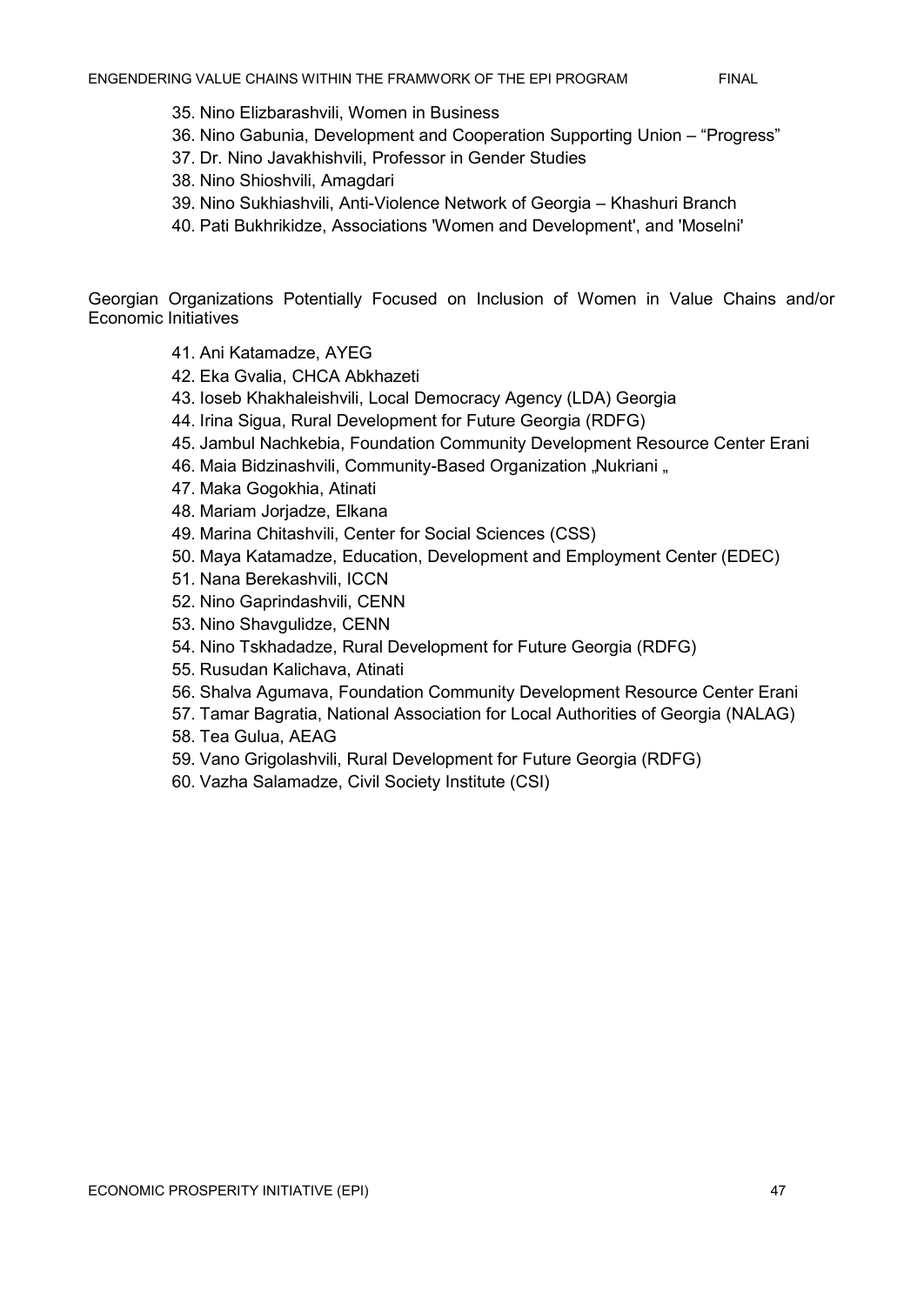### **ANNEX D**

Farmers Interviewed

- 1. Avtandil Abashidze, village Tsablana, Adjara
- 2. Bulbuli Gogitidze, village Vaio, Adjara
- 3. Dodo Shengelia, village Tsaishi, Samegrelo
- 4. Ekaterine Narsia-Sherozia, village Narazeni, Samegrelo
- 5. Elena Janashia, village Narazeni, Samegrelo
- 6. Eteri Kostikova, village Narazeni, Samegrelo
- 7. Galina Dodua, village Narazeni, Samegrelo
- 8. Gocha Davitadze, village Tsablana, Adjara
- 9. Guram Nachaidze, village Tsablana, Adjara
- 10. Irma Shamatava, village Narazeni, Samegrelo
- 11. Koba Abashidze, village Tsablana, Adjara
- 12. Lali Gogua, village Narazeni, Samegrelo
- 13. Lali Gvantseladze-Khojava, village Geguti, Imereti
- 14. Lamara Shanidze, village Tsablana, Adjara
- 15. Lia Khojava, village Geguti, Imereti
- 16. Luduki Kilasonia, village Tsaishi, Samegrelo
- 17. Madona Gulua, village Tsaishi, Samegrelo
- 18. Marina Novikova, village Narazeni, Samegrelo
- 19. Medea Chuchkhubaia, village Narazeni, Samegrelo
- 20. Mzeona Vakhtanguri, village Tsablana, Adjara
- 21. Nanuli Lortkipanidze, village Vaio, Adjara
- 22. Narguli Shainidze, village Tsablana, Adjara
- 23. Natela Shanidze, village Tsablana, Adjara
- 24. Olegi Shainidze, village Tsablana, Adjara
- 25. Ramil Shanidze, village Tsablana, Adjara
- 26. Shorena Kamandadze, village Vaio, Adjara
- 27. Sophiko Shanidze, village Tsablana, Adjara
- 28. Tamaz Shainidze, village Tsablana, Adjara
- 29. Thaliko Gulua, village Tsaishi, Samegrelo
- 30. Tsiala Gorgiladze, village Vaio, Adjara
- 31. Vardo Gogitidze, village Vaio, Adjara
- 32. Yuri Tsivtsivadze, village Parttskha Nakanebi, Imereti